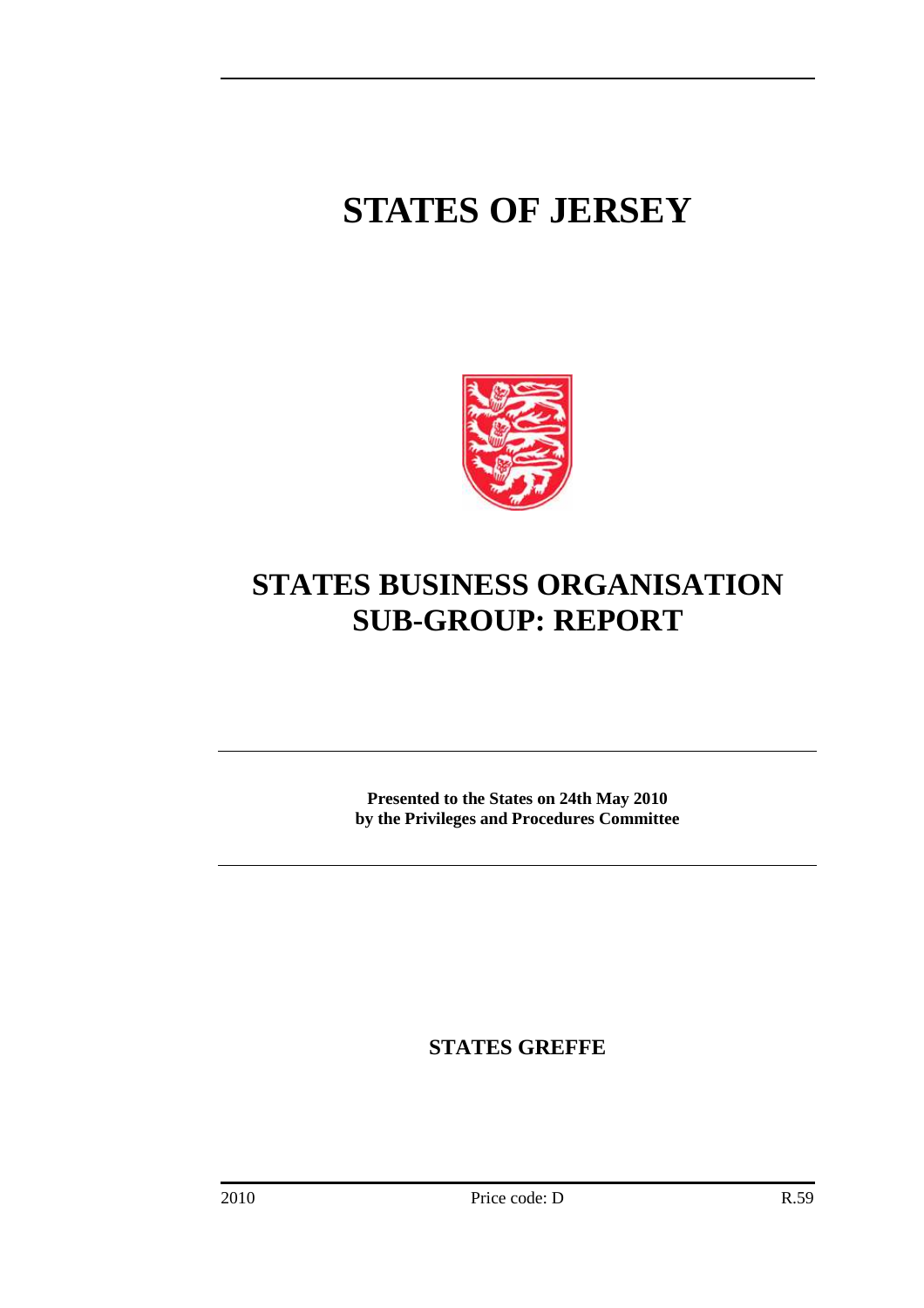# **REPORT**

# **Foreword**

In November 2009 the Privileges and Procedures Committee established a small Sub-Group to look at the organisation of States business. The decision to set up the group came in response to concerns about the significant increase in the number of States meetings during 2009, and the associated increase in the number of questions and the length of debates.

On 18th May 2010 the Sub-Group presented its Report to the Privileges and Procedures Committee.

The Sub-Group's Report indicates very clearly that, in its view the current system of government established in December 2005 should be reviewed and that the matters that gave rise to concern during 2009 such as the rise in the number of Questions or the length of States Sittings are, in fact merely, symptoms of a wider problem.

PPC has decided to present the Report to the States to stimulate discussion on this issue and welcomes comments from members of the States and others on the conclusions of the Sub-Group. PPC believes it is important for the Council of Ministers, the Chairmen's Committee and individual members to consider whether or not a review of the current system of government would be appropriate to overcome the perceived divisions and divisiveness that has been identified by the Sub-Group.

PPC has already been notified that 2 States members who recently attended a Commonwealth Parliamentary Association Conference in the Isle of Man wish to discuss the Isle of Man system of government with PPC as an example of how a more inclusive system can operate in a small jurisdiction.

Comments on the Sub-Group's Report can be forwarded to the Privileges and Procedures Committee through the Committee Clerk, Anna Heuston, at the States Greffe, Morier House, St. Helier, JE1 1DD, or by e-mail to a heuston@gov.je.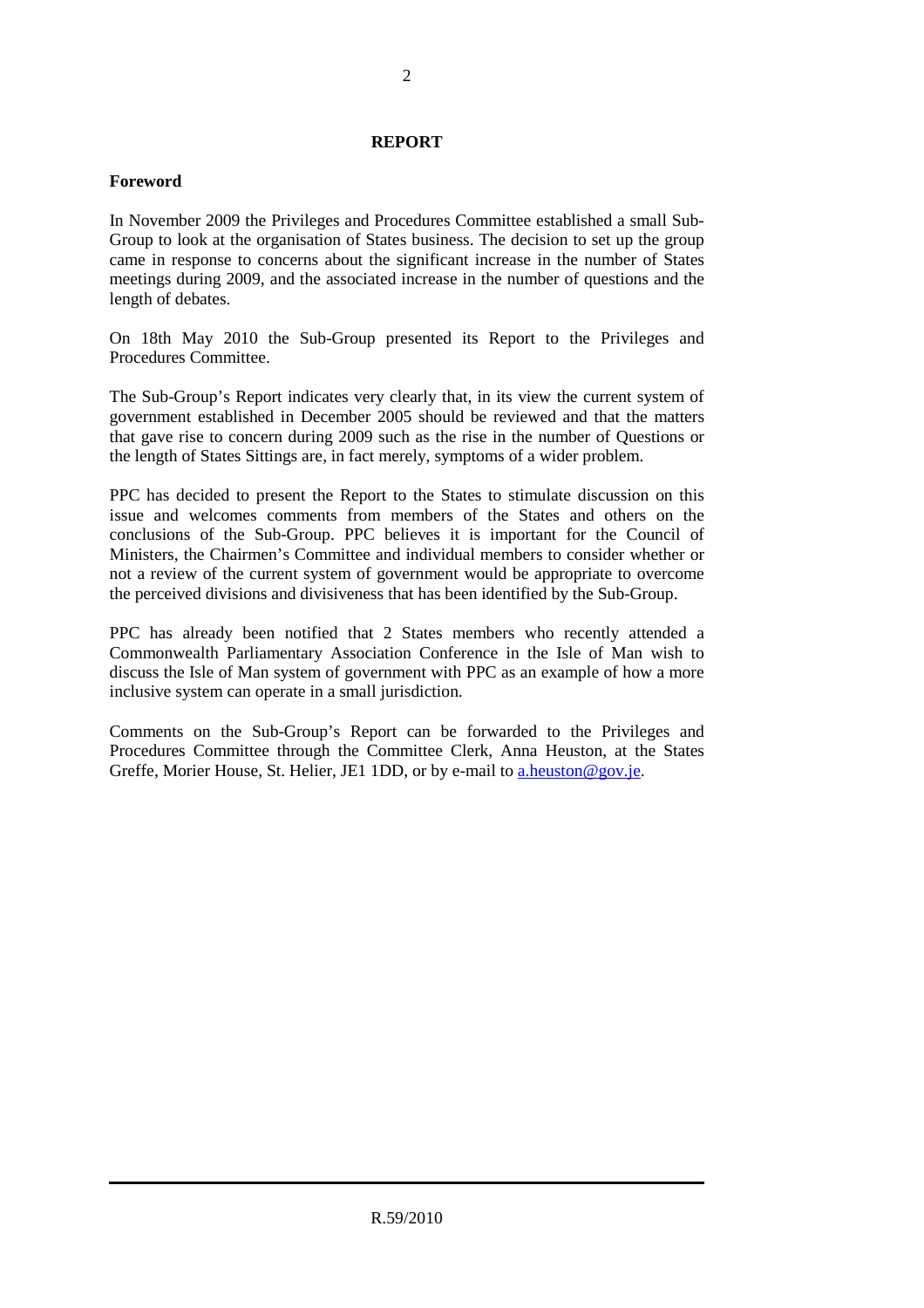# **Introduction**

The States Business Organisation Sub-Group recalled its work had arisen from the increasing concerns at the volumes of States business and the amount of time that States members were having to devote to it to the detriment of other responsibilities. The Privileges and Procedures Committee had announced a review in response to those increasing concerns and it had established this Sub-Group to review those parts of States' business that had particularly increased during the preceding year.

# **Modus Operandi**

The Privileges and Procedures Committee did not agree specific terms of reference to cover the areas of this review, and it had accordingly considered whether any changes to Standing Orders might be required to address the increase in the volume of business considered at States' meetings. The States Business Organisation Sub-Group was established on 20th November 2009 to look into these matters, and it wrote to all States members on 25th November 2009 inviting them to attend hearings in early January to make submissions detailing how the efficiency of States Sittings could be improved. The Chairman of PPC clarified on 8th December 2009 in the States Assembly that the possible areas for review was not exhaustive and any further suggestions on areas they considered should be reviewed were welcomed.

# **Review**

# Research

The Sub-Group noted statistics for States meetings in 2009, **Appendix A**, which show very clearly the increase in –

- The number of meeting days;
- Total Sitting hours;
- Oral questions with notice answered during 90 minute/2 hour period;
- Written questions;
- Public Business number and type of propositions debated;
- Public Business time spent debating different types of proposition.

It also noted the number of speeches made by members in the Assembly during a sample of 50 debates, which showed an average of 17 speeches per debate (see **Appendix B**). There are a number of actions which it might be possible to take in order to reduce the amount of time spent on Public Business, for example –

- (1) Limit the number of days the States can sit in a given period.
- (2) Limit the amount of business which comes before the States by
	- (a) setting a maximum number of propositions which can be lodged, allocated by presenter: Ministers/Committees/ Scrutiny Panels/individual members; or
	- (b) setting a maximum number of propositions which can be lodged, allocated by type: private members' policy matters/ Ministers' policy matters/Scrutiny Panel policy matters/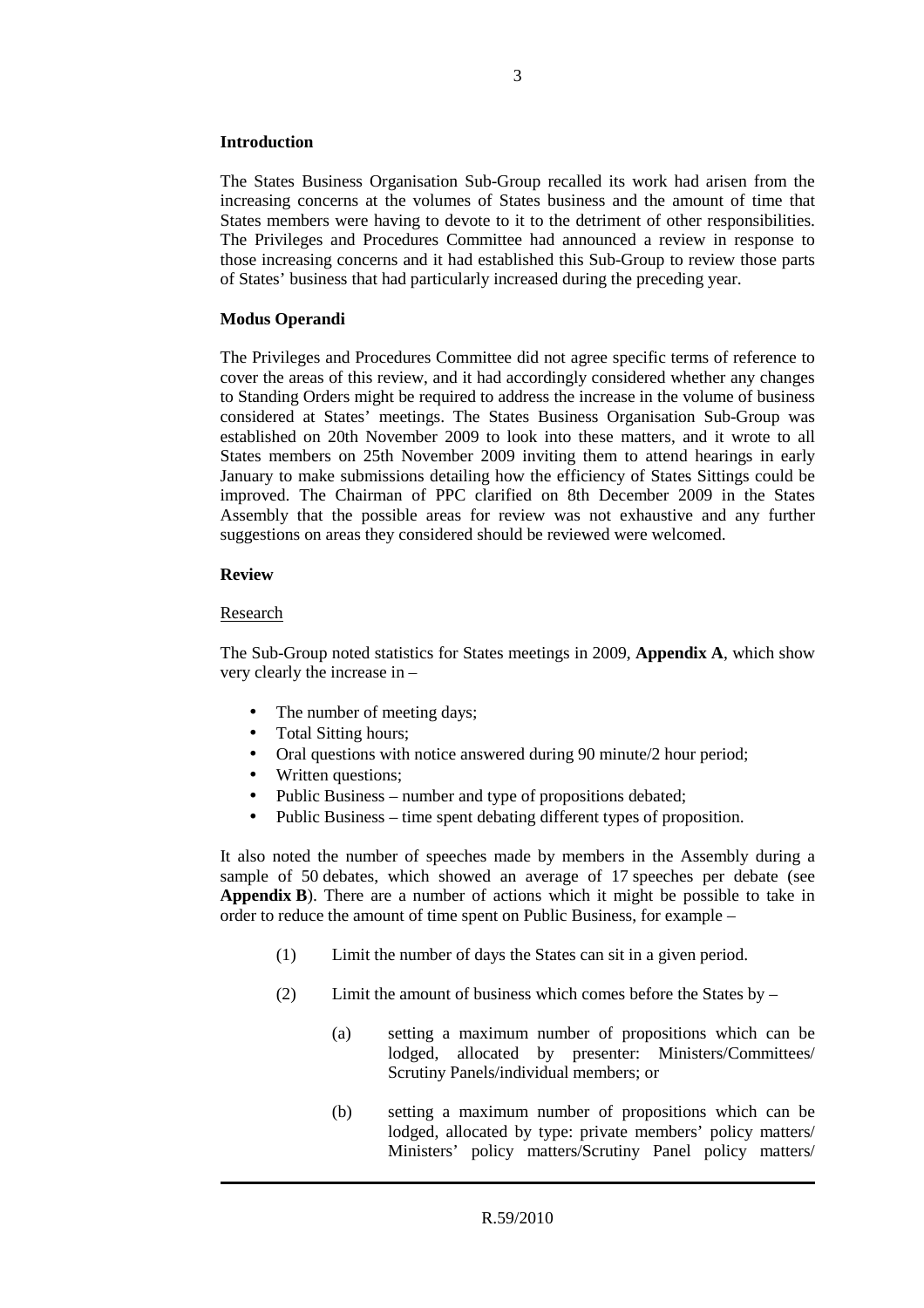Regulations/Laws/no confidence/dismissal/censure/legislative Acts/appointments/Standing Orders/property matters.

- (3) Limit the length of debates by  $-$ 
	- (a) allocating a set period of time for all speeches made during items of public business;
	- (b) allocating a set period of time for speeches made during items of public business, in accordance with debate type: private members' policy matters/Ministers' policy matters/Scrutiny Panel policy matters/Regulations/Laws/no confidence, etc.;
	- (c) allocating a set period of time for speeches made during items of public business in accordance with the role of the speaker (proposer/Minister, etc.).
	- (d) introducing a method of organising the day's business in advance, perhaps by sub-committee.

The Sub-Group noted the Standing Orders in other jurisdictions, to compare the rules relating to the asking of questions and the tabling of propositions; and it noted the practices of the following jurisdictions –

- Isle of Man
- UK House of Commons
- Scottish Parliament
- National Assembly for Wales
- Canadian House of Commons
- Australia House of Representatives.

The States Greffe carried out comparative research into the rules on some areas of business in other jurisdictions. Attached at **Appendix C** are extracts detailing the provisions in the United Kingdom House of Commons, Scottish Parliament, National Assembly for Wales, Canadian House of Commons and House of Representatives in Australia for time limits on speeches.

In all the aforementioned jurisdictions, time limits apply on **speeches** as follows –

| <b>Jurisdiction</b>                       | <b>Time limit</b><br>available            | <b>Time limit</b><br>set by | <b>Time limit</b>                                                                    | <b>Time limit</b><br>extendable                                                         |
|-------------------------------------------|-------------------------------------------|-----------------------------|--------------------------------------------------------------------------------------|-----------------------------------------------------------------------------------------|
| <b>Isle of Man</b>                        | Only in<br>respect of<br>question<br>time | <b>Standing</b><br>Order    | Tynwald: no<br>questions after<br>$1$ p.m.<br>Keys: no<br>questions after<br>11 a.m. | $Tynwald - Yes - as$<br>directed by the<br>President by notice.<br>$Keys - No$          |
| U.K.<br><b>House</b> of<br><b>Commons</b> | Yes                                       | Speaker                     | Specified by<br>Speaker                                                              | $Yes - from 1 minute$<br>to 15 minutes, in<br>accordance with<br><b>Standing Orders</b> |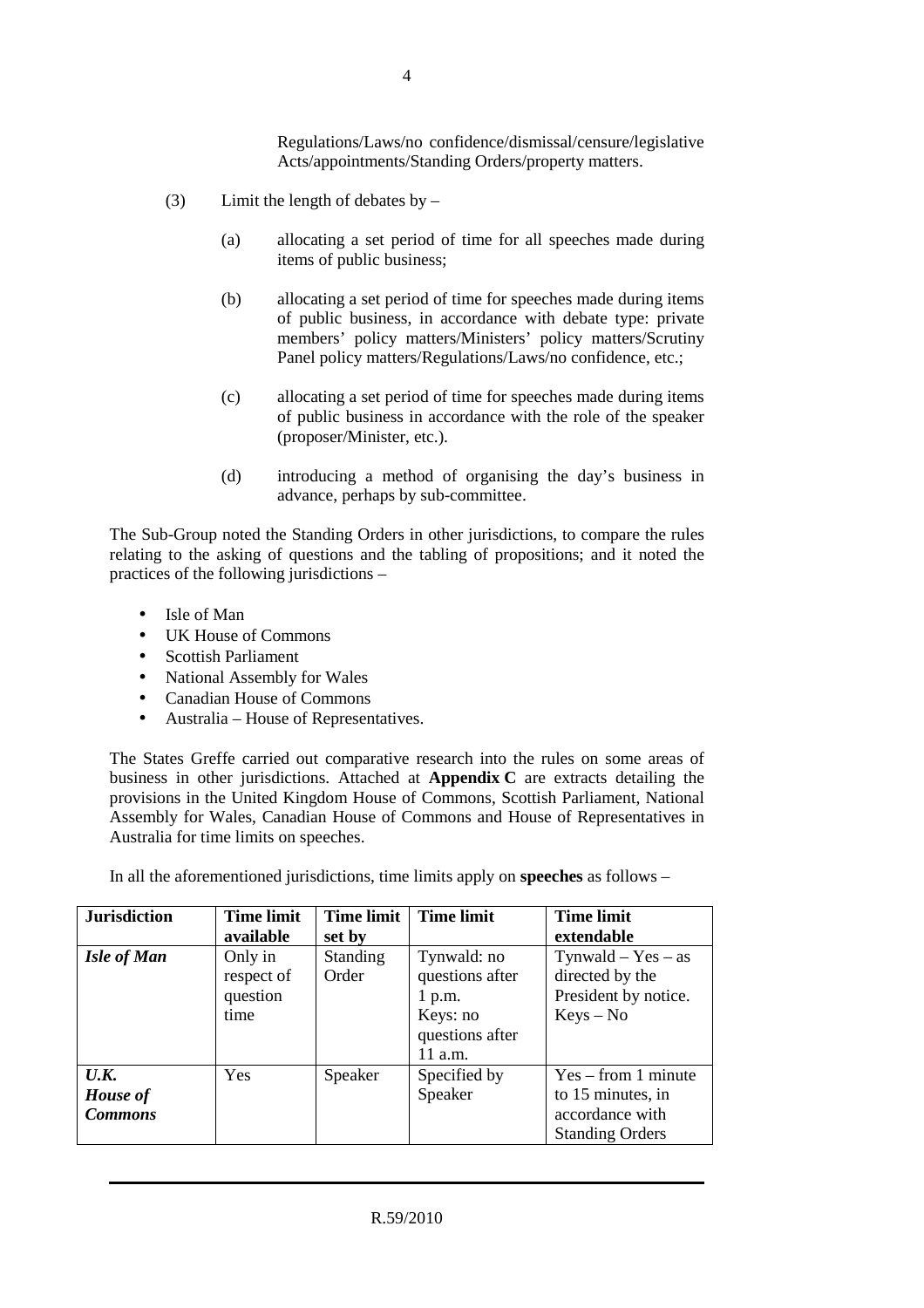| <b>Scottish</b>        | Yes.       | <b>Standing</b> | Specified by          | Certain limits in      |
|------------------------|------------|-----------------|-----------------------|------------------------|
| <b>Parliament</b>      |            | Order/          | <b>Standing Order</b> | <b>Standing Orders</b> |
|                        |            | Presiding       | (ranging from         | amendable by           |
|                        |            | Officer         | 3 minutes to          | proposition.           |
|                        |            |                 | 90 minutes)           |                        |
|                        |            |                 | /Presiding            |                        |
|                        |            |                 | Officer               |                        |
| <b>National</b>        | Yes        | Presiding       | Specified by          |                        |
| <b>Assembly for</b>    |            | Officer         | Presiding Officer     |                        |
| Wales                  |            |                 |                       |                        |
| <b>Canadian House</b>  | Yes        | <b>Standing</b> | 20 minutes            | $Yes - from 5 minutes$ |
| of Commons             |            | Order           | initially             | to 10 minutes, in      |
|                        |            |                 |                       | accordance with        |
|                        |            |                 |                       | <b>Standing Orders</b> |
| Australia –            | <b>Yes</b> | <b>Standing</b> | No limit in some      | $Yes - up to$          |
| <b>House</b> of        |            | Order           | cases. Limits         | 10 minutes             |
| <b>Representatives</b> |            |                 | range from            |                        |
|                        |            |                 | 90 seconds to         |                        |
|                        |            |                 | 30 minutes            |                        |

| <b>Jersey</b> | No<br>(except for<br>elections to               | 'Concise' is<br>interpreted by the<br>Presiding Officer |  |
|---------------|-------------------------------------------------|---------------------------------------------------------|--|
|               | certain<br>positions<br>and                     | as 90 seconds                                           |  |
|               | answers to<br>a question<br>must be<br>concise) |                                                         |  |

In relation to the asking of **questions**, the following limits on the number of questions, the cost of answering written questions and the time allowed to answer oral questions are as follows –

| <b>Jurisdiction</b> | <b>Limit on</b><br>total<br>number of<br>questions | Limit on<br>number of<br>questions<br>per member | <b>Cost limit</b><br>for the<br>answer of<br>written<br>questions | <b>Time limit for</b><br>oral questions                                                                                                                                      | <b>Time limit</b><br>for oral<br>questions<br>extendable                                                         |
|---------------------|----------------------------------------------------|--------------------------------------------------|-------------------------------------------------------------------|------------------------------------------------------------------------------------------------------------------------------------------------------------------------------|------------------------------------------------------------------------------------------------------------------|
| <b>Isle of Man</b>  |                                                    |                                                  | None.                                                             | Tynwald: No<br>question shall<br>be taken after<br>1 p.m. on the<br>day of a Sitting.<br>Keys: No<br>question shall<br>be taken after<br>11 a.m. on the<br>day of a Sitting. | Tynwald:<br>Yes, if the<br>President<br>directs by<br>notice set out<br>on the<br>Question<br>Paper<br>Keys: No. |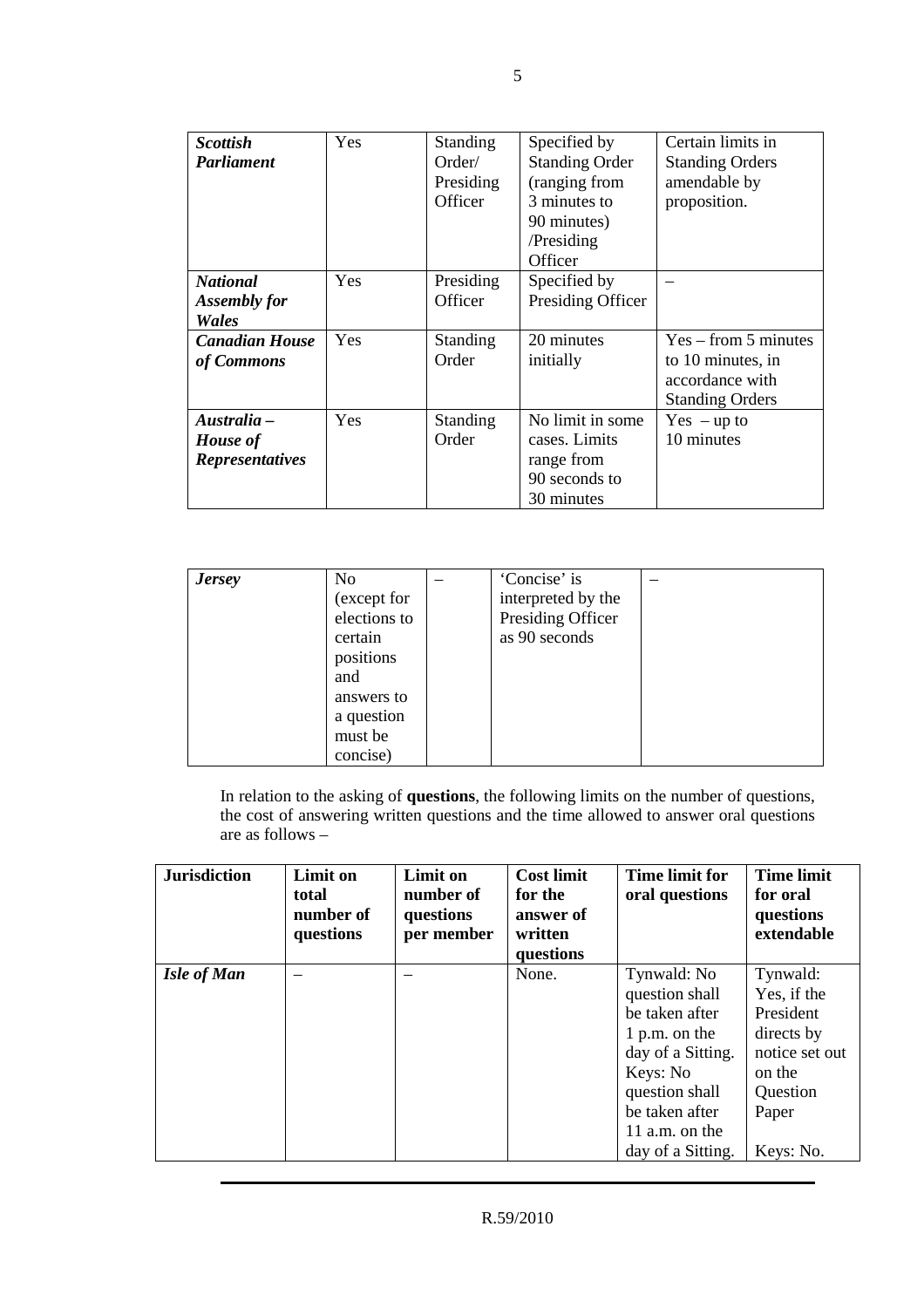| <b>U.K. House of</b>                 | The Speaker            | Not more                      | Dis-                           | Monday,                        | Only for               |
|--------------------------------------|------------------------|-------------------------------|--------------------------------|--------------------------------|------------------------|
| <b>Commons</b>                       | specifies how          | than 5 on any                 | proportionate                  | Tuesday                        | questions              |
|                                      | many                   | one day.                      | cost limit of                  | Wednesday and                  | which have             |
|                                      | questions are          |                               | £750.                          | Thursday. No                   | not appeared           |
|                                      | to be printed          |                               |                                | question shall                 | on the order           |
|                                      | for each               |                               |                                | be taken more                  | paper but              |
|                                      | member                 |                               |                                | than 1 hour                    | which are in           |
|                                      | answering              |                               |                                | after the House                | the Speaker's          |
|                                      | that number            |                               |                                | sits.                          | opinion of an          |
|                                      | are selected           |                               |                                |                                | urgent                 |
|                                      | at random.             |                               |                                |                                | character and          |
|                                      |                        |                               |                                |                                | relate either          |
|                                      |                        |                               |                                |                                | to matters of          |
|                                      |                        |                               |                                |                                | public                 |
|                                      |                        |                               |                                |                                | importance or          |
|                                      |                        |                               |                                |                                | to the                 |
|                                      |                        |                               |                                |                                | arrangement            |
|                                      |                        | $\overline{\text{Written}}$ – | $\overline{Dis}$               |                                | of business.           |
| <b>Scottish</b><br><b>Parliament</b> | General/<br>Themed     | There is no                   |                                | Oral questions<br>are answered | No, answers<br>to oral |
|                                      | Question               | limit to the                  | proportionate<br>cost limit of | each week on a                 | questions not          |
|                                      | $Time -$               | number of                     | £600.                          | Thursday.                      | reached or             |
|                                      | <b>Members</b>         | written                       |                                | General                        | not asked will         |
|                                      | submit their           | questions that                |                                | <b>Question Time</b>           | appear in the          |
|                                      | name                   | can be lodged                 |                                | (11.40 a.m. to                 | Written                |
|                                      | between 21             | by a member.                  |                                | 12 noon) First                 | Answers                |
|                                      | and 15 days            |                               |                                | Minister's                     | Report.                |
|                                      | in advance,            | $Oral -$                      |                                | <b>Question Time</b>           |                        |
|                                      | and are                | 10 members                    |                                | (12 noon and                   |                        |
|                                      | selected at            | for each                      |                                | 12.30 p.m.) and                |                        |
|                                      | random. The            | Question                      |                                | Themed                         |                        |
|                                      | Presiding              | Time. Once a                  |                                | <b>Question Time</b>           |                        |
|                                      | Officer will           | name is                       |                                | $(2.15$ and                    |                        |
|                                      | normally               | selected, it is               |                                | $2.55$ p.m.)                   |                        |
|                                      | select                 | excluded                      |                                |                                |                        |
|                                      | 6 questions            | from any                      |                                |                                |                        |
|                                      | for answer at          | subsequent                    |                                |                                |                        |
|                                      | First                  | selections on                 |                                |                                |                        |
|                                      | Minister's<br>Question | that day.                     |                                |                                |                        |
|                                      | Time.                  | A member                      |                                |                                |                        |
|                                      |                        | may lodge                     |                                |                                |                        |
|                                      | Any member             | only one                      |                                |                                |                        |
|                                      | may lodge an           | question for                  |                                |                                |                        |
|                                      | emergency              | answer at any                 |                                |                                |                        |
|                                      | question by            | one First                     |                                |                                |                        |
|                                      | 10 a.m. on a           | Minister's                    |                                |                                |                        |
|                                      | day when               | Question                      |                                |                                |                        |
|                                      | there is a             | Time.                         |                                |                                |                        |
|                                      | meeting of             |                               |                                |                                |                        |
|                                      | Parliament.            |                               |                                |                                |                        |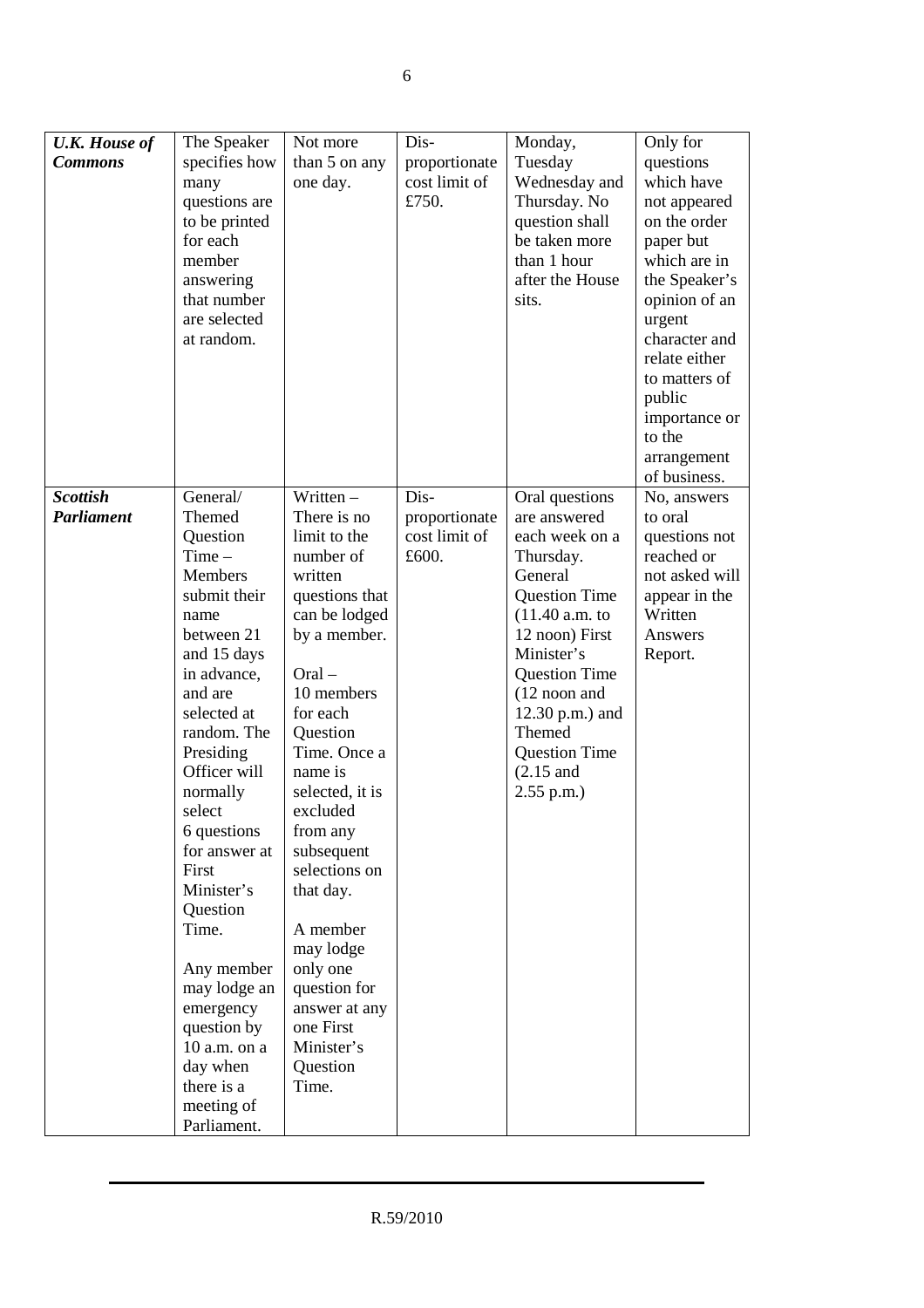| <b>National</b>     | Each member           | Dis-          | First Minister to              | Where any                     |
|---------------------|-----------------------|---------------|--------------------------------|-------------------------------|
| <b>Assembly for</b> | may table no          | proportionate | answer oral                    | oral question                 |
| Wales               | more than             | cost limit of | questions for a                | is not                        |
|                     | 2 oral                | £500.         | maximum of                     | reached, the                  |
|                     | questions to a        |               | 45 minutes once                | member must                   |
|                     | particular            |               | in each week                   | receive a                     |
|                     | Welsh<br>Minister or  |               | that the                       | written<br>answer on the      |
|                     | the Counsel           |               | Assembly<br>meets.             | same day                      |
|                     | General, and          |               | Each Welsh                     | which must                    |
|                     | no more than          |               | Minister, the                  | be published                  |
|                     | one to the            |               | Counsel                        | in the record                 |
|                     | <b>First Minister</b> |               | General and the                | of                            |
|                     | or the                |               | Commission for                 | proceedings.                  |
|                     | Commission,           |               | a maximum of                   |                               |
|                     | at any                |               | 30 minutes at                  | Questions for                 |
|                     | plenary               |               | least once in                  | which notice                  |
|                     | meeting.              |               | every 4 weeks                  | was not given                 |
|                     |                       |               | that the                       | may be asked<br>at the end of |
|                     |                       |               | Assembly<br>meets.             | the period                    |
|                     |                       |               |                                | allocated to                  |
|                     |                       |               |                                | oral questions                |
|                     |                       |               |                                | if prior notice               |
|                     |                       |               |                                | of at least                   |
|                     |                       |               |                                | 2 hours has                   |
|                     |                       |               |                                | been given                    |
|                     |                       |               |                                | and the                       |
|                     |                       |               |                                | Presiding                     |
|                     |                       |               |                                | Officer is                    |
|                     |                       |               |                                | satisfied that                |
|                     |                       |               |                                | the question<br>is of urgent  |
|                     |                       |               |                                | public                        |
|                     |                       |               |                                | importance.                   |
| Canadian            | No member             | None.         | The member                     |                               |
| House of            | shall have            |               | raising the                    |                               |
| <b>Commons</b>      | more than             |               | matter may                     |                               |
|                     | 4 written             |               | speak for not                  |                               |
|                     | questions on          |               | more than                      |                               |
|                     | the Order             |               | 4 minutes. A                   |                               |
|                     | Paper at any          |               | Minister of the                |                               |
|                     | one time.             |               | Crown or a                     |                               |
|                     |                       |               | Parliamentary                  |                               |
|                     |                       |               | Secretary may<br>speak for not |                               |
|                     |                       |               | more than                      |                               |
|                     |                       |               | 4 minutes.                     |                               |
|                     |                       |               | Following this,                |                               |
|                     |                       |               | the Member,                    |                               |
|                     |                       |               | then the                       |                               |
|                     |                       |               | Minister or                    |                               |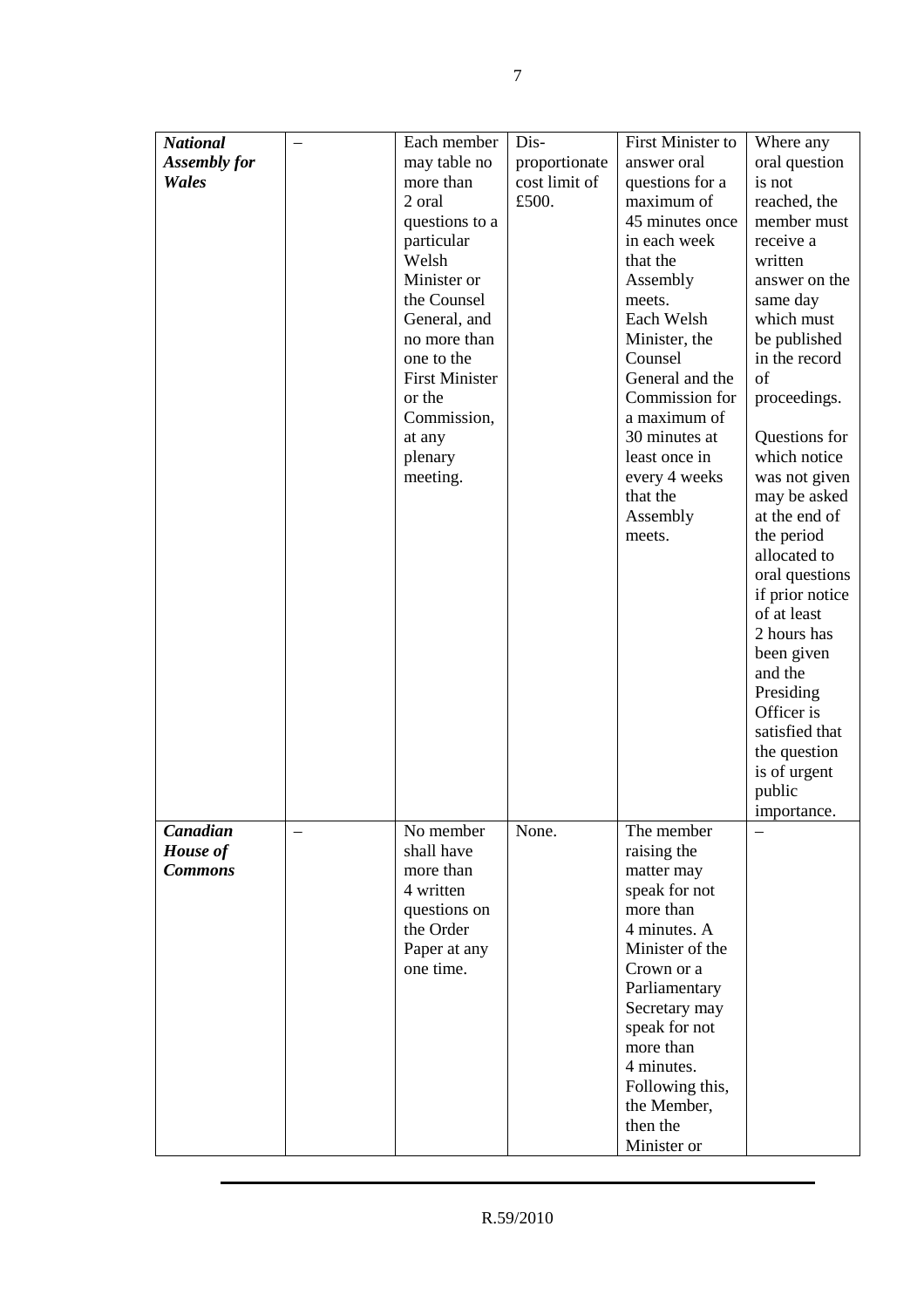|                                                          |                |                                                                                                          |       | Parliamentary<br>Secretary may<br>reply for a<br>period of not<br>more than<br>1 minute. When<br>debate has<br>lasted for a total<br>of 30 minutes<br>the Speaker<br>shall deem the<br>motion to<br>adjourn. |                                                                                                                       |
|----------------------------------------------------------|----------------|----------------------------------------------------------------------------------------------------------|-------|--------------------------------------------------------------------------------------------------------------------------------------------------------------------------------------------------------------|-----------------------------------------------------------------------------------------------------------------------|
| Australia -<br><b>House</b> of<br><b>Representatives</b> | N <sub>o</sub> |                                                                                                          | None. | Begins at 2 p.m.<br>each Sitting day<br>(no limit).                                                                                                                                                          |                                                                                                                       |
|                                                          |                |                                                                                                          |       |                                                                                                                                                                                                              |                                                                                                                       |
| <b>Jersey</b>                                            | N <sub>o</sub> | 5 written<br>questions<br>and 2 oral<br>questions<br>per member.<br>No limit for<br>questions<br>without | None. | Questions with<br>$notice -$<br>120 minutes<br>Questions<br>without notice -<br>30 minutes.                                                                                                                  | The States<br>may decide to<br>suspend the<br>Standing<br>Orders<br>relating to the<br>time allowed<br>for questions. |

The systems under other jurisdictions tend to limit the number of propositions an individual or private member might lodge and this is compared with Jersey as follows –

notice.

| <b>Jurisdiction</b>                    | <b>Party</b><br>political<br>system | Limit on<br>Ministers'<br>proposit-<br>ions | Limit on<br>number of<br>private<br>member<br>propositions                                               | <b>Filter</b><br>process                                          | Limit on<br>debating<br>time<br>available | <b>Limit on</b><br>time given<br>for speeches<br>and debate |
|----------------------------------------|-------------------------------------|---------------------------------------------|----------------------------------------------------------------------------------------------------------|-------------------------------------------------------------------|-------------------------------------------|-------------------------------------------------------------|
| <b>Isle of Man</b>                     | Yes                                 | $\overline{\phantom{m}}$                    | No (except<br>Financial<br>Motions)                                                                      |                                                                   |                                           | —                                                           |
| <b>U.K. House of</b><br><b>Commons</b> | Yes                                 |                                             | Can be<br>brought in<br>$3$ ways $-$ by<br>ballot, under<br>the 10 Minute<br>Rule, or by<br>Presentation | Do not<br>have<br>priority<br>over<br>Minister's<br><b>Bills</b>  | Yes                                       | Yes                                                         |
| <b>Scottish</b><br>Parliament          | Yes                                 | Yes                                         | Yes $(2 \text{ in any})$<br>session)                                                                     | A series of<br>stages,<br>during<br>which the<br>Bill may<br>fall | Yes                                       | Yes                                                         |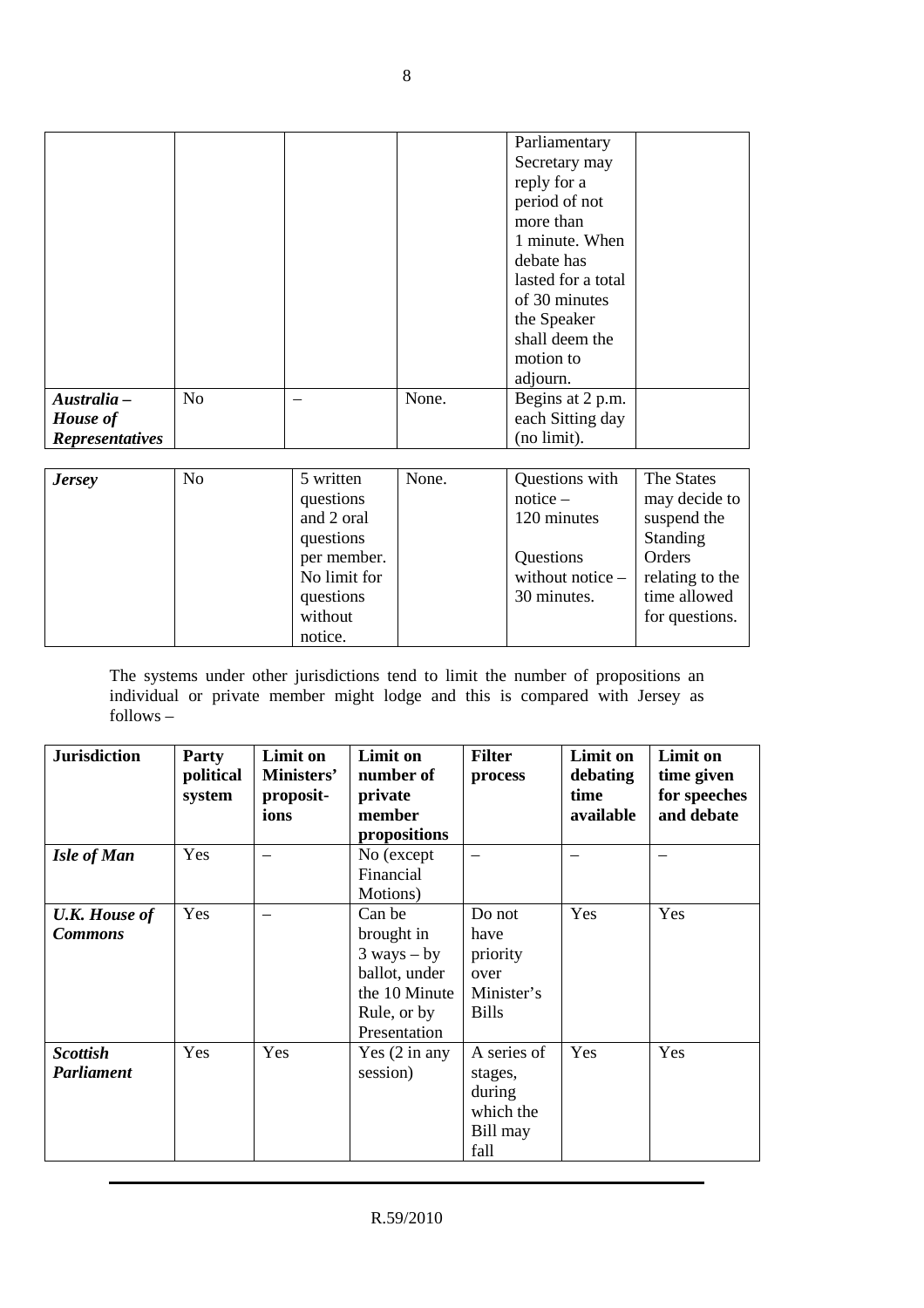| <b>National</b><br><b>Assembly for</b><br>Wales   | Yes |           | Yes (chosen<br>by ballot) |                                                                                                                                                      | Yes            | Yes            |
|---------------------------------------------------|-----|-----------|---------------------------|------------------------------------------------------------------------------------------------------------------------------------------------------|----------------|----------------|
| Canadian<br>House of<br><b>Commons</b>            | Yes |           | Yes                       | $Yes -$<br>random<br>draw of the<br>names of<br>all<br>members of<br>the House.<br>The first<br>30 names<br>constitute<br>the order of<br>precedence | Yes            | Yes            |
| Australia -<br>House of<br><b>Representatives</b> | Yes |           | Yes                       | Selected by<br>Whips                                                                                                                                 | Yes            | Yes            |
| <b>Jersey</b>                                     | No  | <b>No</b> | N <sub>o</sub>            | N <sub>o</sub>                                                                                                                                       | N <sub>o</sub> | N <sub>o</sub> |

The Greffier made a submission to the Sub-Group, and this is reproduced in full at **Appendix D.** This set out a suggested 3 week cycle as follows –

"If the States were to meet on a three-weekly cycle rather than a fortnightly cycle the Sittings would be concentrated in a certain week and members would have to accept that they would sit for at least three, or possibly four, days in that particular week. There would nevertheless then be a full two week gap between Sittings which would give time to plan other meetings, Scrutiny hearings, etc. during this period. In addition, the Council of Ministers could meet in the first week which would mean that matters such as comments on propositions could be presented much earlier before debates than happens at present when the Council meets only two or three days before the scheduled Sitting. It is also the case at present that meetings are concentrated in the one week between Sittings which can become very congested with numerous Scrutiny hearings, etc. day after day. Because of the pressure members are under at present there is a temptation to book meetings or make other commitments for the continuation Thursday in a States week which can then lead to absence from the Assembly and problems in maintaining a quorum."

A number of members have expressed the view that this would merit further investigation and possibly a trial to see whether the hoped-for benefits would accrue.

# **Consultation with States members**

Members were invited to submit their comments to the Sub-Group regarding the organisation of States business and its efficiency. The Sub-Group was disappointed that the Chief Minister and one Assistant Minister were the only members of the Executive to take part in the consultation. All submissions have been divided into a series of areas and the number of members who suggested or endorsed possible improvements is also detailed.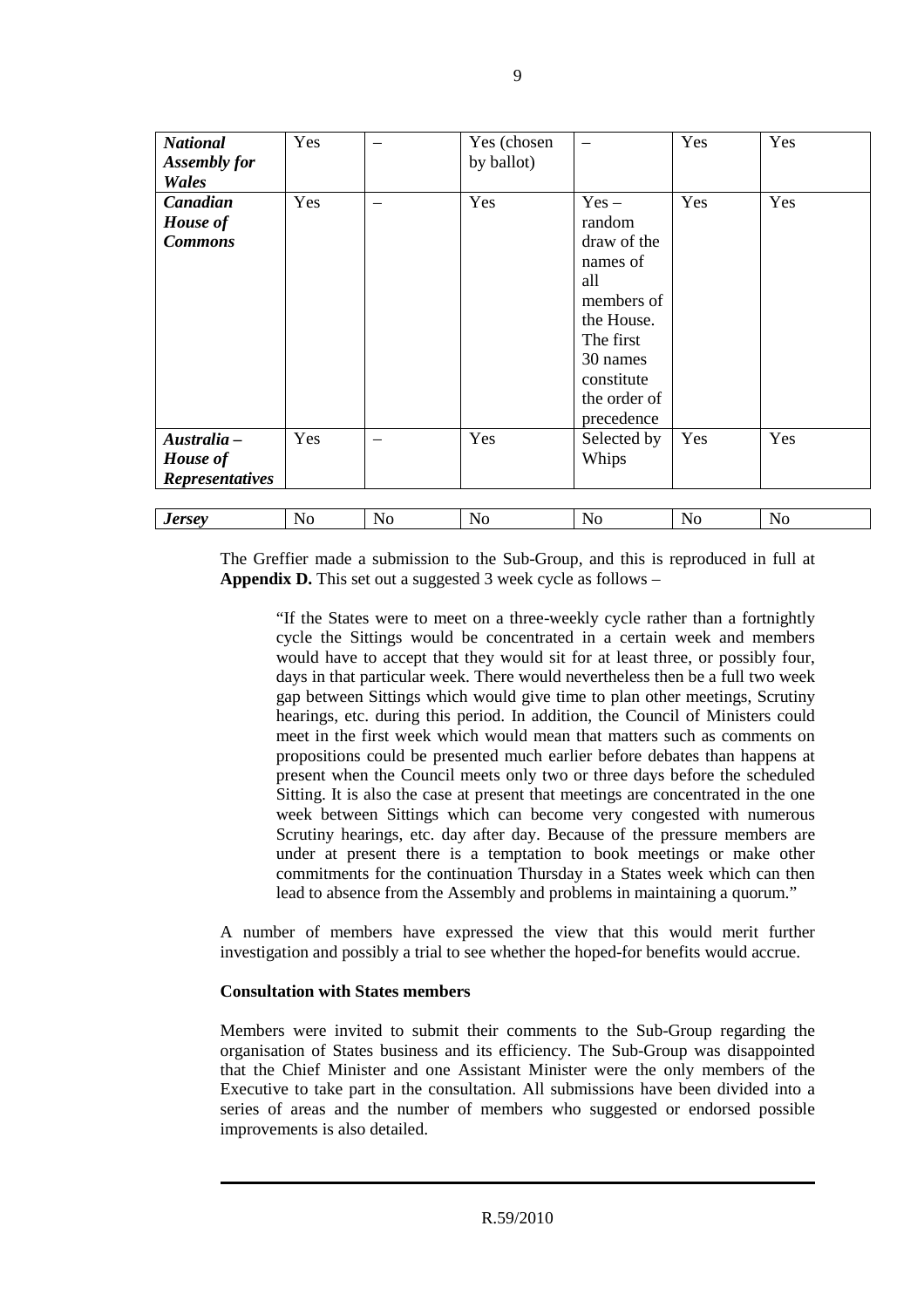## **Speeches**

Members considered that speeches were often long and rambling, and that this should be controlled more strongly by the Chair. It was suggested that members should be provided with training in speech-making and should avoid leaving the Chamber as this often resulted in repetition.

| <b>SPEECHES</b>                                                     | Suggested/  |
|---------------------------------------------------------------------|-------------|
|                                                                     | endorsed by |
| Introduce a time limit on speeches                                  |             |
| Reduce the amount of repetition                                     |             |
| The Chair to be more forthright in preventing repetition            |             |
| Speeches to be short, sharp and concise                             |             |
| Chair to be strong and not permit members to ramble                 |             |
| Speeches should be accurate and comprehensive to avoid interruption |             |
| Time members' speeches but don't introduce a time limit             |             |

One member suggested that a limit of 20 minutes be imposed up the proposer of a proposition; with a limit of no more than 8 minutes for all other speakers<sup>1</sup>. Another member had been considering bringing a proposition to the Assembly to limit the length of members' speeches, but had not done so to date due to the ongoing review of the Sub-Group<sup>2</sup>.

A number of those consulted felt that it was up to members themselves to monitor the length and quality of their speeches, and 4 members voiced their opposition to the suggestion that a time limit be imposed. It was considered that time limits for speeches could be appropriate under a party political system, as members could delegate areas to be discussed, however, this was not considered an effective way forward under the present form of ministerial government. It was thought to be the responsibility of members to keep their speeches concise and imposing a time limit was felt to be antidemocratic<sup>3</sup>. The Assembly could instead adopt the approach employed by the National Assembly for Wales and use a large digital clock to ensure that members were aware of the length of their speeches.

Repetition was another key element to ensuring that speeches did not unnecessarily lengthen the amount of time members spent in the Chamber. It was agreed by many members that rules regarding repetition should be enforced more strongly, but acknowledged that the propensity for members to simply repeat what others had already said was difficult to police. Deputy R.G. Le Hérissier commented: *"There has been a mechanism to limit debates – the Guillotine – but I have noticed that, when put to the vote, members are increasingly reluctant to apply it." <sup>4</sup>* Deputy T.A. Vallois suggested that it was the role of the Privileges and Procedures Committee to address the problem of repetition, as follows –

 $\overline{a}$ 

<sup>1</sup> Correspondence from Connétable K.P. Vibert, dated 9th February 2010.

<sup>&</sup>lt;sup>2</sup> Hearing with Deputy A.E. Jeune, 15th March 2010.

<sup>&</sup>lt;sup>3</sup> Hearing with Deputies T. Pitman and S. Pitman on 14th January 2010.

<sup>4</sup> Correspondence from Deputy R.G. Le Hérissier, dated 13th January 2010.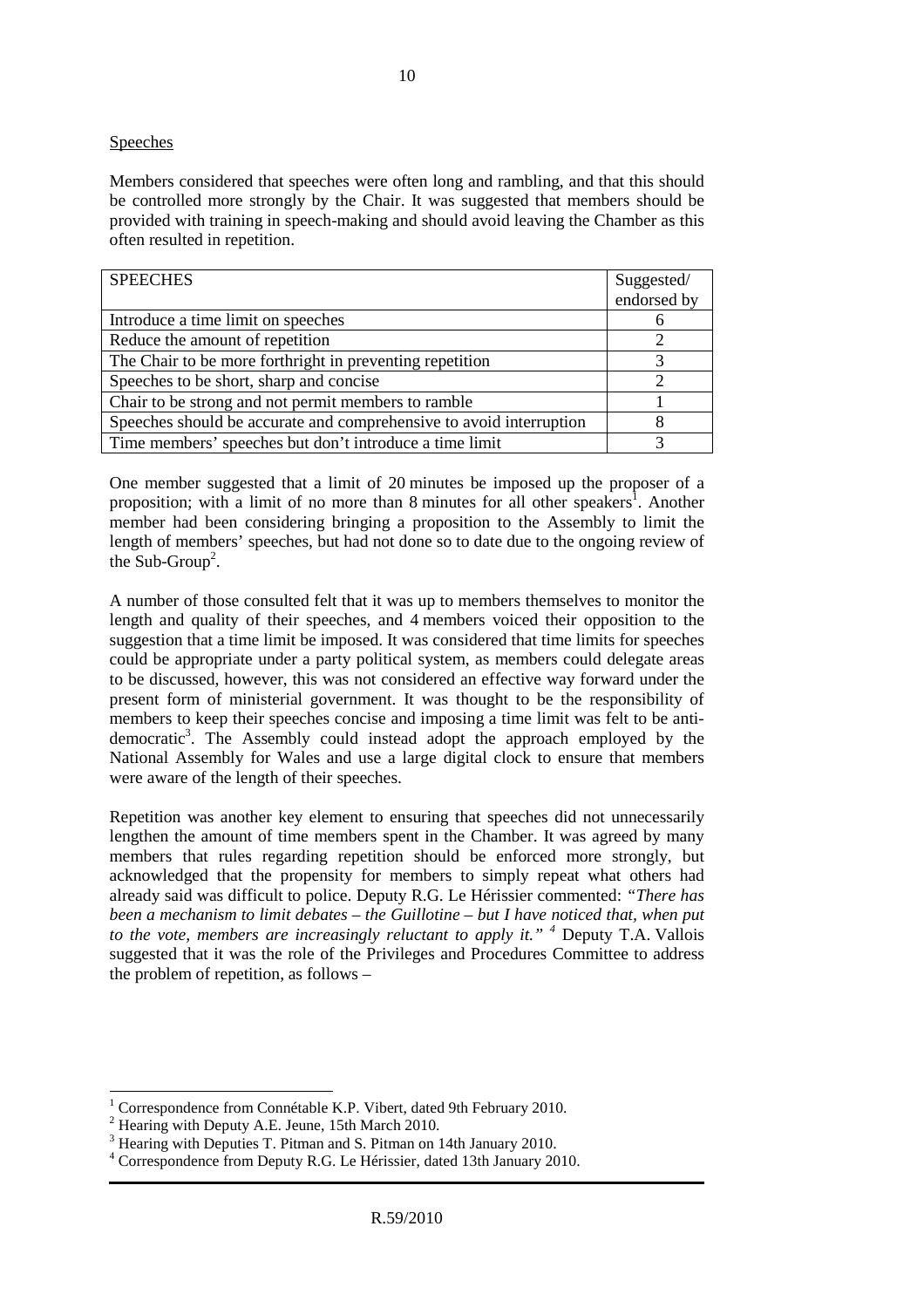- *"I have concerns that the reason for repetition in speeches is due to the following:* 
	- *1. it is assumed that members have made their minds up before entering the Chamber*
	- *2. the collective deserting of members when certain other members stand to present their proposition*
	- *3. a lack of respect for all members in that people are more concentrated on what is happening on their blackberries rather then paying attention to the debate at hand.*

*Why do I believe this causes repetition? Purely because if there are groups of people within the Chamber that truly believe that the proposition is worth while then they will want to repeat the notion over and over again to ensure they are getting that message across.* 

*There are a number of propositions that have come to the States which I truly believe should have been dealt with by PPC. I think PPC lacks the assertiveness required to address some of these issues."<sup>5</sup>*

# **Ouestions**

Concise and complete answers to properly researched questions could result in time saved in the Chamber.

| <b>QUESTIONS</b>                                                                                                 | Suggested/<br>endorsed by |
|------------------------------------------------------------------------------------------------------------------|---------------------------|
| Ministers to give shorter answers during question time                                                           | 10                        |
| Members to make a direct approach to departments before asking<br>questions in the States                        | $\overline{c}$            |
| Ministers to advise if information requested is available publicly and<br>proffer no further detail              | 1                         |
| Repetition of questions accepted in written form not permitted during<br>oral questions                          | 1                         |
| The Dean not be permitted to speak during questions for Ministers<br>without notice as time is limited           |                           |
| More time allocated to questioning Ministers without notice                                                      | $\overline{2}$            |
| Departments to provide information requested by Scrutiny to avoid<br>that information being sought via questions | $\mathfrak{D}$            |
| End the 'move to the next item' mechanism                                                                        |                           |
| Decrease question time quorum to 2                                                                               | $\overline{2}$            |
| Fewer written questions should come to each Sitting                                                              |                           |
| Move questions to a Monday morning                                                                               |                           |
| Answers to written questions to be circulated on the Friday or Saturday<br>preceding the States Sitting          |                           |

 5 Correspondence from Deputy T.A. Vallois, dated 26th January 2010.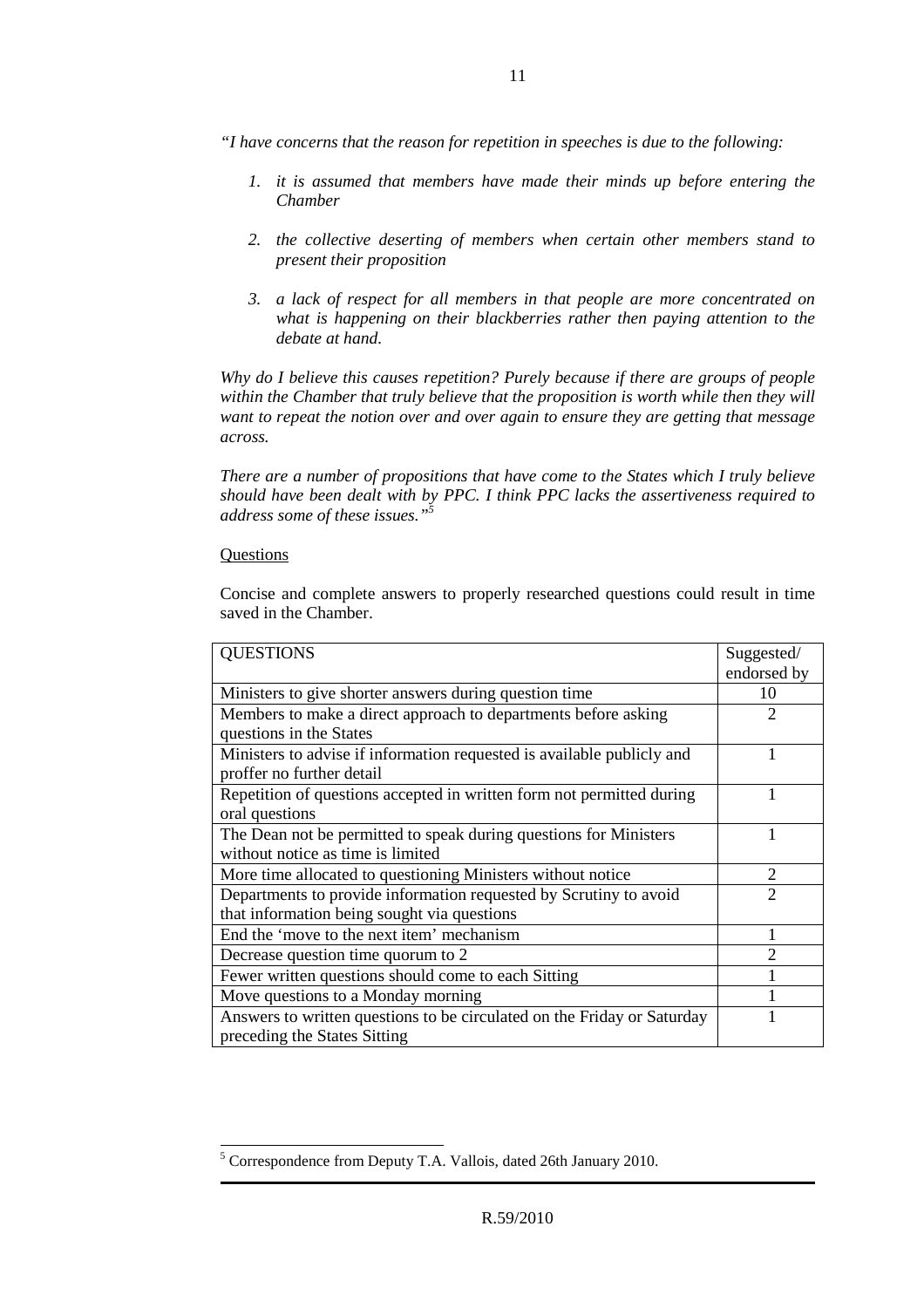Concern was expressed that Ministers were failing to be concise in answering the questions put to them: *"…long waffling answers from Ministers are quite clearly aimed at just eating up question time."<sup>6</sup>* It was also suggested that the answers being provided were not satisfactory: *"Answers to questions, propositions, and comments from Ministers frequently have misleading or deliberately incomplete information."<sup>7</sup>* One member suggested that unhelpful answers to questions had the result of alienating members, and could result in more questions being asked<sup>8</sup>.

The Chief Minister expressed the view that too many unnecessary questions were being asked: *"One has to balance the absolute right to ask questions of legitimate public concern with the apparent careless frivolity with which numerous questions seem to be posed simply to 'keep a Minister on his toes'. I am confident that all Ministers have more than enough at this time to keep them alert, but the need to answer so many questions risks dragging them, and their officers, to their knees rather than keeping them on their toes."<sup>9</sup>*

The suggestion was made by Deputy P.V.F. Le Claire that questions should be put on a Monday morning, separately from the remainder of States' business. The quorum for such a question time would be 2 members (the questioner and the member answering the question), and, while all members would be welcome to attend and to ask supplementary questions, they would not have a duty to be present unless asking or answering a question. Deputy Le Claire considered that this approach would reduce the number of unnecessary questions being asked in the Assembly. The Deputy also suggested that the answers to written questions should be circulated on the Friday or Saturday preceding the States Sitting in order to allow members more time to digest the information provided.

# Propositions

The provision of comprehensive information would help members to make informed decisions in a timely manner.

| <b>PROPOSITIONS</b>                                                   | Suggested/  |
|-----------------------------------------------------------------------|-------------|
|                                                                       | endorsed by |
| Include all relevant supporting information in propositions           |             |
| Allocate a specific time for private members' propositions            |             |
| Financial and manpower implications to take into account the burden   |             |
| on all departments                                                    |             |
| Include social, environmental and economic implications in reports    |             |
| accompanying propositions                                             |             |
| Ministers to give accurate and complete answers to questions,         | 8           |
| propositions and comments                                             |             |
| Comments and explanations from Ministers should be presented in a     | 8           |
| timely manner                                                         |             |
| Propositions to be brought by Ministers for debate in a timely manner | 8           |

 6 Correspondence from Deputy T.M. Pitman, dated 25th November 2010.

<sup>7</sup> Correspondence from Deputies D.J. De Sousa, S. Pitman, G.P. Southern. F.J. Hill, T.M. Pitman, D.J.A. Wimberley, R.G. Le Hérissier, and Senator A. Breckon, dated 8th December 2009, page 1.

<sup>&</sup>lt;sup>8</sup> Hearing with Deputy P.V.F. Le Claire, 29th April 2010.

<sup>&</sup>lt;sup>9</sup> Correspondence from the Chief Minister, dated 27th February 2009, page 2.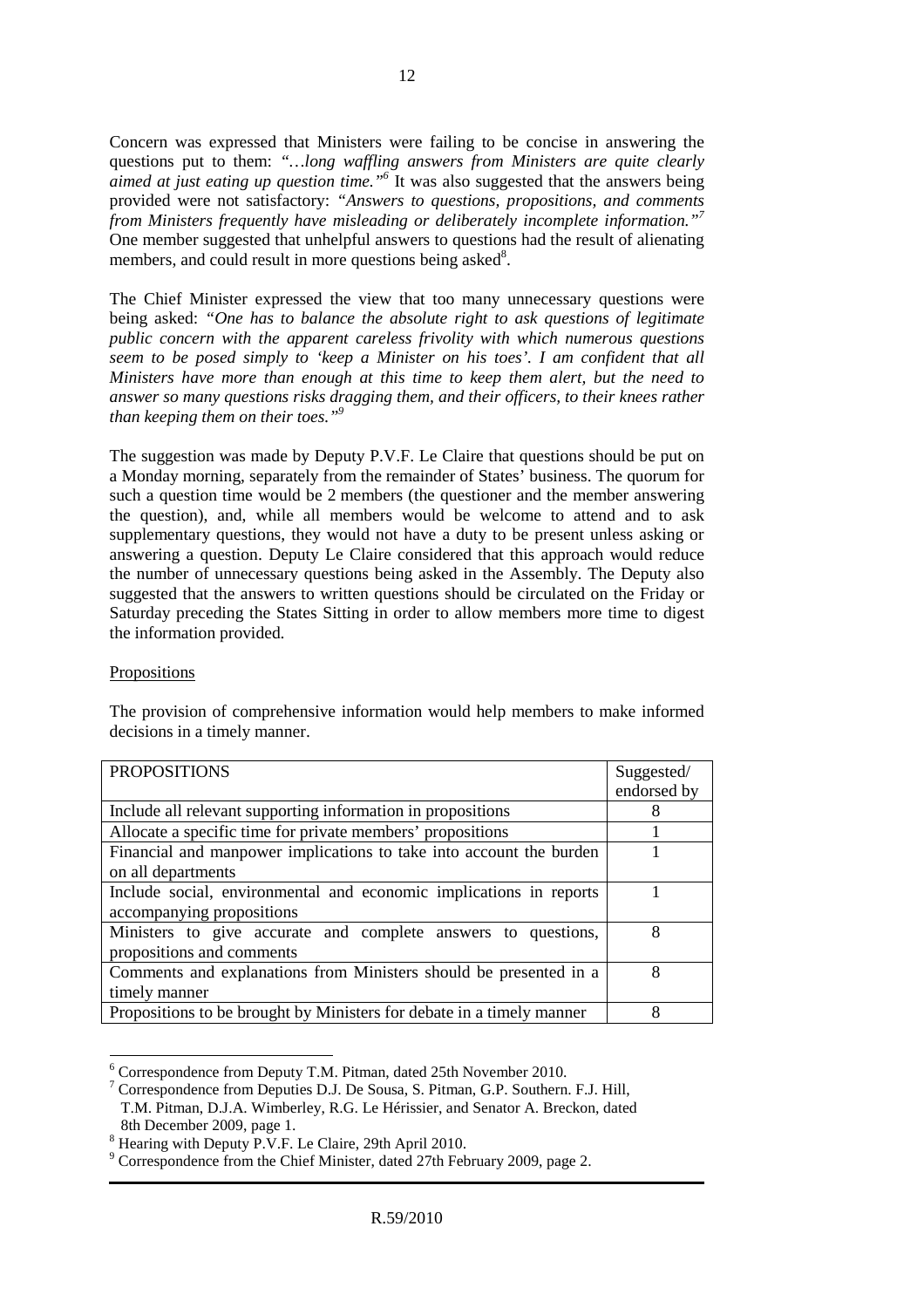| Council of Ministers to action commitments and undertakings to avoid     | 8 |
|--------------------------------------------------------------------------|---|
| members needing to bring further propositions to require this            |   |
| Debate to be robust, evidenced and focused to enable good decision-      | 8 |
| making                                                                   |   |
| Ministers and Chief Officers to give members 6 to 8 weeks' notice for    |   |
| departmental briefings and presentations                                 |   |
| Members to read propositions in detail prior to entering the Chamber     |   |
| with defects identified in a timely manner in order that adjustments can |   |
| be made                                                                  |   |
| Less time to be spend on private members' propositions which are         |   |
| peripheral and specific to the views of the individual                   |   |
| One private member's proposition should be debated per Sitting of the    |   |
| States, selected in the sequence in which they were lodged, by random    |   |
| ballot, or by selection by a body of members                             |   |

Members considered that a lack of information resulted in a longer debate: *"A proposition was brought recently by a Minister with no supporting information at all, which resulted in a one and a half hour debate. Ten minutes would have sufficed, if the information had been provided in the first place."<sup>10</sup>* Deputy T.M. Pitman commented: *"Ministers' reports on important technical areas are little more than one could fit on a postage stamp"<sup>11</sup> .* Concern was also raised that members had no choice but to elongate proceedings due to the information being provided: *"Distortions and inaccurate information* [are] *being used in debates, which forces other members to interrupt for the sake of their reputations or for the sake of the truth."<sup>12</sup>* 

It was also suggested that members were forced to bring propositions to the States which would not be necessary had the Council of Ministers taken action in respect of previous commitments: *"Back-benchers have to bring propositions to force the Council of Ministers to do what they have promised to do, but which somehow never happened.*"<sup>13</sup> The 8 States members who wrote collectively to the Sub-Group also advised that propositions were, on occasion, brought by Ministers too late in the day for effective debate, and cited the making of arrangements for Boxing Day in October as one such example*.* 14

# Comments and Amendments

 $\overline{a}$ 

Again, the timely and comprehensive nature of Comments and Amendments was considered essential to enable effective debate.

<sup>&</sup>lt;sup>10</sup> Correspondence from Deputies D.J. De Sousa, S. Pitman, G.P. Southern. F.J. Hill, T.M. Pitman, D.J.A. Wimberley, R.G. Le Hérissier, and Senator A. Breckon, dated 8th December 2009, page 1.

<sup>&</sup>lt;sup>11</sup> Correspondence from Deputy T.M. Pitman, dated 25th November 2009.

<sup>&</sup>lt;sup>12</sup> Correspondence from Deputies D.J. De Sousa, S. Pitman, G.P. Southern. F.J. Hill, T.M. Pitman, D.J.A. Wimberley, R.G. Le Hérissier, and Senator A. Breckon, dated 8th December 2009, page 2.

<sup>&</sup>lt;sup>13</sup> Correspondence from Deputies D.J. De Sousa, S. Pitman, G.P. Southern. F.J. Hill, T.M. Pitman, D.J.A. Wimberley, R.G. Le Hérissier, and Senator A. Breckon, dated 8th December 2009, page 2.

<sup>&</sup>lt;sup>14</sup> Correspondence from Deputies D.J. De Sousa, S. Pitman, G.P. Southern. F.J. Hill, T.M. Pitman, D.J.A. Wimberley, R.G. Le Hérissier, and Senator A. Breckon, dated 8th December 2009, page 2.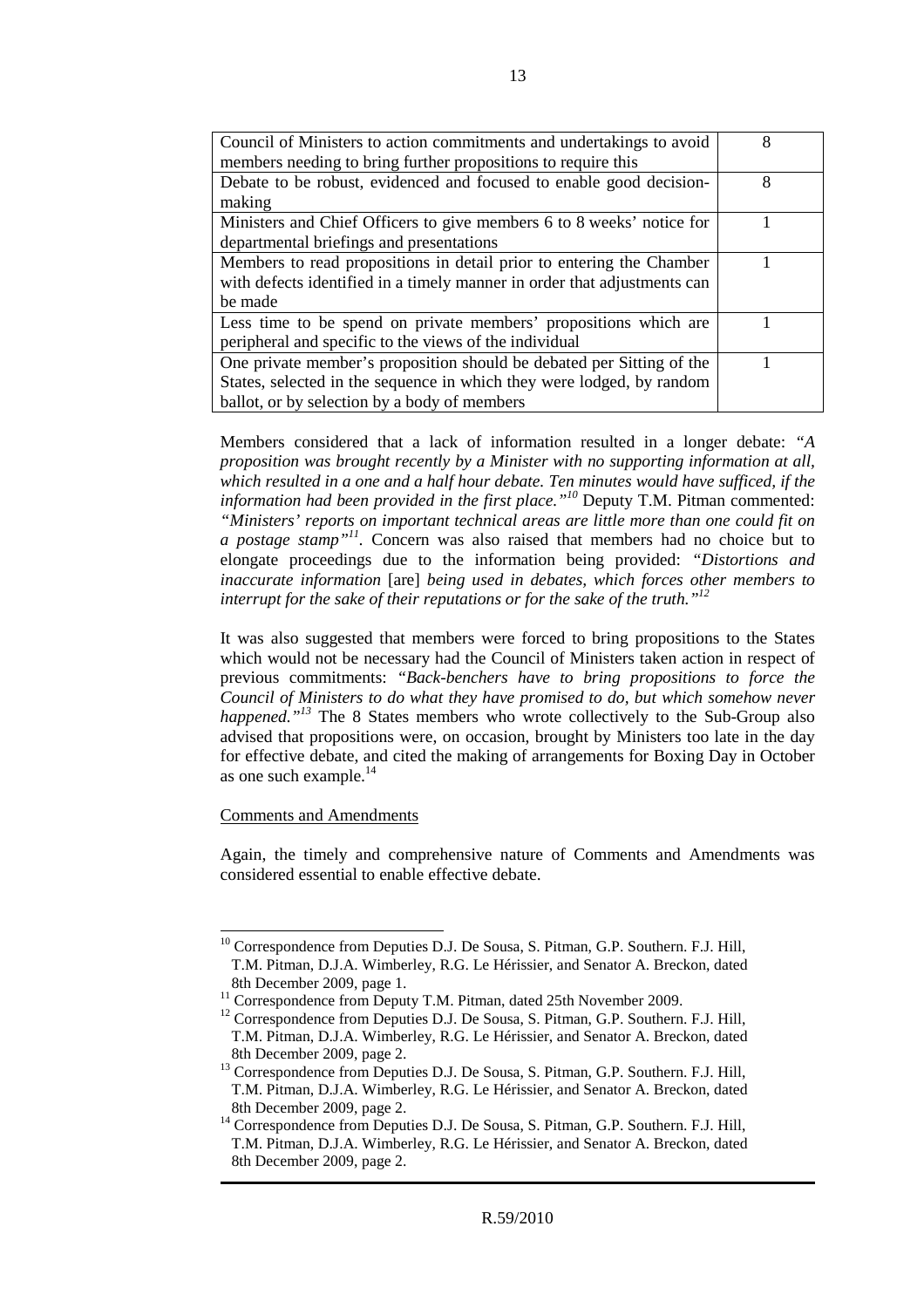| COMMENTS ON PROPOSITIONS                                                           | Suggested/  |
|------------------------------------------------------------------------------------|-------------|
|                                                                                    | endorsed by |
| Comments and explanations from Ministers should be presented in a<br>timely manner |             |

| <b>AMENDMENTS</b>                                                  | Suggested/  |
|--------------------------------------------------------------------|-------------|
|                                                                    | endorsed by |
| Ministers' amendments to be timely                                 |             |
| Ministers to accept amendments where possible to avoid unnecessary |             |
| debate                                                             |             |

A submission signed by 8 States members commented that debate was being extended by the decision of Ministers not to accept amendments: *"Ministers have refused to accept amendments which are 'no-brainers' resulting in unnecessary debate."<sup>15</sup>* The untimely nature of comments was also leading to extended debate: *"Comments and explanations from Ministers routinely arrive the day before the debate or on the very day of the debate, clearly obstructing informed debate."<sup>16</sup>*

# Reports

Similar comments were received in respect of Reports.

| <b>REPORTS</b>                                           | Suggested/<br>endorsed by |
|----------------------------------------------------------|---------------------------|
| Ministers' reports to be lengthened                      |                           |
| Ministers' reports to be timely                          |                           |
| Consultants' reports to be comprehensive and even-handed |                           |

A collective submission cited bias in reports as a particular problem: *"Reports from consultants purporting to be 'independent' should be comprehensive and evenhanded. Instead they are biased towards the required solution."*<sup>17</sup>

# Strategic Plan and Business Plan

Members felt that the decision of the Council of Ministers to accept or reject amendments to the Business and Strategic Plans had an impact upon the amount of time spent in the Chamber debating these matters.

| STRATEGIC AND BUSINESS PLANS                                             | Suggested/  |
|--------------------------------------------------------------------------|-------------|
|                                                                          | endorsed by |
| Less time to be spent on Strategic and Business Plans                    |             |
| Plans to be approved at the start of the session and remain in force for |             |
| its duration                                                             |             |

 $\overline{a}$ <sup>15</sup> Correspondence from Deputies D.J. De Sousa, S. Pitman, G.P. Southern. F.J. Hill, T.M. Pitman, D.J.A. Wimberley, R.G. Le Hérissier, and Senator A. Breckon, dated 8th December 2009, page 2.

<sup>17</sup> Correspondence from Deputies D.J. De Sousa, S. Pitman, G.P. Southern. F.J. Hill, T.M. Pitman, D.J.A. Wimberley, R.G. Le Hérissier, and Senator A. Breckon, dated 8th December 2009, page 2.

<sup>&</sup>lt;sup>16</sup> Correspondence from Deputies D.J. De Sousa, S. Pitman, G.P. Southern. F.J. Hill, T.M. Pitman, D.J.A. Wimberley, R.G. Le Hérissier, and Senator A. Breckon, dated 8th December 2009, page 2.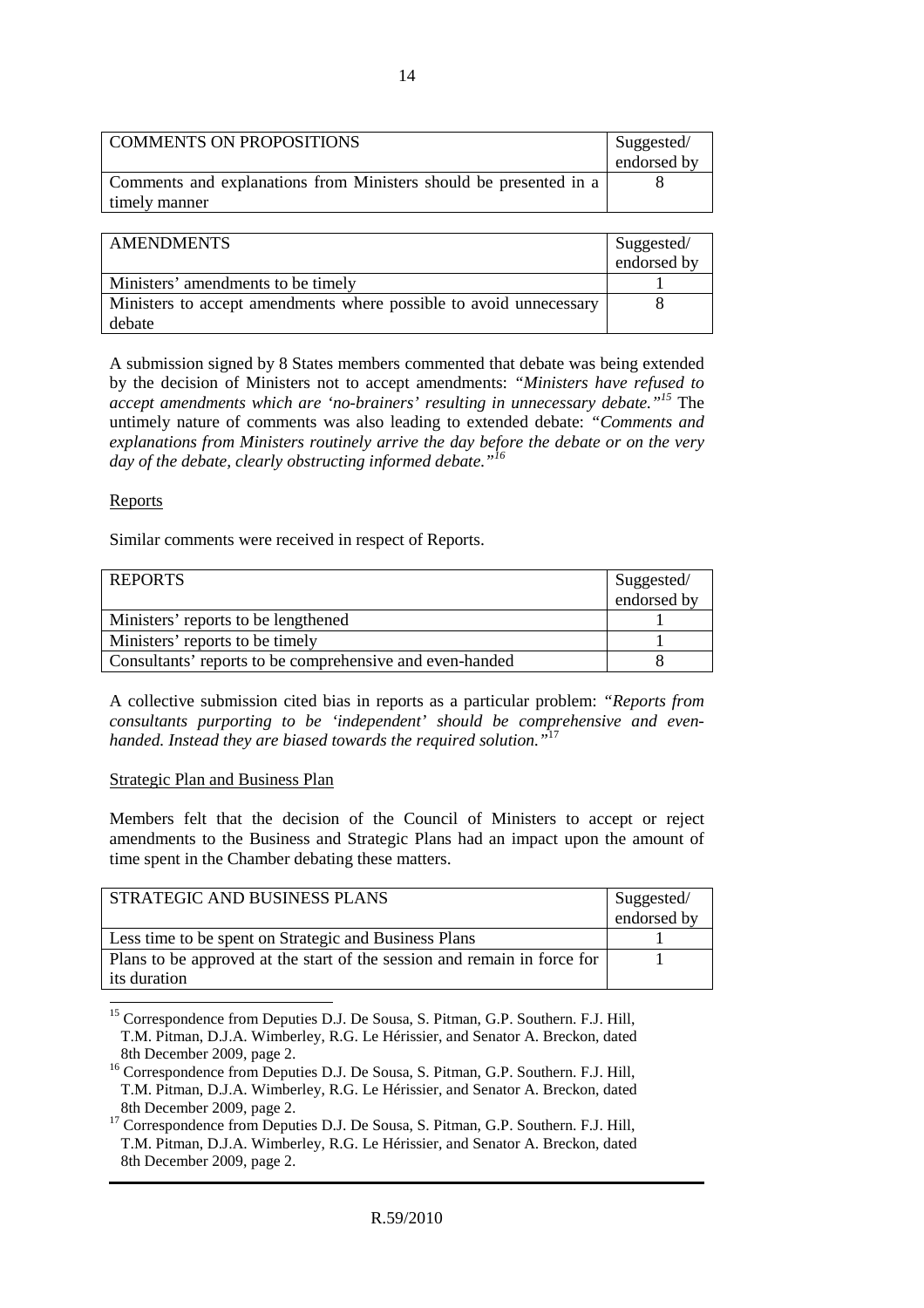| Timing of Strategic and Business Plans to be revised                 |  |
|----------------------------------------------------------------------|--|
| More extensive consideration to be given by the Council of Ministers |  |
| to decisions to accept or reject amendments                          |  |
| Ministers to ask members what should be included in the Business     |  |
| Plan in order to prevent issues arising which could have been        |  |
| addressed earlier on in the process                                  |  |

# Legislative programme

Concern was expressed that too much legislation was being brought to the Assembly, although another member commented that the Chamber should primarily be a seat of legislation. One member suggested that an additional body or Chamber could be introduced to scrutinise and review legislation.

| <b>LEGISLATION</b>                                                        | Suggested/  |
|---------------------------------------------------------------------------|-------------|
|                                                                           | endorsed by |
| Indicative statement to be given before the legislative year of the items |             |
| intended to bring forward with approximate timings                        |             |
| Legislative programme to be 'reined in'                                   |             |
| The Chamber should primarily be a seat of legislation                     |             |
| Introduce an additional body to scrutinise and review legislation         |             |

# **Scrutiny**

| <b>SCRUTINY</b>                                | Suggested/  |
|------------------------------------------------|-------------|
|                                                | endorsed by |
| Scrutiny not to be perceived as the opposition |             |
| Name to be changed to Select Committees        |             |

# Information technology

| <b>INFORMATION TECHNOLOGY</b>                                    | Suggested/<br>endorsed by |
|------------------------------------------------------------------|---------------------------|
| Use less paper for States business                               |                           |
| Introduce improved information technology in the Chamber to make |                           |
| documents readily available                                      |                           |
| Prevent members using BlackBerries in the Chamber                |                           |

# Behaviour

| <b>BEHAVIOUR</b>                                                    | Suggested/  |
|---------------------------------------------------------------------|-------------|
|                                                                     | endorsed by |
| PPC to take action over discourteous members who talk over others   |             |
| and leave the Chamber when others speak                             |             |
| Strong warning to be given to members regarding insults made in the |             |
| Chamber                                                             |             |
| The Chair should not solely be relied upon to deal with members'    | ◠           |
| behaviour in the Chamber                                            |             |
| Members to avoid leaving the Chamber during other members'          |             |
| speeches as this results in repetition                              |             |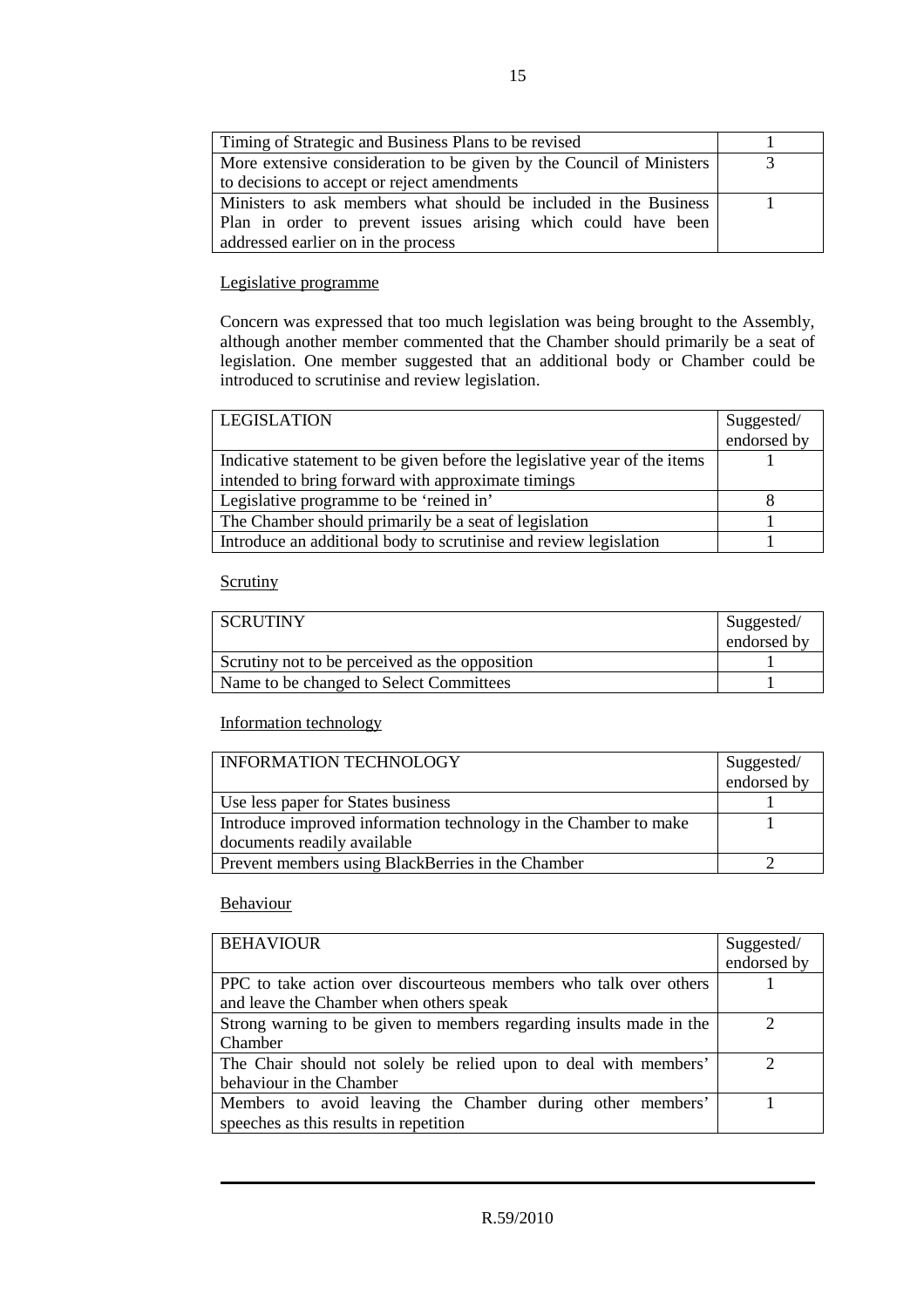| Members to receive equal treatment from PPC regarding their             |  |
|-------------------------------------------------------------------------|--|
| behaviour in the Chamber                                                |  |
| Sanctions available to PPC to be increased to address issues of conduct |  |
| and behaviour                                                           |  |

It was considered to be the responsibility of the Privileges and Procedures Committee as well as the Chair to ensure that members' behaviour in the Chamber was kept under control.

*"PPC really should be acting strongly upon the deliberate and quite frankly moronic discourtesy shown to a few backbenchers whenever they rise to speak by people just chatting loudly over them to try and put them off, or disappearing outside for 30 minutes to discuss anything but politics seemingly – only to eventually return to vote 'contre' on something then often have not even heard being debated."*<sup>18</sup>

Connétable K.P. Vibert felt members continually failed to adhere to the simplest of rules of conduct such as standing to address the Chair, not moving from their seats when in direct line of the speaker and the Chair and remaining in their seats until the Chair had left the Chamber<sup>19</sup>.

#### Attendance

 $\overline{a}$ 

Low attendance levels were attributed to members' tendency to leave the Chamber due to the length of speeches.

| <b>ATTENDANCE</b>                                    | Suggested/  |
|------------------------------------------------------|-------------|
|                                                      | endorsed by |
| Members to clock in and out of the Assembly          |             |
| PPC to monitor absence from the Chamber              |             |
| States to be video streamed to improve attendance    |             |
| Increase the required number of members for a quorum |             |

One member suggested that members should be required to clock in and out and another suggested that States Sittings should be video-streamed in order to encourage members to remain in their seats. Senator B.E. Shenton expressed the view that long speeches were having an impact upon members' attendance at States Sittings: *"Speeches should be short, sharp and concise. There is absolutely no rationale for a long speech that wavers from the point. The Chair needs to be strong. If members continue to abuse the Chamber by wasting other members' time the structure of the Chamber will change. If members believe it is their democratic right to make 3 hour speeches it is the democratic right of others not to listen and leave the Chamber to undertake more productive matters. This is already happening."<sup>20</sup>* 

<sup>&</sup>lt;sup>18</sup> Correspondence from Deputy T.M. Pitman, 25th November 2009.

<sup>&</sup>lt;sup>19</sup> Correspondence from Connétable K.P. Vibert, 9th February 2010.

<sup>&</sup>lt;sup>20</sup> Correspondence from Senator B.E. Shenton, dated 16th February 2010.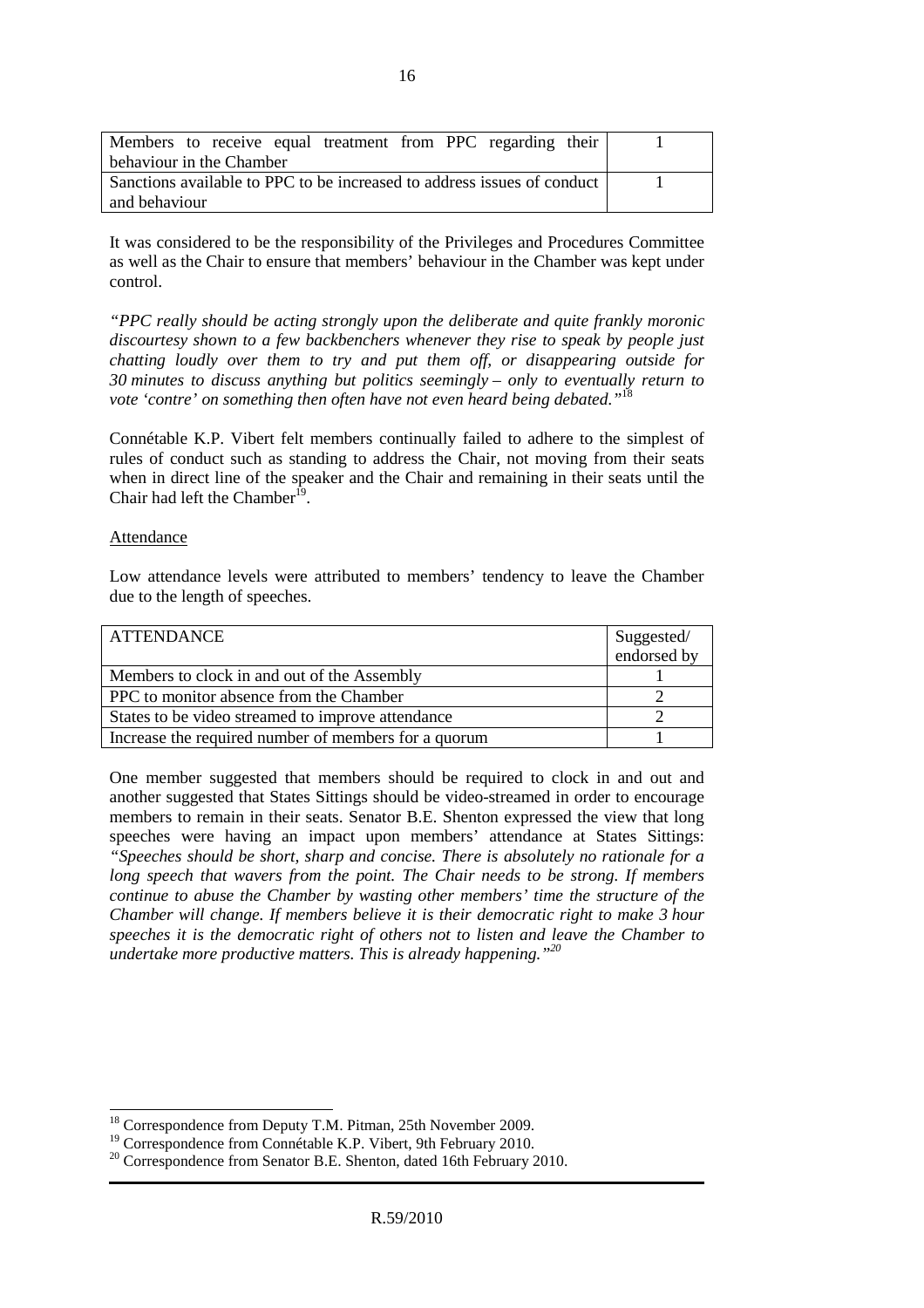# Schedule of States meetings

Members normally meet on a constant 2 week cycle with one week spent in the States for a 2 or 3 day meeting and the next week catching up with Scrutiny meetings, Council of Ministers meetings, constituency matters, etc. It was suggested that a 3 week cycle would allow a 2 week gap between Sittings providing members with time to plan other meetings and hearings. Conversely, Deputy P.V.F. Le Claire suggested that the States should meet more frequently with the aim of improving communication between members.

| I STATES MEETINGS                                              | Suggested/<br>endorsed by |
|----------------------------------------------------------------|---------------------------|
| The States to meet on a 3-weekly cycle rather than fortnightly |                           |
| The States to meet more frequently                             |                           |
| Assembly matters should be separated from business             |                           |

One member also suggested that the business dealt with by the States should be divided up, and Assembly matters should be dealt with separately: *"The obvious example was the sandwiches debate which should have been decided by PPC."<sup>21</sup>*

# **Underlying problems**

Overall, a number of members considered that there were underlying problems with the current system which resulted in the difficulties being experienced in respect of the efficient running of States' business. This included workload, and the amount of time being spent in the States Chamber, and the structure of ministerial government.

# Workload and time spent in the States Chamber

*"The view that some States Members are behaving in an irresponsible manner in the States is not just my view, but that of many outside the States with whom I have spoken. It is irresponsible in that it skews the amount of time spent within the States Chamber as compared with the other necessary activities of government. That view is in my opinion supported by the fact that whilst the Assembly is sitting for longer and longer the positive business of the States seems to be advancing more slowly than ever."*<sup>22</sup>

All of those who submitted their comments to the Sub-Group expressed concern regarding the current lack of efficiency in the running of States' business due to the amount of time spent in the States Chamber, and the standard of debate. The Chief Minister suggested that the best way to improve States performance could be to withdraw radio coverage: *"I sometimes feel that Members speak not to their 52 colleagues but rather to the wider audience listening in. If we fail to improve our performance within the States it may be that the media themselves decide that there is no point in wasting staff time covering us, unless it is to highlight our deficiencies."<sup>23</sup>*

 $\overline{a}$ <sup>21</sup> Correspondence from Connétable D. J. Murphy, dated 1st February 2010.

<sup>&</sup>lt;sup>22</sup> Correspondence from the Chief Minister, Senator T.A. Le Sueur, dated 27th February 2010, page 1.

 $^{23}$  Correspondence from the Chief Minister, Senator T.A. Le Sueur, dated 27th February 2010, page 2.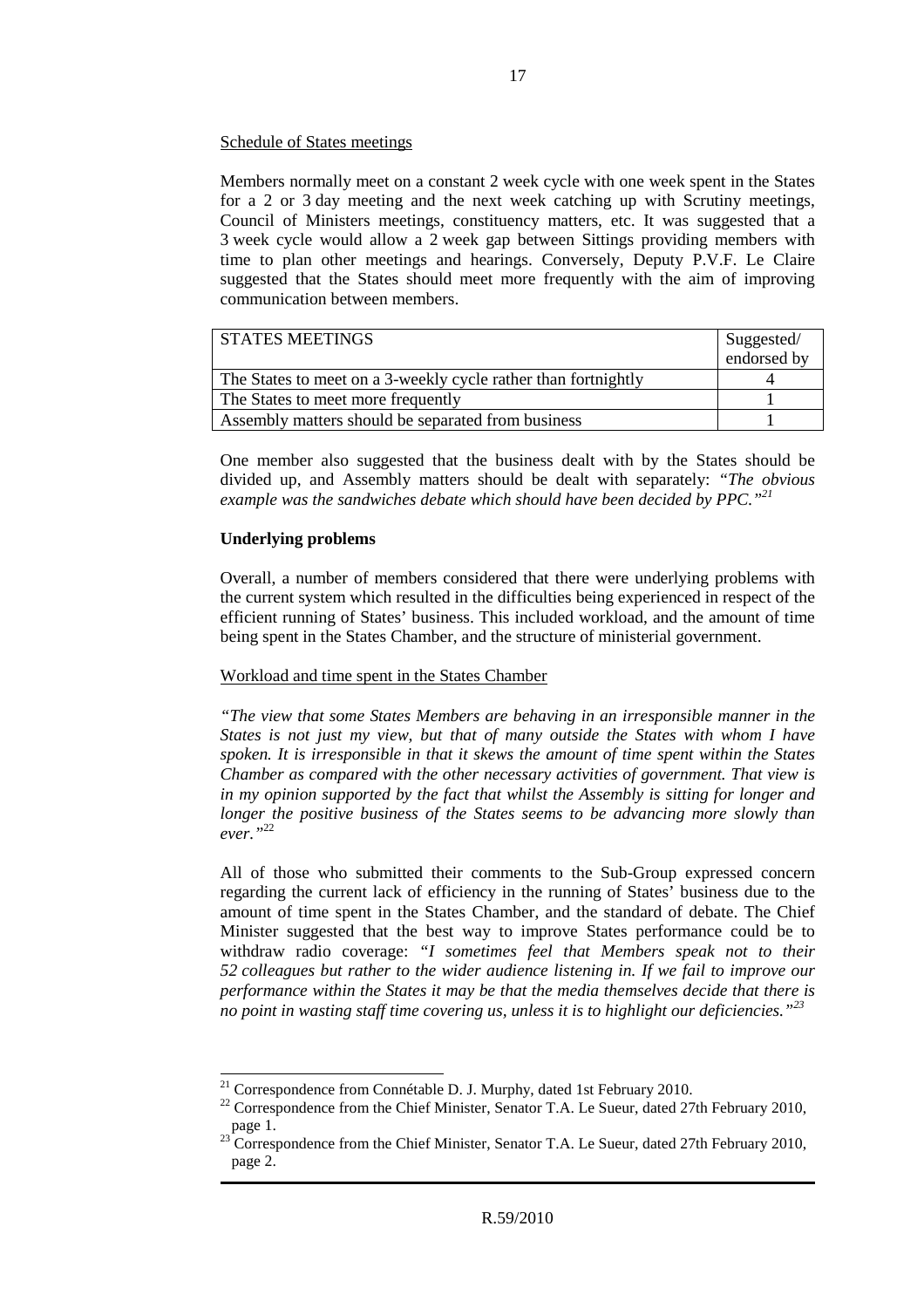Deputy M. Tadier cited the difficulty in allocating sufficient time to each element of the role. *"As a parish Deputy from a semi-urban district, it is currently increasingly difficult to find time to balance the workloads of States, Scrutiny, PPC and constituency work. Invariably, it is the latter which seems to suffer, as time is invariably allocated fairly rigidly to the other areas."<sup>24</sup>* Deputy J.M. Maçon asked that the primary duty of members be examined and defined in order to enable members to identify whether their priority should be work carried out in the States Chamber or other duties<sup>25</sup>.

Senator Shenton expressed the view that: *"In order to justify a salary bill in excess of £2,000,000, States members consider that more time should be spent in the States Chamber. The quality or importance of debate seems irrelevant to some."<sup>26</sup>*

The Chief Minister commented: *"At the end of the day it is up to States Members themselves to ensure that meetings are efficient. It is also up to States Members to ensure that they utilise their time in a productive manner. If Members consider that the present arrangements are acceptable, an increasing number will simply return to the Chamber just to vote."*<sup>27</sup> The Chief Minister also expressed the view that the current situation could not continue: *"I do not feel that a continuation of the existing regime will do other than to deter future able candidates from wishing to put their names forward for election*.*"* 28

#### Ministerial Government

 $\overline{a}$ 

During the Sub-Group's review, comparisons were drawn between the current ministerial system of government and the former Committee system. While a diverse group of members would participate in each Committee, it was noted that fewer members were involved in each piece of work under ministerial government. This had resulted in the discussion and information-gathering stages of the Committee system being transported into the States Chamber, with questions, repetition and misunderstanding in the Chamber being perceived as time-wasting. It was accordingly suggested that the design of ministerial government was more suited to a party political structure: *"I feel that a lot of the efficiency is wasted – if you see it as being wasted – in the design of the ministerial structure. Because I feel perhaps it was more designed towards a party-political structure rather than a system where you officially have independent members."<sup>29</sup>* 

This view was echoed by Senator B.E Shenton: *"Part of the problem is Ministerial Government. This ill-conceived proposal was not intelligently thought through and it has a number of what are likely to be terminal failings. In this case the splitting of the Chamber into the 'executive' and the 'non-executive' was always going to be adversarial and only an idealistic dreamer would argue otherwise. No doubt we will persist in trying to make this concept work but eventually all the sticking plasters in the world won't keep it together."*<sup>30</sup> Senator Shenton suggested that the structure of

 $24$  Correspondence from Deputy M. Tadier, dated 1st March 2010.

 $^{25}$  Hearing with Deputy J.M. Maçon, 15th January 2010

<sup>&</sup>lt;sup>26</sup> Correspondence from Senator B.E. Shenton dated 16th February 2010, page 1.

<sup>&</sup>lt;sup>27</sup> Correspondence from Senator B.E. Shenton dated 16th February 2010, page 3

<sup>&</sup>lt;sup>28</sup> Correspondence from the Chief Minister, Senator T.A. Le Sueur, dated 27th February 2010, page 2.

 $^{29}$  Hearing with Deputy J.M. Maçon, 15th January 2010

<sup>&</sup>lt;sup>30</sup> Correspondence from Senator B.E. Shenton dated 16th February 2010, page 3.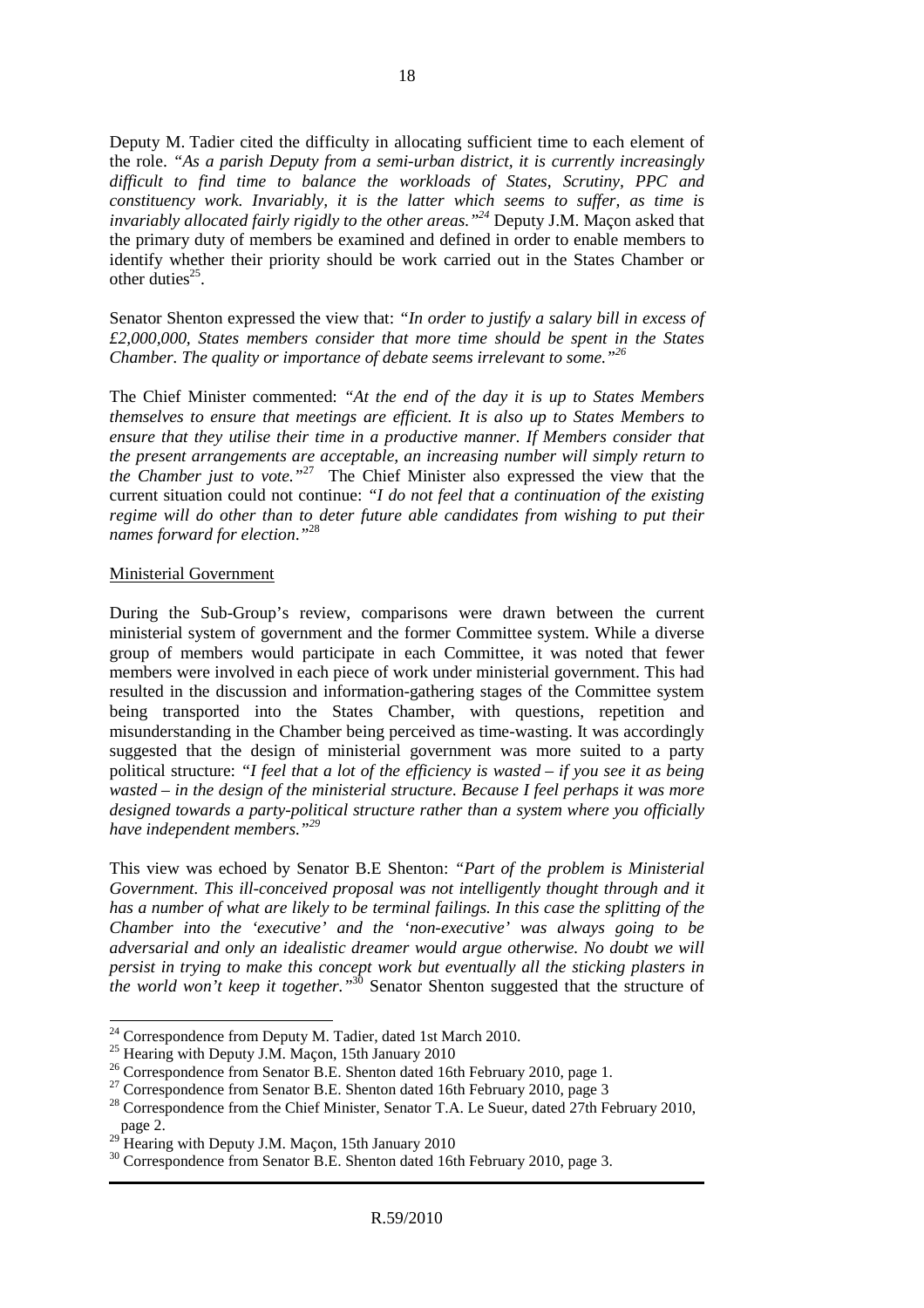Ministerial government was flawed, in that the Chamber was divided, causing unnecessary friction and duplicating both work and costs. *"Consultants are hired by both the Executive and Scrutiny to examine the same policy, Scrutiny members do not*  feel part of the Government and are frustrated by a lack of power, and the position of *Minister lacks the checks and balances necessary for such a powerful role."*<sup>31</sup>

Problems were also cited in respect of the role of Ministers. *"Because of lack of understanding of their portfolios I do feel that, to a certain extent, Ministers do get led by the nose… I think that perhaps there is a case whereby there's a perception that Ministers seem to be led by the civil servants and don't necessarily have as much understanding as they should"<sup>32</sup>*

*"When you attain the position of Minister you often rely on the advice of your Chief Officer and feel very isolated if you have concerns regarding their recommendations. There is no one to discuss the matter with, no one to input an alternative view, no one to provide some form of checks and balances. If we had a party system the party would help keep the Minister in line by ensuring that he sticks to agreed policy… By electing independents into the role, in effect a party of one, there is no structure to keep the Minister in line or tie the whole Council of Ministers together,"<sup>33</sup>*

Deputy P.V.F. Le Claire considered that the move to Ministerial government had cut off the flow of information and had left some members without a function. He considered that the Council of Ministers did not run on collective responsibility and suggested that a smaller Committee system would have been preferable to the current arrangement, as more members would have been involved in the decision-making process, resulting in fewer questions and greater levels of trust between members.

The Deputy suggested that a 15 minute adjournment should be introduced to allow members to discuss matters arising during States Sittings. Deputy Le Claire also proposed that the number of States members should be reduced.

Senator Shenton suggested that a revised system be introduced as follows –

- o Each Minister has a Deputy Minister and 3 Assistant Ministers
- o Ministerial Decisions have to be signed by the Minister and at least 2 Assistant Ministers
- o Any dissent from signing by any Assistant Minister would have to be reported
- o A person may hold a maximum of 2 Assistant Minister positions
- o Assistant Ministers may also sit on Scrutiny Panels providing this does not conflict with any Assistant Minister positions held
- o Assistant Ministers would not be able to chair Scrutiny Panels or the Public Accounts Committee

 $\overline{a}$ 

<sup>&</sup>lt;sup>31</sup> Correspondence from Senator B.E. Shenton dated 21st February 2010, page 1.

<sup>&</sup>lt;sup>32</sup> Hearing with Deputy J. Maçon, 15th January 2010.

<sup>&</sup>lt;sup>33</sup> Correspondence from Senator B.E. Shenton dated 21st February 2010, page 1.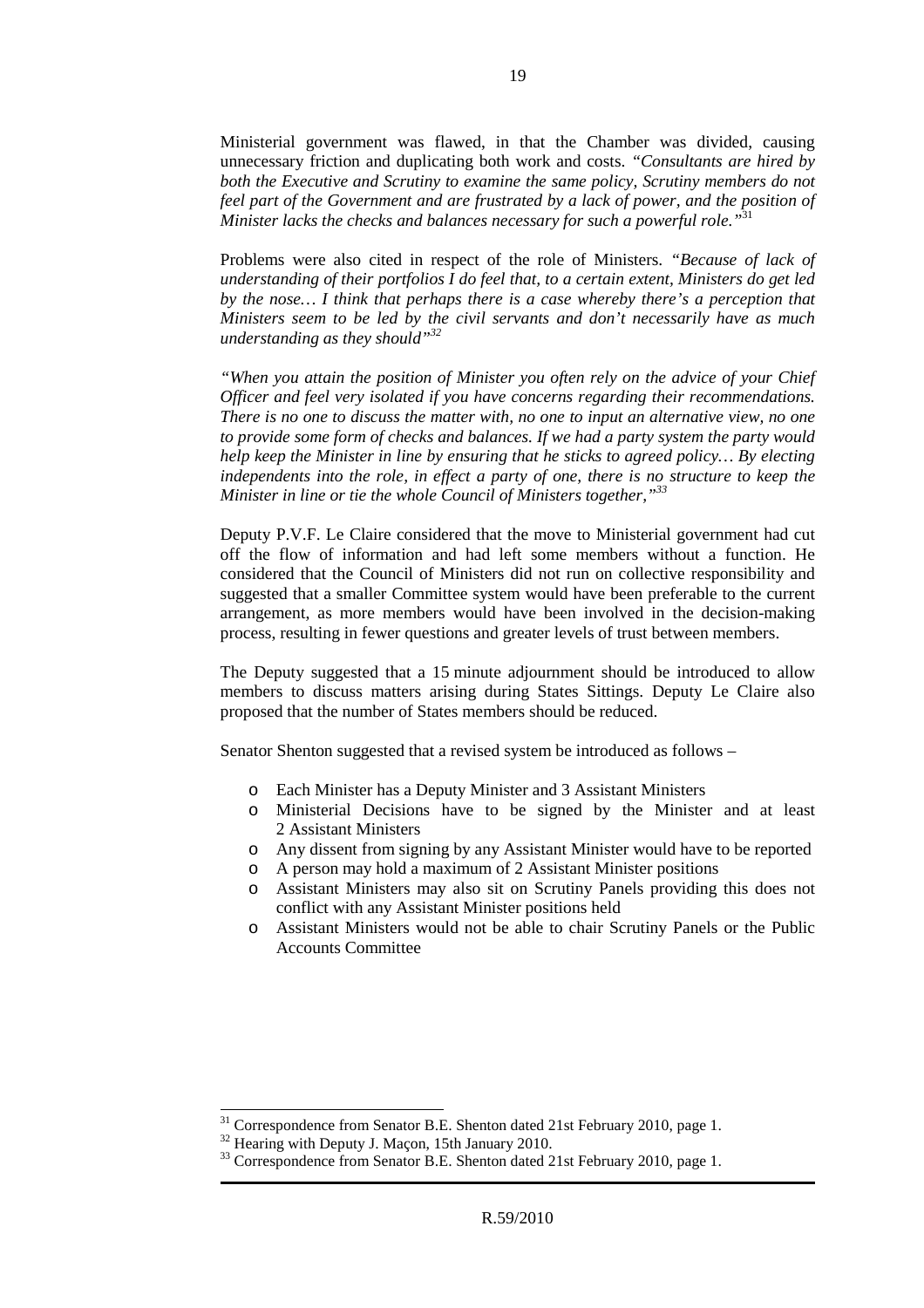# **Findings**

The Sub-Group does not consider that making small adjustments around the number of propositions that may be lodged, time limits on speeches, the number of questions – to mention a few items – will make any appreciable difference without looking more deeply at why the increases in questions and individual members' propositions is occurring.

The Sub-Group is of the view that the exclusivity of the ministerial system of government, which provides that only a small number of people have real insight into government, means that most do not have access to the decision-making process or to the information on which it is based. Consequently, contrary to the expectations of the public, few members of the States are able to answer their queries on the many issues that concern them.

The Sub-Group believes that the number of questions has increased so much because members, and Scrutiny, are unable to access the information in a timely fashion, in any other way. In addition, given that many decisions are being made in relation to States activity by just 10 people out of 53 members, asking questions gives an opportunity to members to bring checks and balances to the decisions made and to hold the Ministers to account. The Group felt that Ministers might also be overwhelmed by the amount of business within the department, the complexity and depth of the detail, and, realistically, would be unable to interrogate and verify the draft proposals put to them by officers. Such a situation leads to the supposition that senior civil servants are 'running the show'.

The Sub-Group also considers that the reason why the number of propositions proposed by individual members has increased is because this is the only way in which members are able to influence policy and ensure that their suggestions are adopted, in a climate where Ministers are reluctant to be diverted from their own programmes and plans.

By contrast, in the former Committee system of government, draft policy was thrashed out by up to 7 people on a Committee, and they were able together to think through in more depth all the proposals and recommendations. That element of discussion or even 'thinking aloud', while mulling over the best way forward, has disappeared. Members on a Committee might each have taken an area of specialism from the department, and developed a greater understanding of that area, with the ability to lead discussions on that item. While some Assistant Ministers have specialised areas of responsibility, there is no evidence that this occurs in all departments, and there is still a lot of ground to cover between 2 or 3 members.

The Group is of the view that there are fundamental questions about the ministerial system of government that require review, as the new system of government, which may be good in parts, is not working as a whole as it was intended. Members of the Group received many comments from members, both formally and informally, indicating that the theoretical benefits of the ministerial system as set out by the Clothier Panel were not being realized in practice because many members felt totally unable to make the positive contribution to government in the Island that they had hoped to make when elected. The Sub-Group was particularly struck by the following extract from a submission made by Senator B.E. Shenton –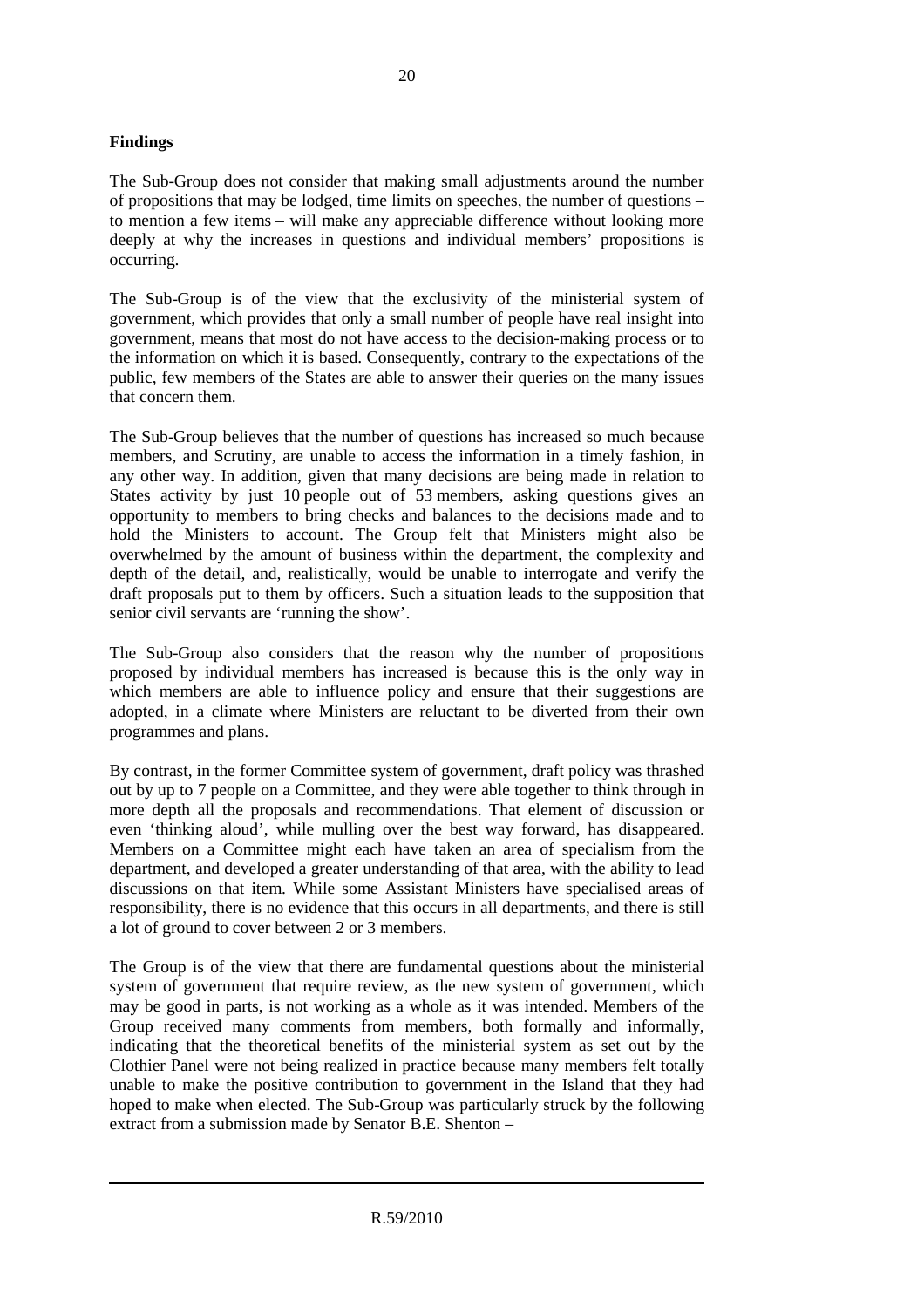*"When Members are elected they are, in the eyes of the public and themselves, members of Government. They expect to have influence in the decisions of State and the fascinating mixture of political views in the Chamber should provide a diverse and encompassing Government. The weakness of the system is that the Troy rule divides the Chamber, causes unnecessary friction, and duplicates both work and costs. Consultants are hired by both the Executive and Scrutiny to examine the same policy, Scrutiny members do not feel part of the Government and are frustrated by a lack of power, and the position of Minister lacks the checks and balances necessary for such a powerful role."* 

The Group does not feel that any amendments to the way States Business is organised would be useful until a review of the current system has been completed. Although some changes, for example limiting the length of speeches, might appear superficially attractive as a way of reducing the amount of time members spend in the Chamber, the Sub-Group believes very strongly that forcing a change of this type through the Assembly against the wishes of a minority would simply exacerbate the current division that is perceived between Ministers and other members and the Sub-Group does not believe that changes of this type would improve the manner in which Jersey is governed.

# **Recommendation**

The Sub-Group accordingly recommends to the Privileges and Procedures Committee that it consider whether to conduct a review into the machinery of government to establish the efficiency of the system and the effects on the conduct of States' business, and if so  $-$ 

- (a) Whether to conduct a short review so as to be ready before the end of the current term of office;
- (b) Whether to conduct an 'in depth' review;
- (c) The membership of any review;
- (d) How to fund and staff the review.

If a review is approved, the Sub-Group recommends that no piece meal amendments to Standing Orders are made in advance of such a group reporting back.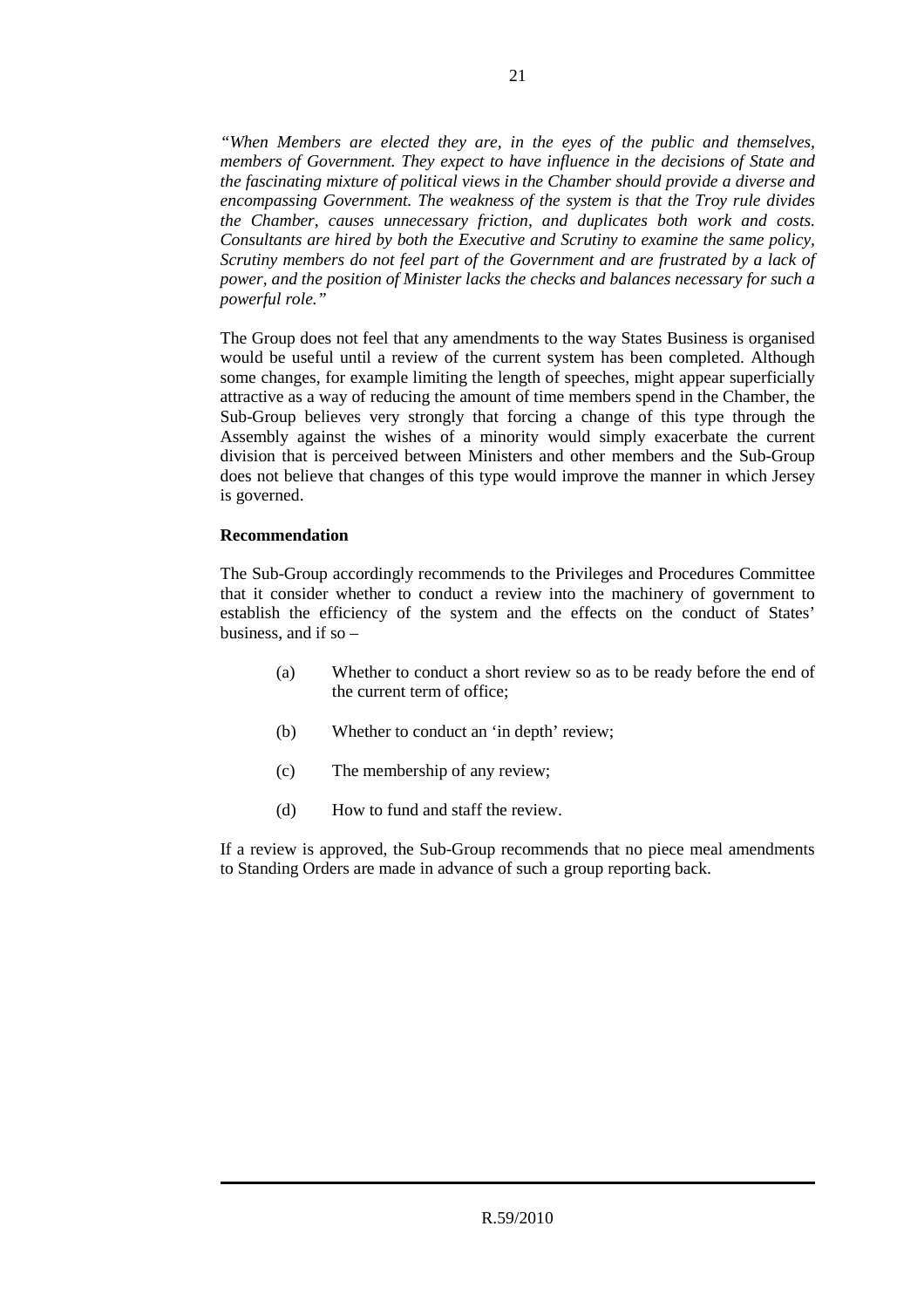# **APPENDIX A**

# **STATES ASSEMBLY FOR 2009**

|      | <b>TOTAL</b> | <b>Ordinary business</b> | Ceremonial, etc. |
|------|--------------|--------------------------|------------------|
| 2000 | 32           | 30                       | $\overline{2}$   |
| 2001 | 37           | 34                       | 3                |
| 2002 | 47           | 45                       | $\overline{2}$   |
| 2003 | 37           | 36                       |                  |
| 2004 | 49           | 47                       | $\overline{2}$   |
| 2005 | 49           | 48                       |                  |
| 2006 | 38           | 35                       | 3                |
| 2007 | 45           | 44                       |                  |
| 2008 | 51           | 50                       |                  |
| 2009 | 60           | 59                       |                  |

# **1. Number of meeting days**

 *Note – there is normally a 3 year cycle relating to the number of States days, whereby the year immediately after an election usually has the fewest meeting, steadily increasing to the year of the next election when significant amounts of work are being completed and debated. This trend would indicate that 2009 should have a low number of meetings.* 

# **2. Total Sitting hours (including Liberation Day)**

| 2006 |  | 191 hours 5 minutes  |
|------|--|----------------------|
| 2007 |  | 240 hours 49 minutes |
| 2008 |  | 298 hours 50 minutes |
| 2009 |  | 351 hours 2 minutes  |

# **3. Oral questions with notice answered during 90 minute/2 hour period**

|                                         | 2009 | 2008 |
|-----------------------------------------|------|------|
| Economic Development                    | 50   | 13   |
| <b>Chief Minister</b>                   | 46   | 21   |
| <b>Treasury and Resources</b>           | 44   | 22   |
| Home Affairs                            | 40   | 27   |
| <b>Health and Social Services</b>       | 36   | 16   |
| <b>Transport and Technical Services</b> | 23   | 28   |
| Education, Sport and Culture            | 20   | 16   |
| Social Security                         | 17   | 24   |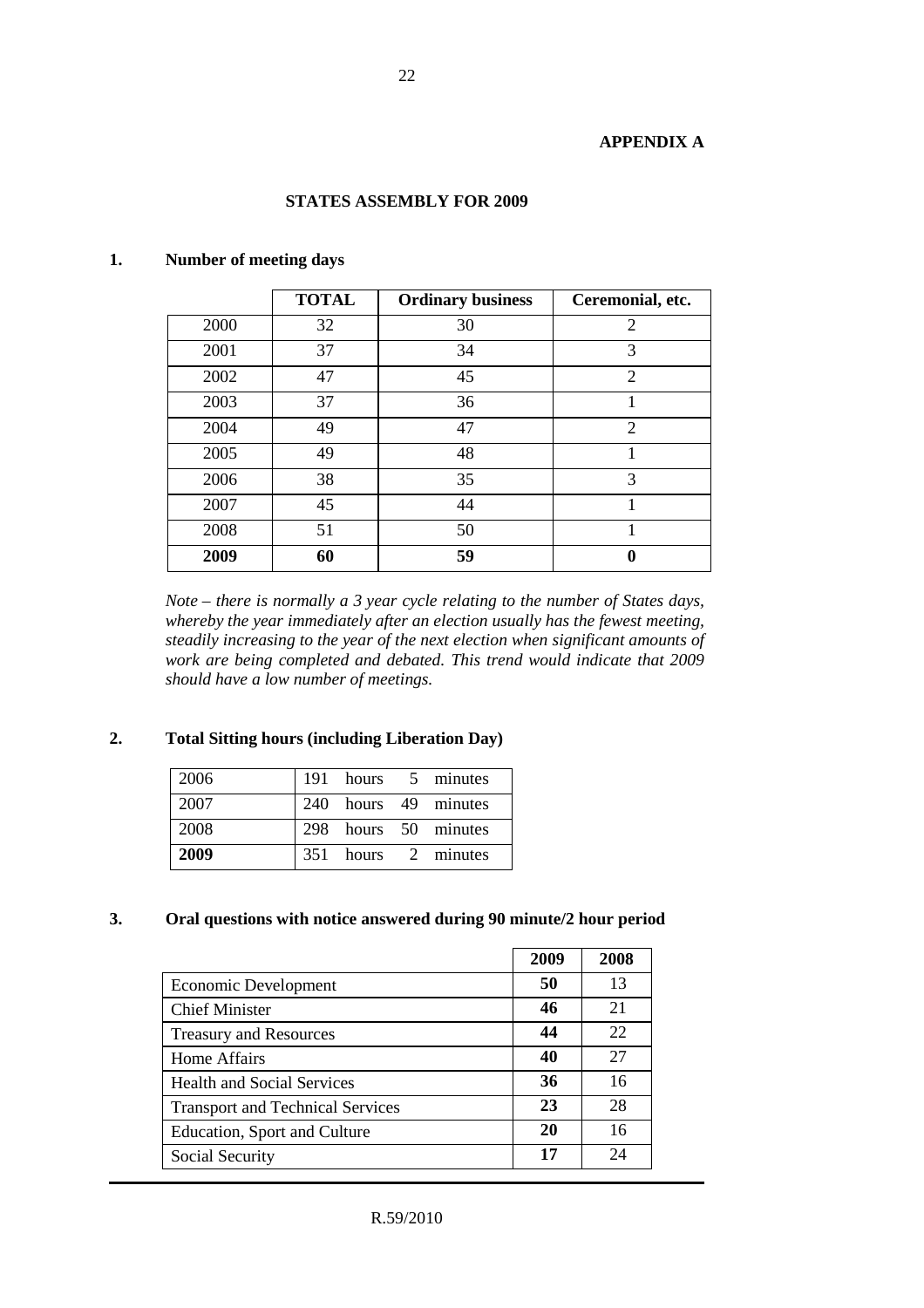| Planning and Environment                      | 17  | 17            |
|-----------------------------------------------|-----|---------------|
| Housing                                       | 14  | 10            |
| H.M. Attorney General                         | 13  | $\mathcal{R}$ |
| Privileges and Procedures Committee           | 6   | $\mathcal{R}$ |
| Comité des Connétables                        | 6   |               |
| Chairmen's Committee                          |     |               |
| <b>Economic Affairs Scrutiny Panel</b>        | 1   |               |
| <b>Commonwealth Parliamentary Association</b> | 0   |               |
| Total                                         | 337 | 202           |

In addition there were 51 oral questions with notice listed that were not reached during the 90 minute period allocated before September 2009 (no oral questions with notice remained unanswered after the period was increased to 2 hours).

|                                          | 2009           | 2008                        |
|------------------------------------------|----------------|-----------------------------|
| <b>Treasury and Resources</b>            | 65             | 34                          |
| <b>Chief Minister</b>                    | 61             | 42                          |
| <b>Transport and Technical Services</b>  | 50             | 23                          |
| Social Security                          | 43             | 28                          |
| <b>Health and Social Services</b>        | 42             | 18                          |
| <b>Economic Development</b>              | 38             | 35                          |
| <b>Education, Sport and Culture</b>      | 27             | 14                          |
| Planning and Environment                 | 26             | 19                          |
| <b>Home Affairs</b>                      | 22             | 23                          |
| Housing                                  | 14             | 22                          |
| <b>HM Attorney General</b>               | 13             | $\mathcal{D}_{\mathcal{L}}$ |
| Privileges and Procedures                | 8              | 11                          |
| Comité des Connétables                   | 7              | 3                           |
| Chairmen's Committee                     | $\overline{2}$ | $\theta$                    |
| Health, Soc. Sec. and Housing Scr. Panel | 1              | 1                           |
| <b>Environment Scrutiny Panel</b>        | $\mathbf{0}$   | 2                           |
| <b>Public Accounts Committee</b>         | $\mathbf{0}$   | 1                           |
| Education and Home Affairs Scr. Panel    | $\mathbf{0}$   | 1                           |
| Commonwealth Parliamentary Assoc.        | 0              | 1                           |
| <b>TOTAL</b>                             | 419            | 280                         |

# **4. Written questions**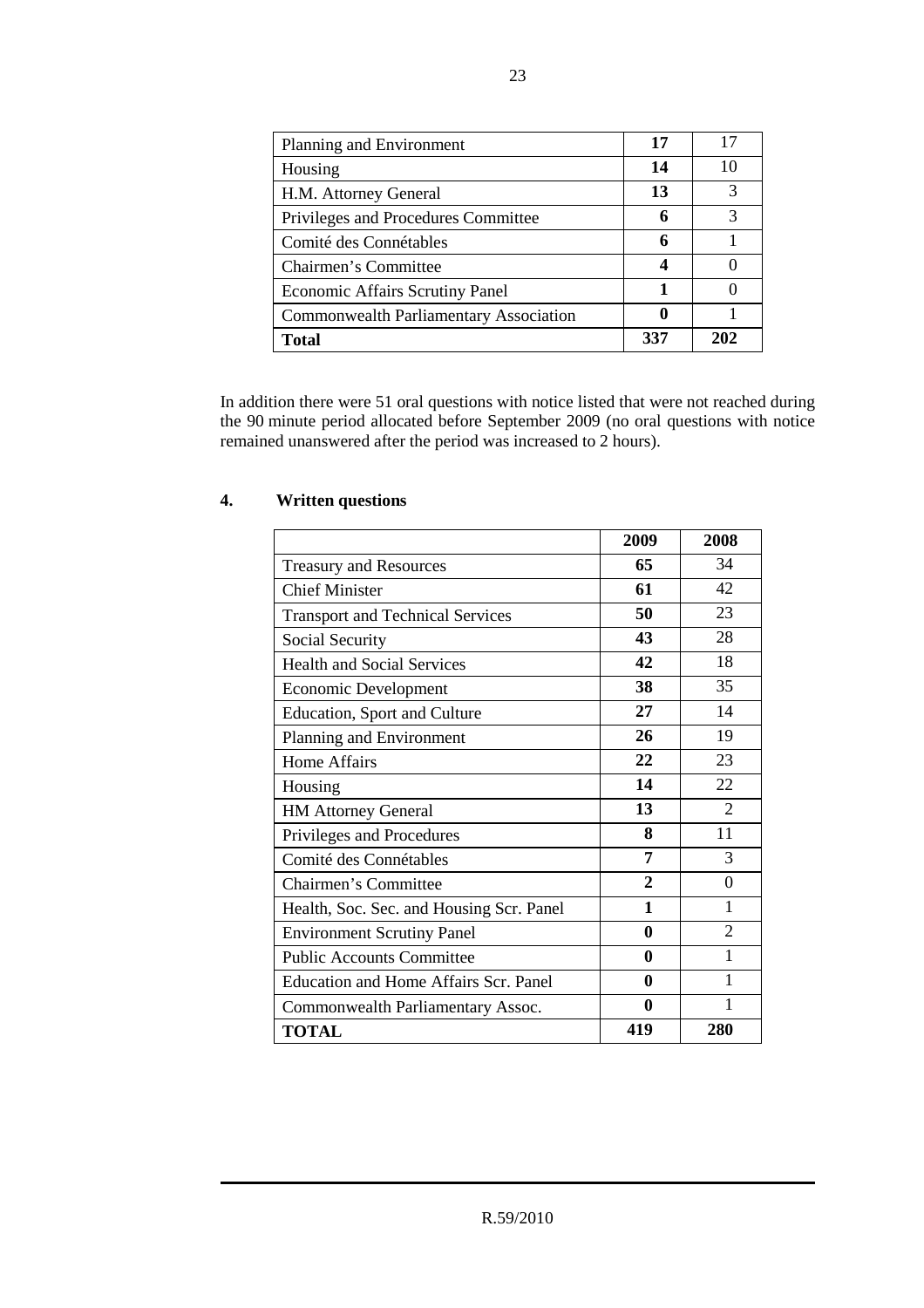|                                                 | 2009 | 2008                        |
|-------------------------------------------------|------|-----------------------------|
| Private members' policy matters                 | 44   | 31                          |
| Regulations                                     | 39   | 40                          |
| Appointments                                    | 32   | 18                          |
| Ministers' policy matters                       | 23   | 15                          |
| Laws                                            | 21   | 45                          |
| Legislative Acts (including Appointed Day Acts) | 10   | 13                          |
| <b>Standing Orders</b>                          | 3    | 3                           |
| Strategic Plan/Annual Business Plan/Budget      | 3    | $\mathcal{D}_{\mathcal{L}}$ |
| <b>Scrutiny Panels policy matters</b>           | 3    |                             |
| No confidence/dismissal/censure                 |      | 3                           |
| PPC/Comité des Connétables policy matters       | 1    | $\Omega$                    |
| <b>Petitions</b>                                |      | 0                           |
| Property matters                                |      | 3                           |
| TOTAL                                           | 181  | 174                         |

# **5. Public Business – number and type of propositions debated**

# **6. Public Business – time spent debating different types of proposition**

|                                             | 2009              |                         | 2008              |                         |
|---------------------------------------------|-------------------|-------------------------|-------------------|-------------------------|
|                                             | <b>Total time</b> | $%$ of<br>total<br>time | <b>Total time</b> | $%$ of<br>total<br>time |
| Private members' policy matters             | $106h$ 46m        | 39.3%                   | $60h$ 41m         | 26.3%                   |
| <b>Annual Business Plan/Budget</b>          | 74h 43m           | 27.5%                   | 35h 22m           | 15.3%                   |
| Regulations                                 | $26h$ 54m         | 9.9%                    | 26h 29m           | 11.5%                   |
| Laws                                        | $21h\,53m$        | 8.1%                    | 39h 55m           | 17.3%                   |
| Ministers' policy matters                   | 16h 13m           | 6.0%                    | 39h 44m           | 17.2%                   |
| PPC/Comité des Connétables policy matters   | 7h 39m            | 2.8%                    |                   |                         |
| <b>Scrutiny Panels policy matters</b>       | 6h 10m            | 2.3%                    | 6h 32m            | 2.8%                    |
| Appointments                                | 5h 23m            | 2.0%                    | 3h 44m            | 1.6%                    |
| No confidence/dismissal/censure             | 3h 9m             | 1.2%                    | 10h 44m           | 4.7%                    |
| <b>Standing Orders</b>                      | 1h 52m            | 0.7%                    | $2h$ 5m           | 0.9%                    |
| Legislative Acts (including Apptd Day Acts) | $0h$ 39 $m$       | 0.2%                    | 5h 8m             | 2.2%                    |
| Petitions                                   | $0h$ 6m           | $0.0\%$                 |                   |                         |
| Property matters                            |                   |                         | $0h\,5m$          | 0.0%                    |
| <b>Total Public Business</b>                | 271h 27m          |                         | 230h 29m          |                         |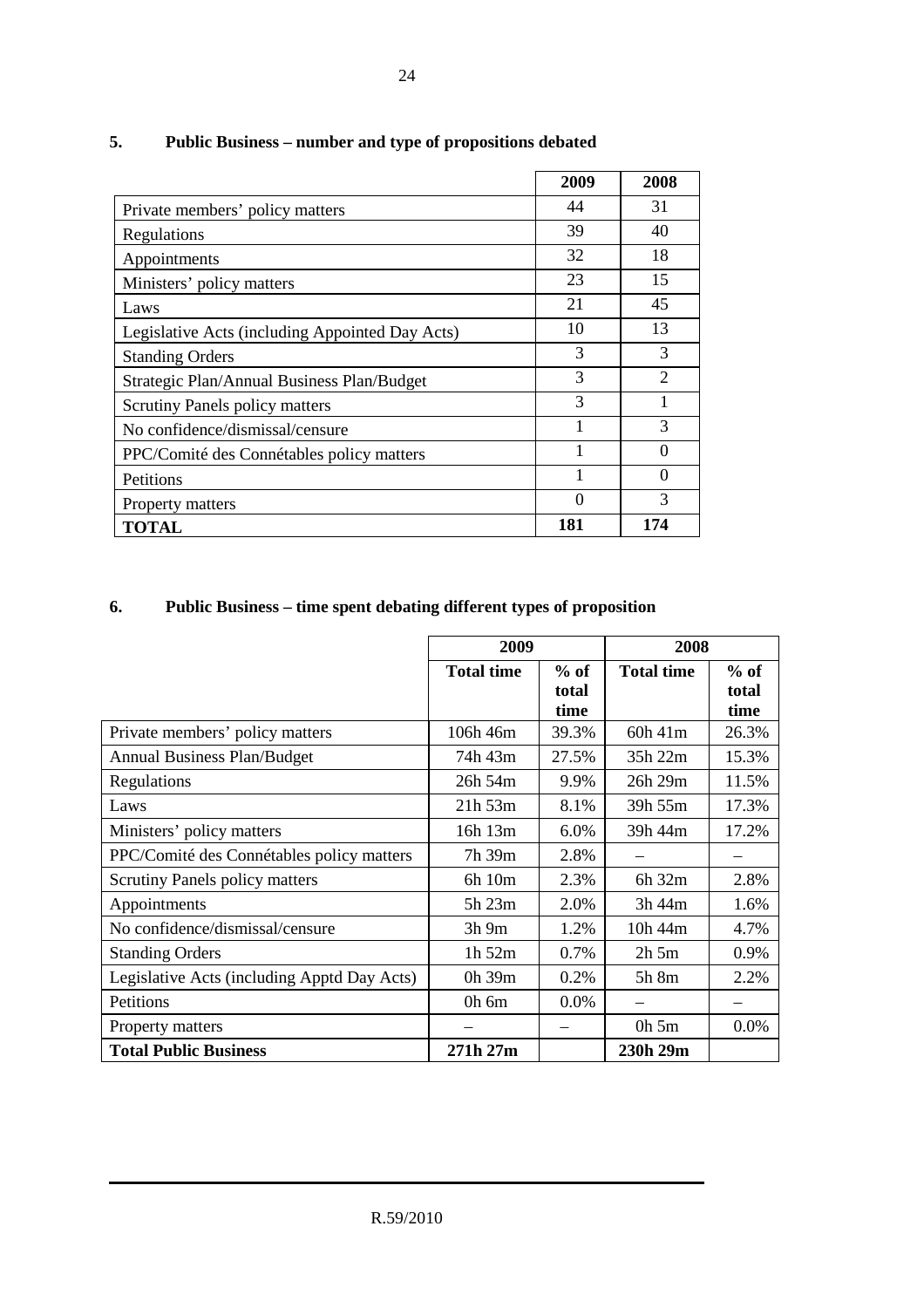# **APPENDIX B**

|     | <b>Proposition</b>                                                                                                           | <b>Total number of speeches</b><br><i>(including rapporteur and</i><br>debates on amendments) |
|-----|------------------------------------------------------------------------------------------------------------------------------|-----------------------------------------------------------------------------------------------|
| 1.  | Strategic Reserve Fund: use for Bank Depositors'<br>Compensation Scheme (P.84/2009)                                          | 9                                                                                             |
| 2.  | Public Finances (Depositor Compensation) (Jersey)<br>Regulations 200- (P.85/2009)                                            | 7                                                                                             |
| 3.  | Manual Workers' Joint Council: Membership (P.172/2009)                                                                       | 12                                                                                            |
| 4.  | Public Holidays and Bank Holidays: designation of 26th<br>December 2009 (P.173/2009)                                         | 24                                                                                            |
| 5.  | Draft Gambling Commission (Jersey) Law 200- (P.139/2009)                                                                     | 29                                                                                            |
| 6.  | Draft Currency Notes (Variation of Maximum Amount of<br>Issue) (Jersey) Regulations 200- (P.152/2009)                        | 25                                                                                            |
| 7.  | Social Security Fund: Research into Alternative Funding<br>Mechanisms (P.153/2009 (re-issue))                                | 8                                                                                             |
| 8.  | Channel Islands Lottery: allocation of profits for 2009-2010<br>(P.155/2009)                                                 | 9                                                                                             |
| 9.  | Ratification of the Agreement for the Exchange of<br>Information – Government of Australia (P.160/2009)                      | $\overline{7}$                                                                                |
| 10. | Ratification of the Agreement for the Exchange of<br>Information – Government of New Zealand (P.161/2009)                    | 8                                                                                             |
| 11. | Draft Taxation (Exchange of Information with Third<br>Countries) (Amendment No. 4) (Jersey) Regulations 200-<br>(P.162/2009) | $\overline{2}$                                                                                |
| 12. | Draft Digital Switchover (Disclosure of Information) (Jersey)<br>Law 200- (P.165/2009)                                       | 29                                                                                            |
| 13. | Draft Proceeds of Crime (Amendment of Schedule 2) (No. 2)<br>(Jersey) Regulations 200- (P.166/2009)                          | 30                                                                                            |
| 14. | Draft Proceeds of Crime (Supervisory Bodies) (Amendment<br>of Law) (No. 2) (Jersey) Regulations 200- (P.167/2009)            | 3                                                                                             |
| 15. | Draft Foundations (Winding up) (Jersey) Regulations 200-<br>(P.169/2009)                                                     | 9                                                                                             |

The following table shows the number of speeches made in the Assembly during a sample of 50 debates: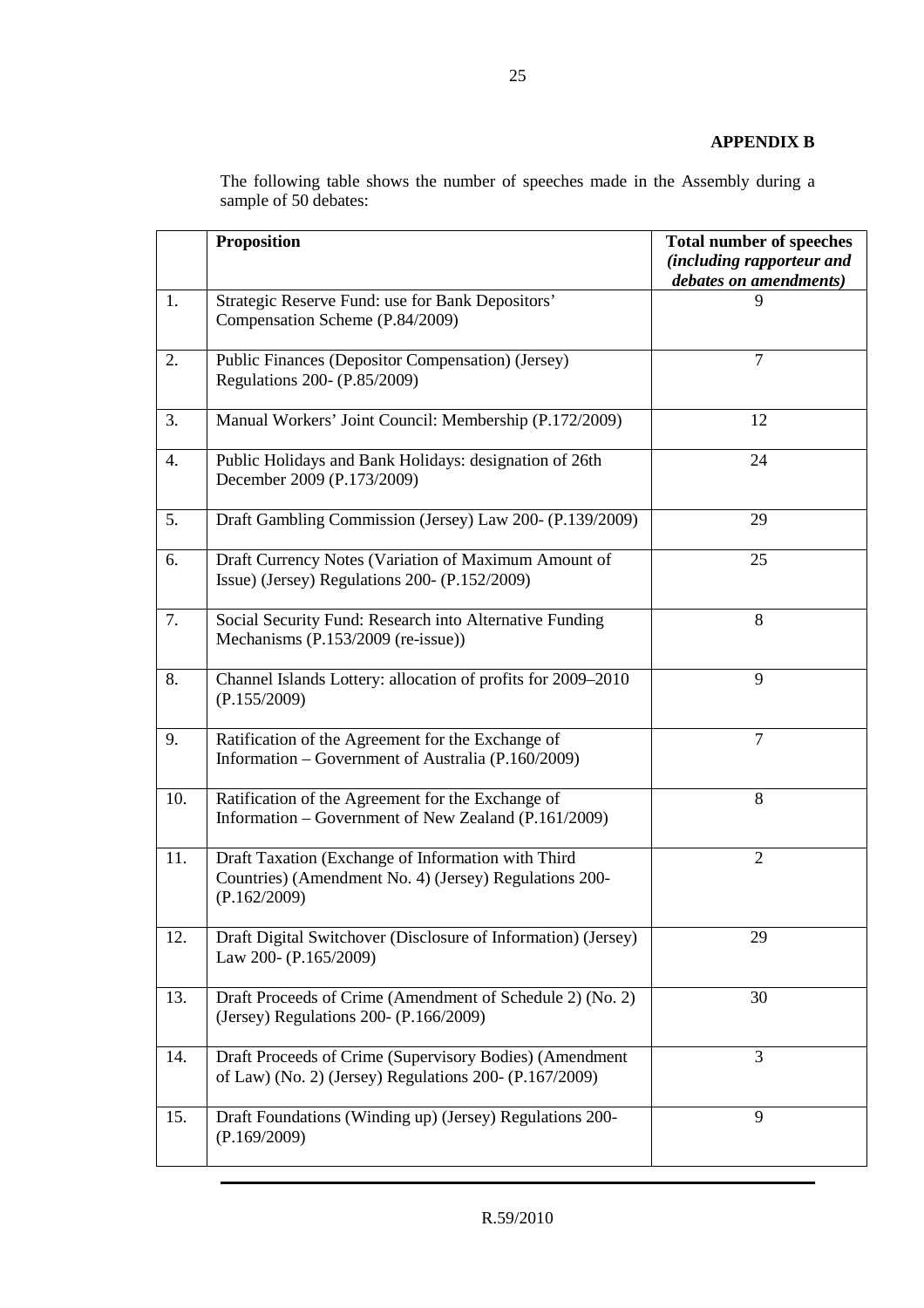| 16. | Draft Foundations (Mergers) (Jersey) Regulations 200-<br>(P.170/2009)                                                                           | 27             |
|-----|-------------------------------------------------------------------------------------------------------------------------------------------------|----------------|
| 17. | Employment of States of Jersey Employees Law: proposed<br>changes (P.175/2009)                                                                  | 3              |
| 18. | Pension Schemes: dealing with the past service liability<br>(P.110/2009)                                                                        | 12             |
| 19. | Draft Gambling Commission (Jersey) Law 200- (P.139/2009)                                                                                        | 95             |
| 20. | Draft Gambling (Gaming and Lotteries) (Amendment No. 15)<br>(Jersey) Regulations 200- (P.140/2009)                                              | 33             |
| 21. | Draft Gambling (2010 Fees) (Jersey) Regulations<br>(P.141/2009)                                                                                 | 36             |
| 22. | Young Offenders: naming by the media (P.148/2009)                                                                                               | 40             |
| 23. | Planning and Building By-laws: provision of disabled<br>toilets/changing rooms (P.168/2009)                                                     | 14             |
| 24. | Provision of States Members' lunches at certain meetings and<br>car parking (P.171/2009)                                                        | $\mathbf{1}$   |
| 25. | H1N1 Influenza Pandemic Funding: expenditure approval<br>(P.174/2009)                                                                           | 25             |
| 26. | Draft Companies (Amendment No. 4) (Jersey) Regulations<br>200-(P.177/2009)                                                                      | 9              |
| 27. | Jersey New Waterworks Company Limited: report of Jersey<br>Competition Regulatory Authority on outsourcing<br>(P.195/2009)                      | 10             |
| 28. | Review of the Roles of the Bailiff, Attorney General and<br>Solicitor General: appointment of Chairman and Members<br>$(P.196/2009$ (re-issue)) | 6              |
| 29. | Budget Statement 2010 (P.179/2009)                                                                                                              | 125            |
| 30. | Draft Finance (2010 Budget) (Jersey) Law 200- (P.180/2009)                                                                                      | $\overline{7}$ |
| 31. | Draft Income Tax (Amendment No. 34) (Jersey) Law 200-<br>(P.181/2009)                                                                           | 10             |
| 32. | Draft Goods and Services Tax (Amendment No. 2) (Jersey)<br>Law 200- (P.182/2009)                                                                | 6              |
| 33. | Draft Goods and Services Tax (Amendment) (Jersey)<br>Regulations 200- (P.183/2009)                                                              | 5              |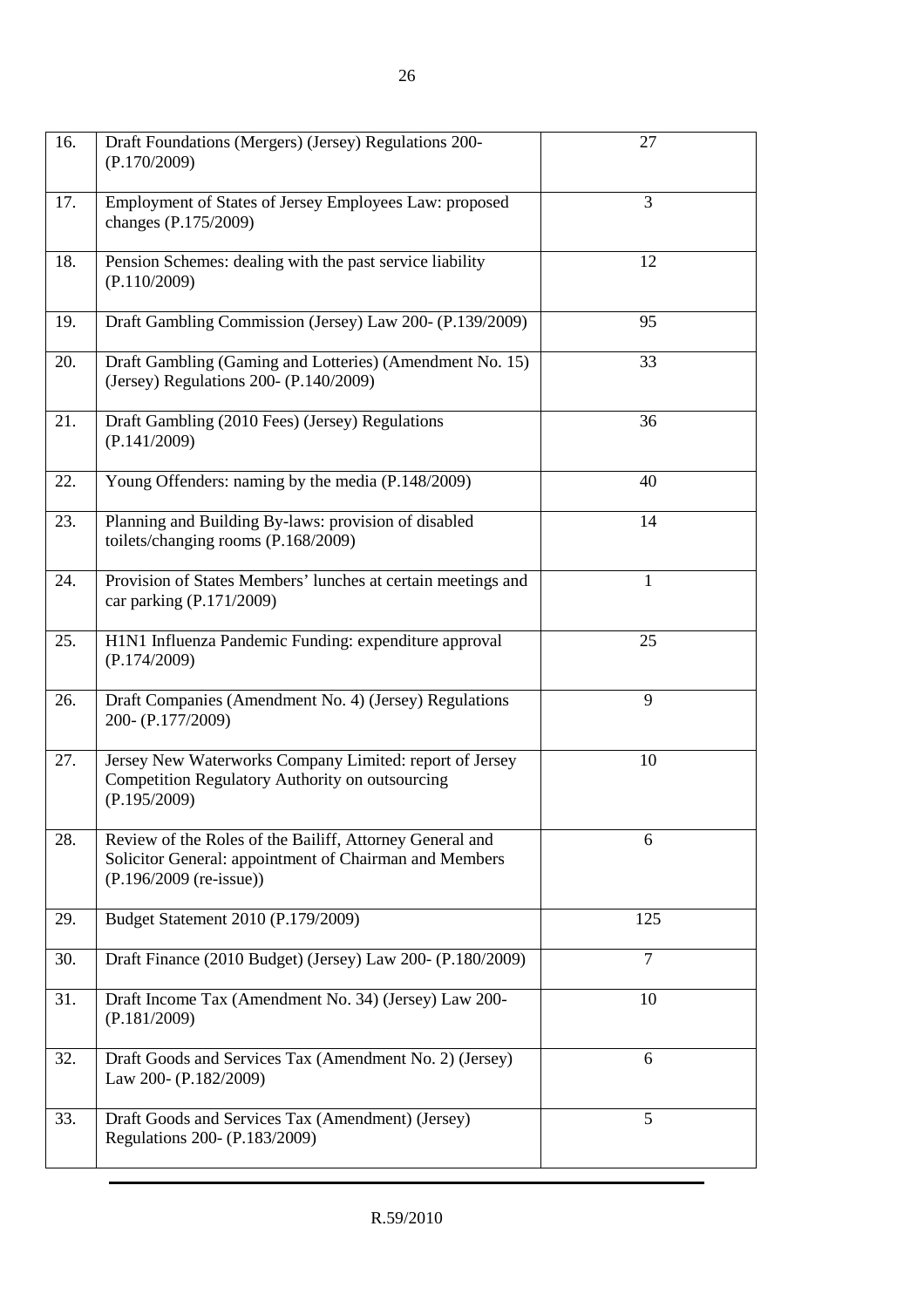| $\overline{3}4.$ | Draft Taxation (Land Transactions) (Jersey) Law 2009<br>(Appointed Day) Act 200- (P.158/2009)              | 3              |
|------------------|------------------------------------------------------------------------------------------------------------|----------------|
| 35.              | Draft Taxation (Land Transactions) (Amendment of Law)<br>(Jersey) Regulations 200- (P.159/2009)            | 10             |
| 36.              | Draft Tariff of Harbour Dues (P.178/2009)                                                                  | 8              |
| 37.              | 'User Pays' Charges: pathology (P.185/2009)                                                                | 12             |
| 38.              | Draft Health Insurance (Medical Benefit) (Amendment No. 2)<br>(Jersey) Regulations 200- (P.184/2009)       | $\overline{4}$ |
| 39.              | Rate Appeal Board: appointment of members (P.191/2009)                                                     | 3              |
| 40.              | Jersey Police Complaints Authority: appointment of members<br>(P.192/2009)                                 | 3              |
| 41.              | <b>Public Employees Contributory Retirement Scheme</b><br>Committee of Management: membership (P.199/2009) | 3              |
| 42.              | Jersey Appointments Commission: appointment of Chairman<br>and member (P.200/2009)                         | $\mathbf{1}$   |
| 43.              | Draft Gambling (2010 Fees) (Jersey) Regulations 200-<br>(P.141/2009)                                       | 24             |
| 44.              | Plémont Holiday Village: acquisition by the Public<br>(P.144/2009)                                         | 34             |
| 45.              | BlackBerries: costs for Ministers and Assistant Ministers and<br>use in the Assembly $(P.186/2009)$        | 23             |
| 46.              | Fort Regent: establishment of a working group (P.188/2009)                                                 | 30             |
| 47.              | Draft Supply of Goods and Services (Jersey) Regulations<br>200-(P.190/2009)                                | 5              |
| 48.              | 'User Pays' Charges: Immigration fees (P.193/2009)                                                         | $\overline{4}$ |
| 49.              | States of Jersey Law: Quorum in the States (P.194/2009)                                                    | 21             |
| 50.              | Draft Foundations (Additional Annual Charge) (Jersey)<br>Regulations 200- (P.210/2009)                     | $\overline{7}$ |
|                  | Average number of speeches per debate:                                                                     | 17.4           |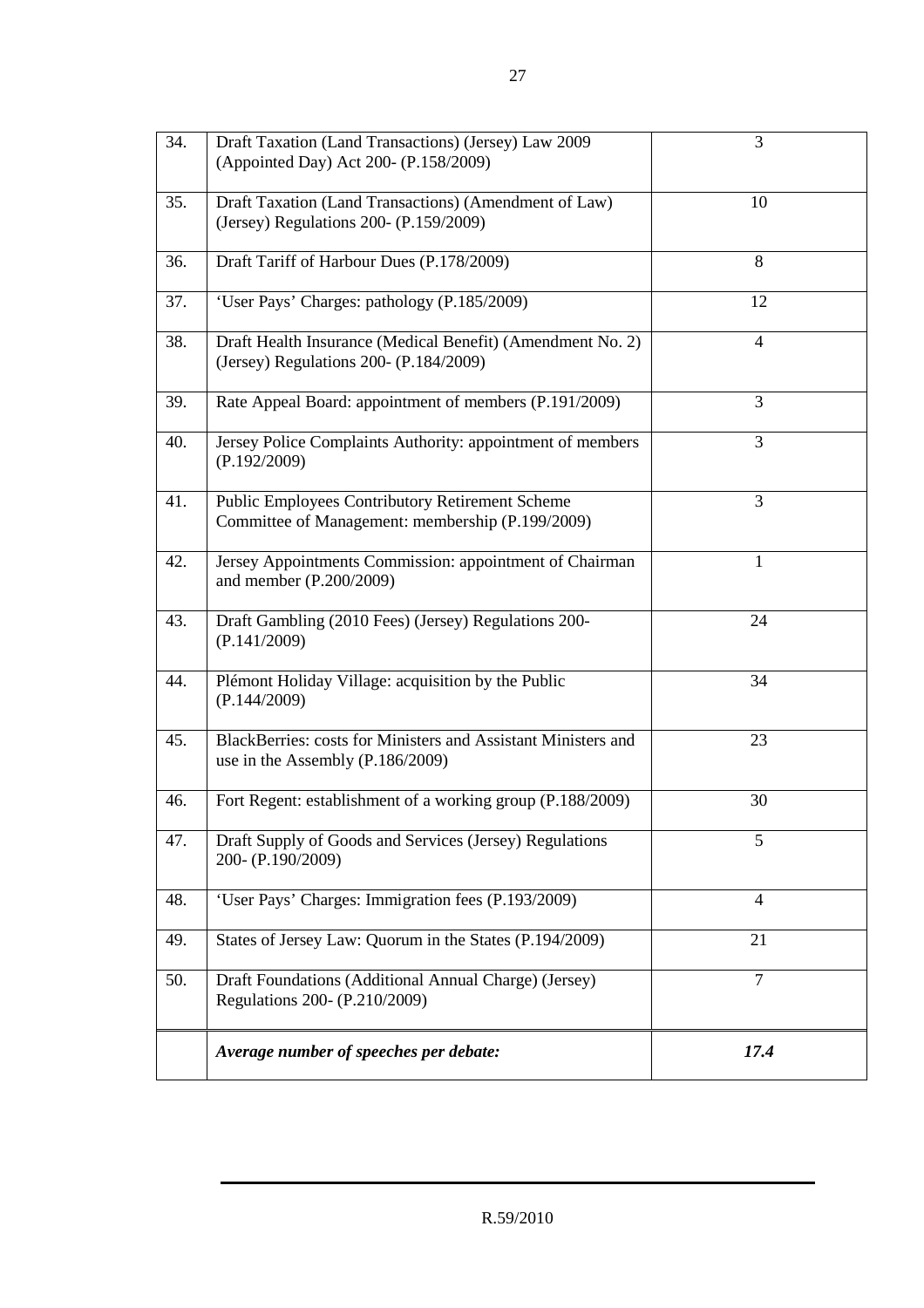# **APPENDIX C**

# **COMPARISON IN RELATION TO LENGTH OF SPEECHES, TIME LIMITS ON QUESTIONS, AND LODGINGS**

# **Time limits on speeches**

#### Other jurisdictions

Attached are extracts detailing the provisions in the United Kingdom House of Commons **(Item 1)**, the Scottish Parliament **(Item 2)**, the National Assembly for Wales **(Item 3)**, the Canadian House of Commons **(Item 4)** and the House of Representatives in Australia **(Item 5)** for time limits on speeches.

In all the aforementioned jurisdictions, time limits apply on speeches as follows –

| <b>Jurisdiction</b>                               | <b>Time limit</b><br>available | <b>Time limit</b><br>set by | <b>Time limit</b>                                                                    | <b>Time limit</b><br>extendable                                                             |
|---------------------------------------------------|--------------------------------|-----------------------------|--------------------------------------------------------------------------------------|---------------------------------------------------------------------------------------------|
| <b>U.K. House of</b><br><b>Commons</b>            | Yes                            | Speaker                     | Specified by<br>Speaker                                                              | $Yes - from$<br>1 minute to<br>15 minutes, in<br>accordance with<br><b>Standing Orders</b>  |
| <b>Scottish</b><br><b>Parliament</b>              | Yes                            | Presiding<br>Officer        | Specified by<br>Presiding<br>Officer                                                 | Subject not dealt<br>with by Rule on<br>speeches                                            |
| <b>National</b><br><b>Assembly for</b><br>Wales   | Yes                            | Presiding<br>Officer        | Specified by<br>Presiding<br>Officer                                                 | Subject not dealt<br>with by Standing<br>Order                                              |
| Canadian<br><b>House</b> of<br><b>Commons</b>     | Yes                            | Standing<br>Order           | 20 minutes<br>initially                                                              | $Yes - from$<br>5 minutes to<br>10 minutes, in<br>accordance with<br><b>Standing Orders</b> |
| Australia -<br>House of<br><b>Representatives</b> | Yes                            | Standing<br>Order           | No limit in<br>some cases.<br>Limits<br>range from<br>90 seconds<br>tΩ<br>30 minutes | $Yes - up to$<br>10 minutes                                                                 |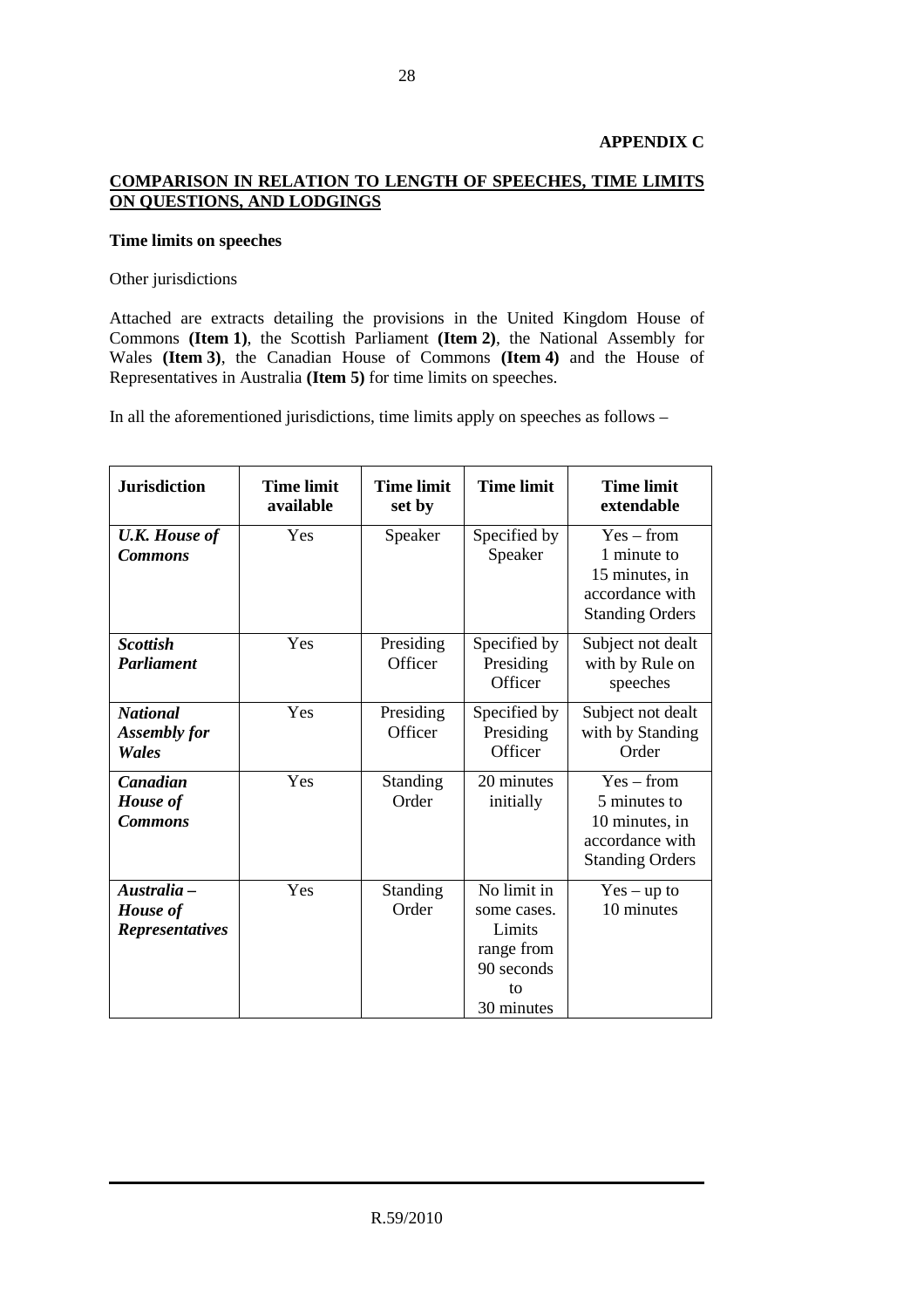# **Jersey**

Under the Standing Orders of the States of Jersey, time limits apply in the following areas –

# *63 Questions with notice to be answered orally*

*(1) Up to 2 hours shall be allowed during a meeting for questions of which notice has been given to be asked and answered.* 

# *64 Questions without notice to be answered by Ministers*

*(1) Up to 30 minutes shall be allowed during a meeting for members of the States to ask Ministers questions without giving prior notice of the question.* 

# *66 Duration of periods for questions without notice*

- *(1) The 1st question period shall be 15 minutes or, if shorter, the time needed for all members of the States wishing to ask a question to have spoken and for those questions to have been answered.*
- *(2) The 2nd question period shall be the balance of the 30 minutes remaining after the conclusion of the 1st question period, or, if shorter, the time needed for all members of the States wishing to ask a question to have spoken and for those questions to have been answered.*

# *68 Statement on a matter of official responsibility*

*(3) After the member of the States has made the statement, the presiding officer shall allow a period of up to 10 minutes for other members of the States to ask him or her questions regarding the contents of the statement.* 

Time limits also apply in respect of the selection process for members of the Executive and Scrutiny.

In respect of the selection of the Chief Minister (Standing Order 116), the presiding officer invites each candidate to speak for up to 10 minutes and, after a candidate has spoken, allows up to 40 minutes for elected members to question the candidate.

In the case of the selection of Ministers (S.O. 117); Chairman of the Privileges and Procedures Committee (S.O. 118) Chairman of the Public Accounts Committee (S.O. 119), Chairman of a Scrutiny Panel (S.O. 120) and President of the Chairmen's Committee (S.O. 121), the presiding officer invites each candidate to speak for up to 10 minutes, and, after a candidate has spoken, allows up to 20 minutes for elected members to question the candidate.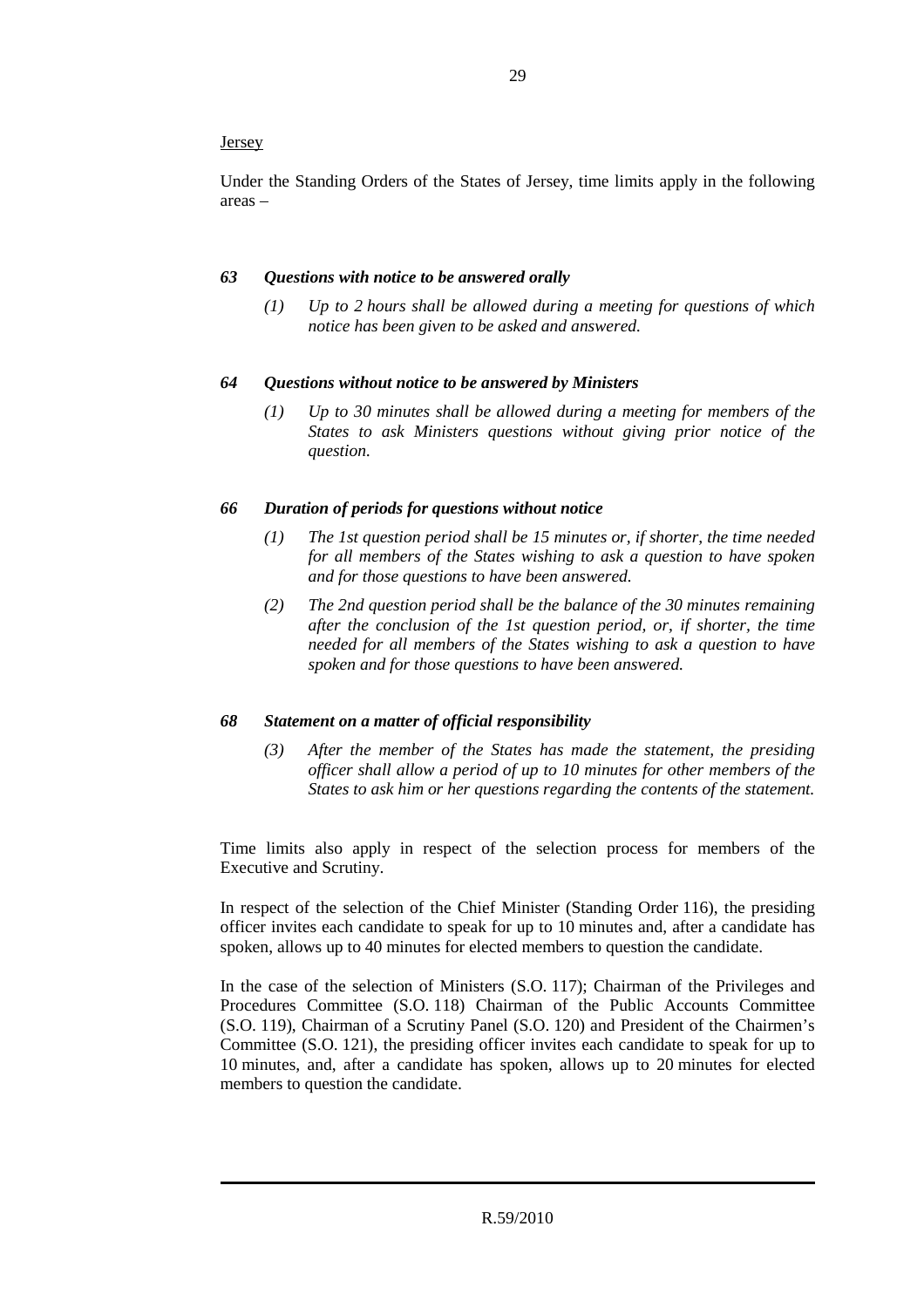# **Limited number of propositions**

# Other jurisdictions

In other jurisdictions where a system of party politics operates, there are, in effect, limits on the number of proposals from individual members which can be considered by parliament.

In the United Kingdom, Canada, and Australia, for example, members are generally limited by the amount of time available for their consideration. In Scotland, members are also limited by the number of Members' Bills they can bring per session (see **Items 6 to 9**).

# **Jersey**

At present there is no limit on the number of propositions a Minister, Committee, Scrutiny Panel or individual member can lodge for debate.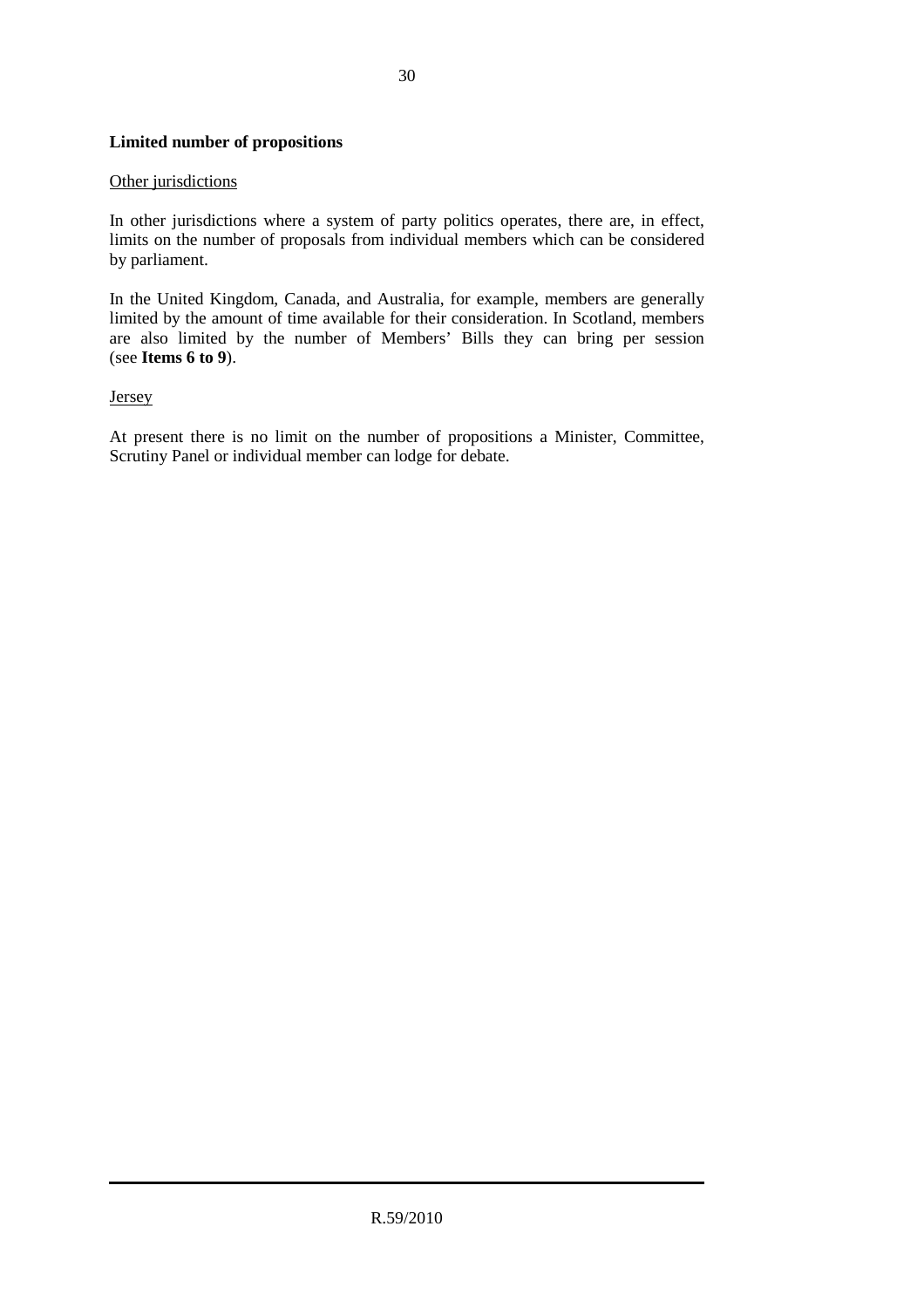**ITEM 1 – United Kingdom House of Commons** 

# **STANDING ORDERS**

Power of the Soeaker to adjourn House or suspend sitting.

42

46. In case of grave disorder arising in the House the Speaker may, if he thinks it necessary to do so, adjourn the House without putting any question, or suspend the sitting for a time to be named by him.

Time limits on speeches.

47. (1) The Speaker may announce that he intends to call Members to speak in a debate, or at certain times during that debate, for no longer than any period he may specify, and he may at any time make subsequent announcements varying the terms of an announcement under this paragraph.

(2) Whenever the Speaker has made an announcement under paragraph  $(1)$ , he may, subject to paragraph  $(4)$ , direct any Member (other than a Minister of the Crown, a Member speaking on behalf of the Leader of the Opposition, or not more than one Member nominated by the leader of the second largest opposition party) who has spoken for that period to resume his seat forthwith.

(3) The Speaker may announce, at or before the commencement of any debate (other than a topical debate) in respect of which he has made or intends to make an announcement under paragraph (1) of this order, that speeches by a Minister of the Crown, Members speaking on behalf of the Leader of the Opposition, and not more than one Member nominated by the leader of the second largest opposition party shall be limited to twenty minutes and he may direct any such Member who has spoken for that period to resume his seat forthwith.

(4) In relation to any speech, the Speaker shall add to any period specified-

25 (a) under paragraph (1) of this order-

(i) one minute if one intervention is accepted, plus the time taken by that intervention;

5

10

20

15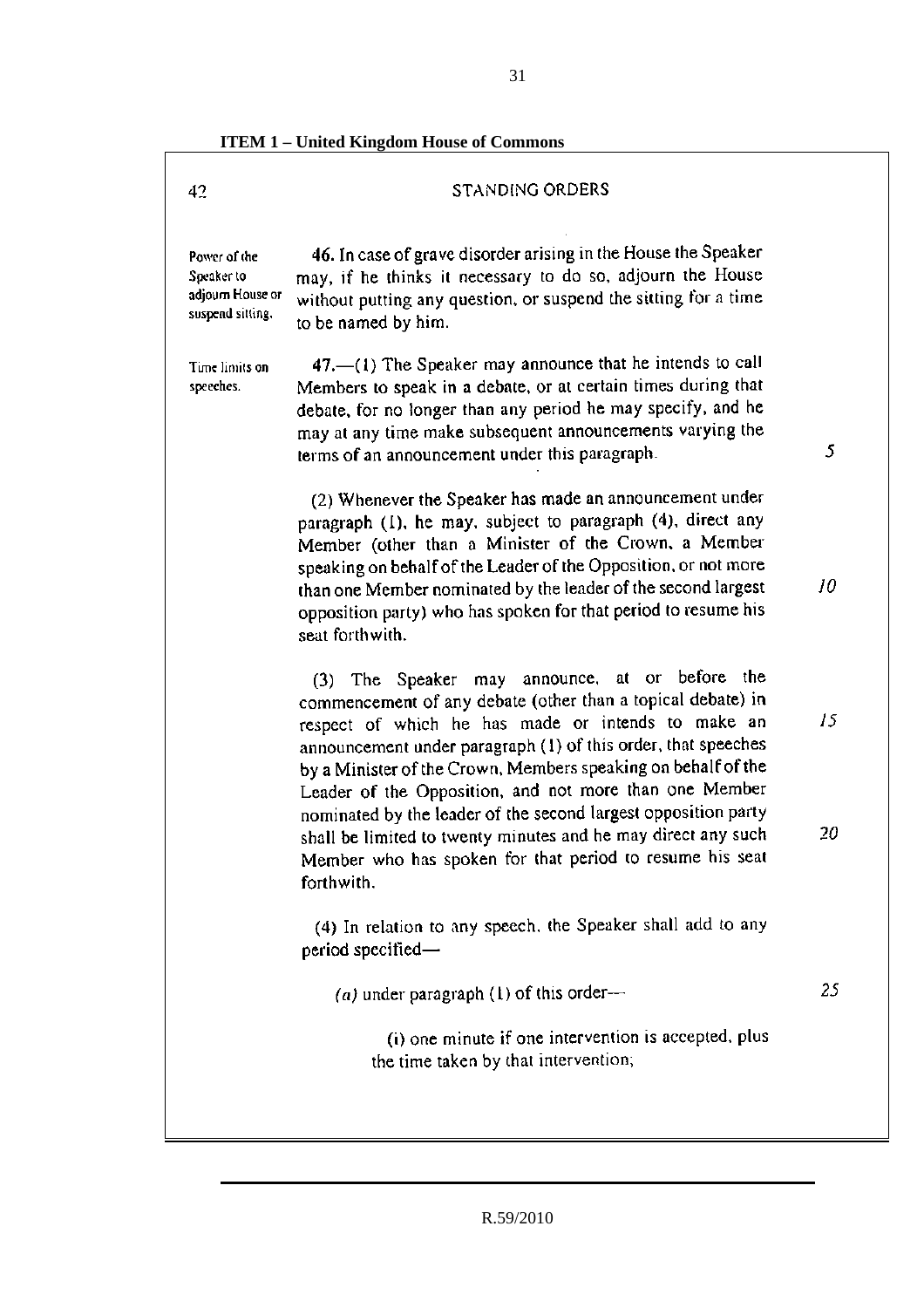#### PUBLIC MONEY

30

5

5

 $\mathfrak{S}$ 

(ii) two minutes if two or more interventions are accepted, plus the time taken by the first two such interventions:

 $(b)$  under paragraph (3) of this order, one minute for each intervention accepted up to a maximum of fifteen minutes.

# Public Money

48. This House will receive no petition for any sum relating Recommendation to public service or proceed upon any motion for a grant or from Crown charge upon the public revenue, whether payable out of the required on Consolidated Fund or the National Loans Fund or out of money to be provided by Parliament, or for releasing or compounding money. any sum of money owing to the Crown, unless recommended from the Crown.

49. Any charge upon the public revenue whether payable out Certain of the Consolidated Fund or the National Loans Fund or out of proceedings money to be provided by Parliament including any provision for releasing or compounding any sum of money owing to the Crown shall be authorised by resolution of the House.

50. (1) A bill (other than a bill which is required to be Procedure upon brought in upon a ways and means resolution) the main object of which is the creation of a public charge may either be presented, or brought in upon an order of the House, by a Minister of the Crown, and, in the case of a bill so presented or brought in, the creation of the charge shall not require to be authorised by a resolution of the House until the bill has been read a second time, and after the charge has been so authorised the bill shall be proceeded with in the same manner as a bill

which involves a charge that is subsidiary to its main purpose.  $10<sup>°</sup>$ 

R.59/2010

application relating to public

relating to public money.

bills whose main object is to create a charge upon the oublic revenue.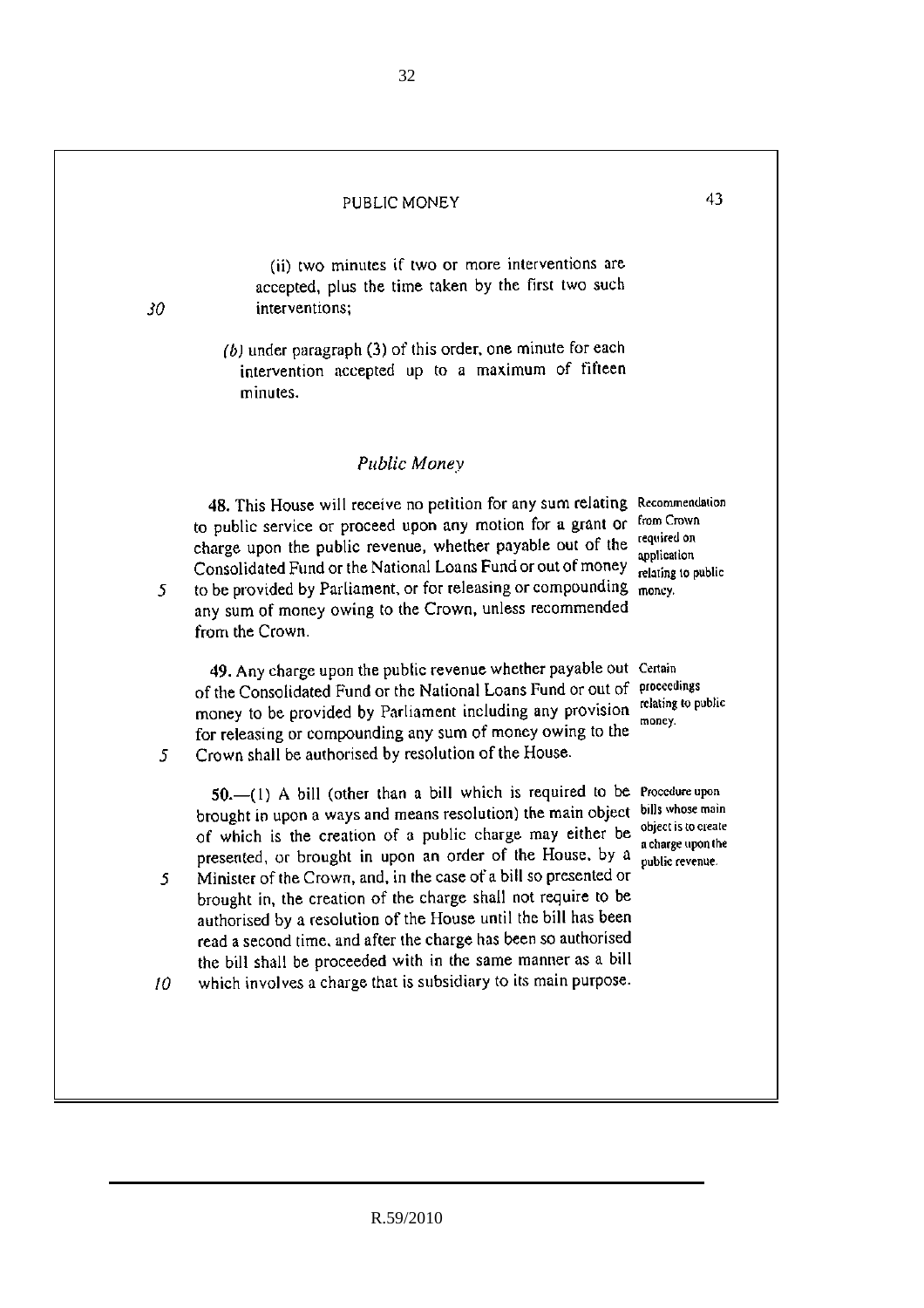# **ITEM 2 – Scottish Parliament**

# Rule 7.2 Calling speakers and content of speeches

1. No member except the Presiding Officer may speak unless called upon to do so by the Presiding Officer. In deciding who should be called, the Presiding Officer shall have regard to the nature of the business under consideration. Normally, members shall speak standing at their places and shall address the Presiding Officer.

2. The Presiding Officer may allocate speaking time, whether for proceedings in relation to a particular item of business or for a particular speaker in any proceedings, and may do so whether or not the proceedings have started or the speaker has started to speak. The Presiding Officer may not allocate speaking time in a manner which would disrupt any timetable of business set out in the daily business list.

3. The Presiding Officer may order a member to stop speaking if that member continues to speak beyond any time allocated to him or her or to that item of business (whether by the Presiding Officer or in the daily business list or under these Rules) or if, in the opinion of the Presiding Officer, the member departs from the subject or repeats himself or herself.

4. A speaker may not be interrupted except by the Presiding Officer. The speaker may, however, give way to allow another member to intervene.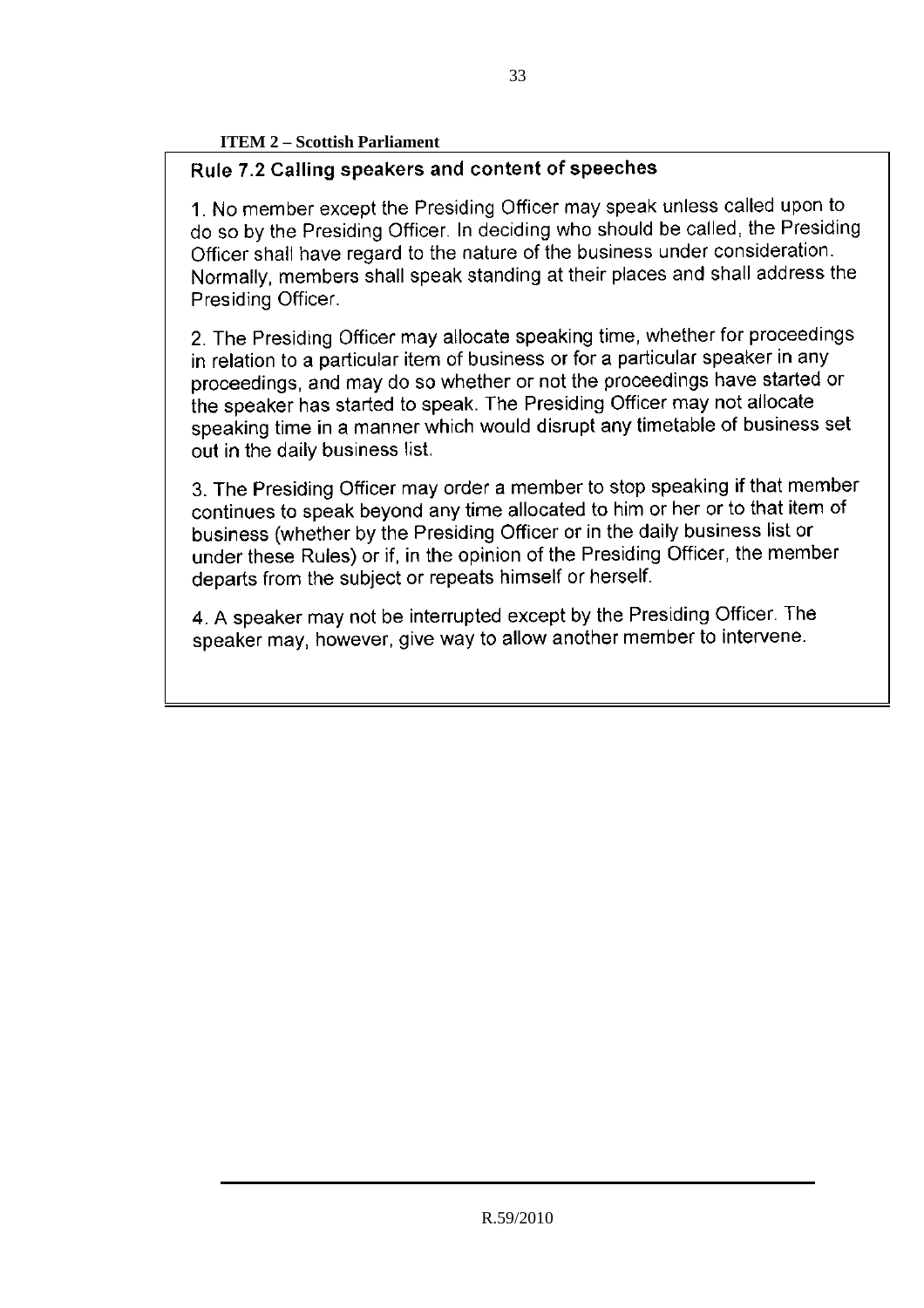# **ITEM 3 – National Assembly for Wales**

# **STANDING ORDER 8 - Order in Plenary Meetings**

# **Rules of Debate**

- Members called by the Presiding Officer to speak must address the  $8.1$ chair.
- Members may speak in English or Welsh and simultaneous  $8.2$ interpretation facilities must be provided for speeches made in Welsh.
- The Secretary of State for Wales is entitled to participate in plenary  $8.3$ meetings but not to vote. The Presiding Officer may call the Secretary of State to speak in any debate in which the Secretary of State is participating.
- Speeches must be relevant to the business before the Assembly, and  $8.4$ avoid tedious repetition.
- The Presiding Officer may announce a time limit on Members' 8.5 speeches and may direct a Member who has spoken for too long to stop speaking.
- A Member, other than the proposer of a motion or an amendment 8.6 who is exercising a right of reply, may not speak more than once on any matter except, with leave of the Presiding Officer, for the purpose of briefly explaining some material point of his or her original speech.
- A Member who is speaking may allow other Members to intervene for  $8.7$ the purposes of clarification before resuming a speech.
- A Member may not speak after the proposer of a motion has exercised 8.8 a right of reply.

## Maintenance of Order

- The Presiding Officer is to maintain order in plenary meetings and 8.9 must call to order any Member who:
	- is engaging in conduct which would, in the opinion of the  $(i)$ Presiding Officer, constitute a criminal offence or contempt of court;
	- (ii) is obstructing the business of the Assembly;
	- (iii) seeks to raise a matter outside the scope of the debate or motion;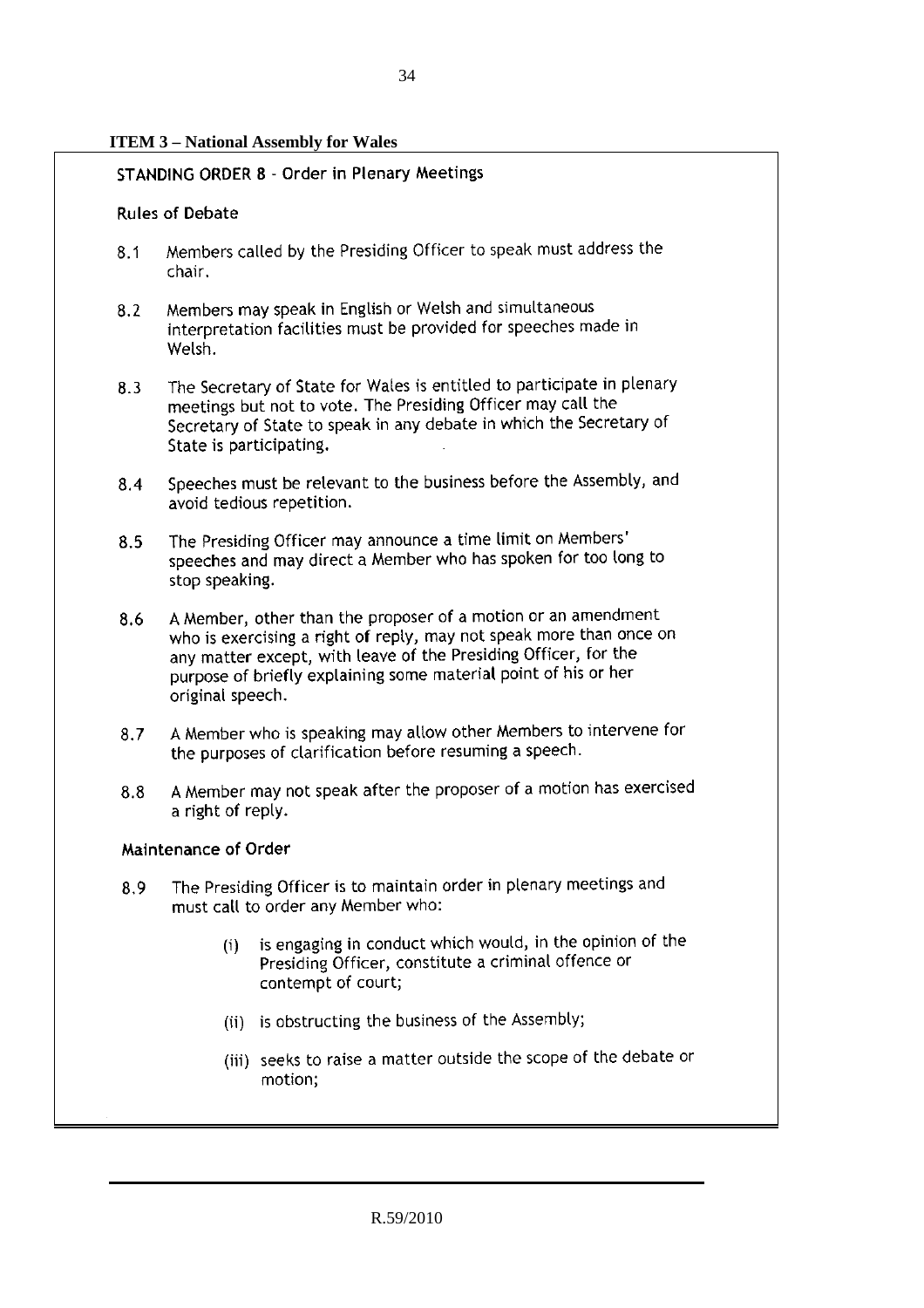**ITEM 4 – Canadian House of Commons** 

| Time<br>limit and<br>comments<br>on<br>speeches<br>when<br>Speaker<br>in Chair. | 43. $(1)(a)$ Unless otherwise provided<br>in these Standing Orders, when the<br>Speaker is in the Chair, no Member,<br>except the Prime Minister and the<br>Leader of the Opposition, or a<br>Minister moving a government order<br>and the Member speaking in reply<br>immediately after such Minister,<br>shall speak for more than twenty<br>minutes at a time in any debate.                                                                                    |
|---------------------------------------------------------------------------------|---------------------------------------------------------------------------------------------------------------------------------------------------------------------------------------------------------------------------------------------------------------------------------------------------------------------------------------------------------------------------------------------------------------------------------------------------------------------|
|                                                                                 | $(b)$ Following any speech by the<br>Prime Minister, the Leader of the<br>Opposition, a Minister moving a<br>government order, or the Member<br>speaking in reply immediately after<br>such Minister, and following any<br>twenty-minute speech, a period not<br>exceeding ten minutes shall be made<br>available, if required, to allow<br>Members to ask questions and<br>comment briefly on matters relevant<br>to the speech and to allow responses<br>thereto. |
|                                                                                 | (c) Except as provided in Standing<br>Orders 95, 97.1 $(2)(c)(i)$ and<br>$126(1)(a)$ , following any ten-minute<br>speech, a period not exceeding five<br>minutes shall be made available, if<br>required, to allow Members to ask<br>questions and comment briefly on<br>matters relevant to the speech and to<br>allow responses thereto                                                                                                                          |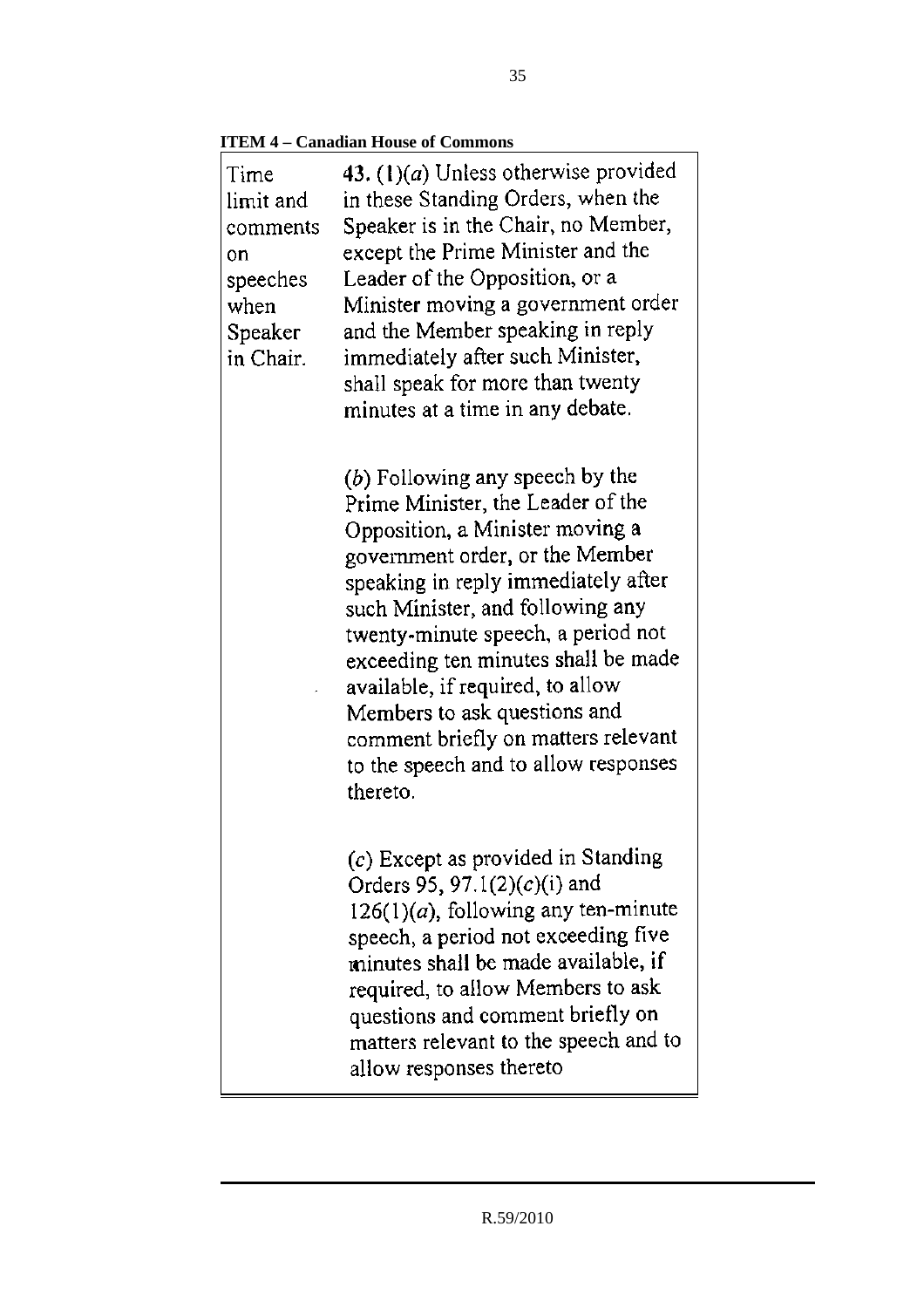**ITEM 5 – Australia House of Representatives** 

# Chapter 1. Time limits and definitions

# **Chapter outline**

This chapter contains some basic standing orders:

- maximum speaking times for the Chamber and Main Committee,
- · definitions used throughout, and
- a statement of how the standing orders apply in proceedings.

# Maximum time limits apply when speaking

#### Maximum speaking times  $\mathbf{1}$

The maximum time limits that apply to debates, speeches and statements are as follows.

| subject                                                                             | time (max)       |
|-------------------------------------------------------------------------------------|------------------|
| <b>Address in Reply</b>                                                             |                  |
| Each Member                                                                         | 20 mins          |
| Adjournment of the House or Main Committee-to<br>end the sitting                    |                  |
| Whole debate in House                                                               | 30 mins          |
| Whole debate in Main Committee                                                      | not specified    |
| Extended debate (if required by Minister to reply                                   | 10 mins          |
| etc)                                                                                |                  |
| Each Member-no extension of time can be<br>granted                                  | 5 mins           |
| Member who has already spoken to the<br>motion may speak again for one period if no | 5 mins           |
| other Member rises to speak                                                         |                  |
| Minister in extension of debate                                                     | $5 \text{ mins}$ |
| (standing orders 31 (House) and 191 (Main Committee))                               |                  |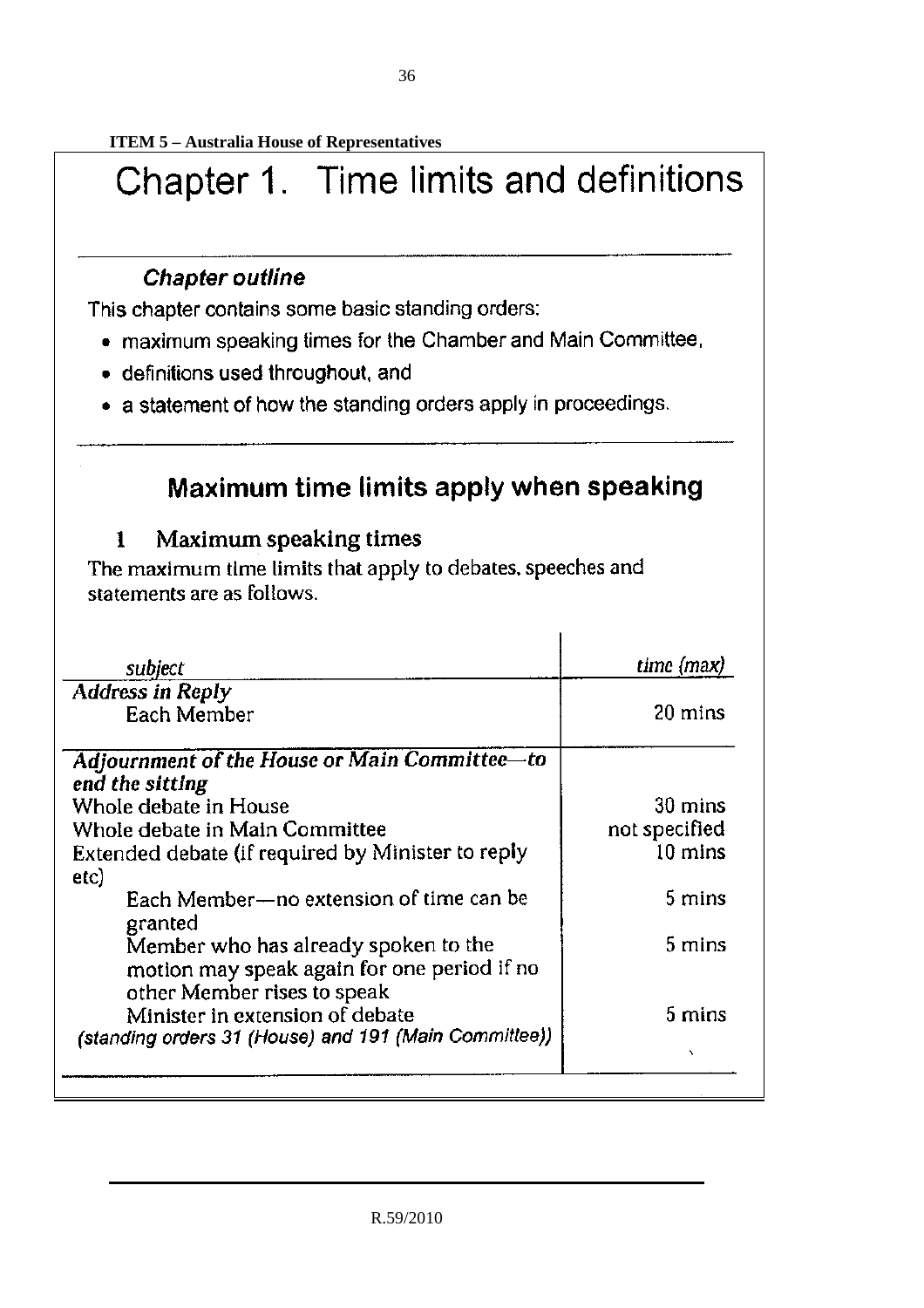| subject                                                          | $time$ (max) |
|------------------------------------------------------------------|--------------|
| <b>Bills—Main Appropriation—second reading</b>                   |              |
| Mover                                                            | no limit     |
| Leader of Opposition or Member                                   | no limit     |
| representing                                                     |              |
| Any other Member                                                 | 20 mins      |
| <b>Bills-Other Government-second reading</b>                     |              |
| Mover                                                            | 30 mins      |
| Leader of Opposition or Member<br>representing                   | 30 mins      |
| Any other Member (including Minister at<br>conclusion of debate) | 20 mins      |
| Bills-Private Members' (All)-presentation                        |              |
| Presenter<br>(standing order 41)                                 | 5 mins       |
| <b>Bills-Private Members' (Government)-second</b>                |              |
| reading                                                          |              |
| Mover                                                            | 30 mins      |
| Prime Minister or Member representing                            | 30 mins      |
| Leader of Opposition or Member                                   | 30 mins      |
| representing                                                     |              |
| Any other Member                                                 | 20 mins      |
| Bills—Private Members' (Non-Government)—                         |              |
| second reading                                                   |              |
| Mover                                                            | 30 mins      |
| Prime Minister or Member representing                            | 30 mins      |
| Any other Member                                                 | 20 mins      |
| Bills—All—consideration in detail                                |              |
| Bills—All—consideration of Senate amendments                     |              |
| or requests                                                      | 5 mins       |
| Each Member-unlimited number of periods                          |              |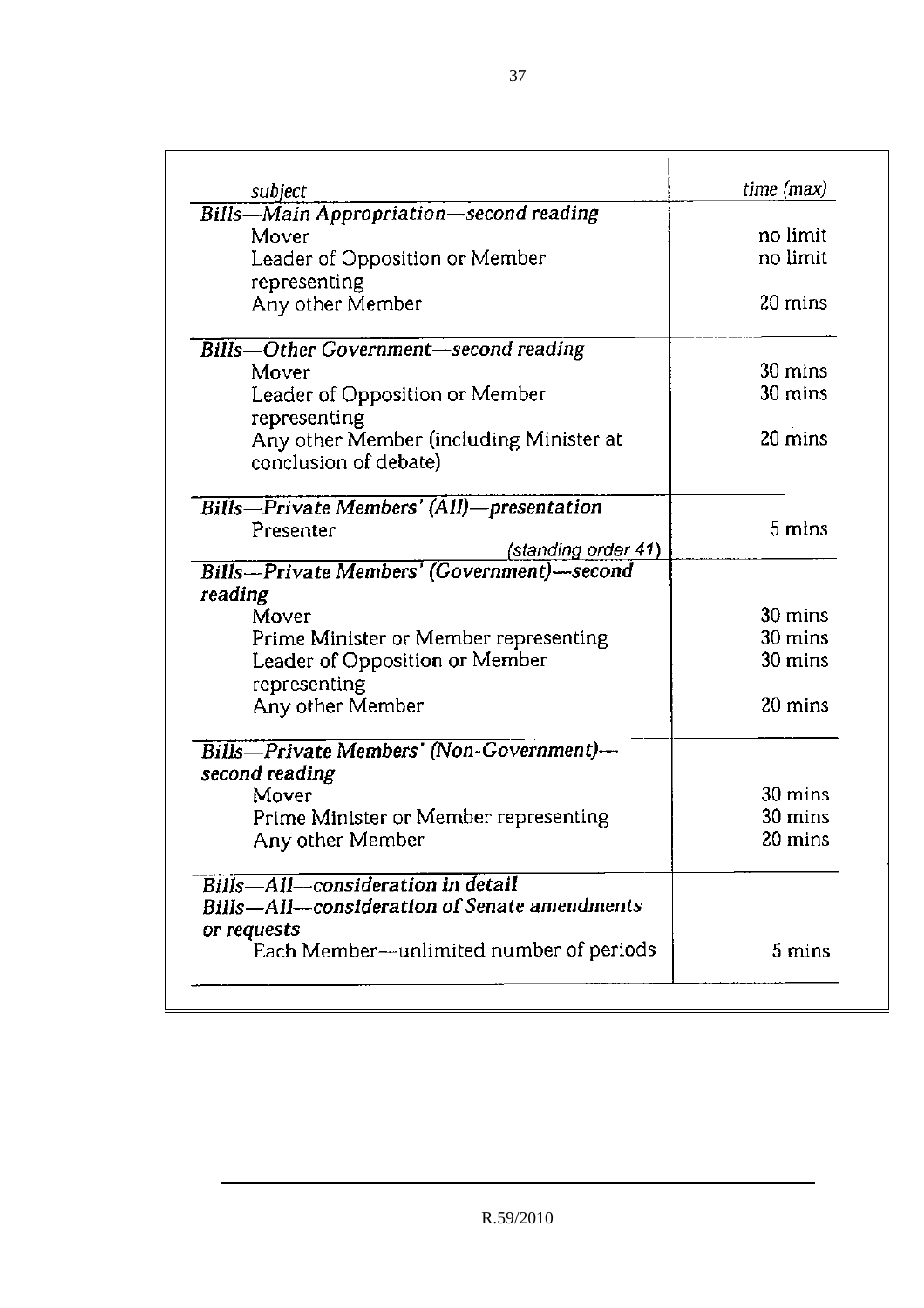| subject                                                  | time (max)        |
|----------------------------------------------------------|-------------------|
| Censure of or no confidence in the Government            |                   |
| (if accepted by the Government under standing            |                   |
| order 48)                                                |                   |
| Mover                                                    | 30 mins           |
| Prime Minister or Minister representing                  | 30 mins           |
| Any other Member                                         | 20 mins           |
|                                                          |                   |
| (if otherwise, e.g. under suspension of standing orders, |                   |
| see Other debates-not otherwise provided for)            |                   |
|                                                          |                   |
| Committee and delegation reports on Mondays              |                   |
|                                                          |                   |
| in the House                                             |                   |
| Each Member                                              | 10 mins           |
|                                                          | maximum,          |
|                                                          | as recommended    |
|                                                          | by the whips      |
| in the Main Committee                                    | $10 \text{ mins}$ |
| Each Member                                              | maximum.          |
|                                                          | as recommended    |
|                                                          | by the whips      |
| (standing orde <u>rs 39, 40, 41A, 192(b)</u> )           |                   |
| Condolence motion                                        |                   |
| Each Member                                              | no limit          |
| (standing order 49)                                      |                   |
| <b>Dissent motion</b>                                    |                   |
| Whole debate                                             | 30 mins           |
| Mover                                                    | $10 \text{ mins}$ |
| Seconder                                                 | 5 mins            |
| Member next speaking                                     | 10 mins           |
| Any other Member                                         | 5 mins            |
| (standing orde <u>r 87)</u>                              |                   |
| <b>Elections of Speaker or Deputy Speakers</b>           | 5 mins            |
| Each Member<br>(standing order 11)                       |                   |
| <b>Extension of time</b>                                 |                   |
| On motion, determined without debate, a                  | 10 mins, but      |
| Member may continue a speech interrupted                 | extension may     |
| under this standing order, for one period                | not exceed half   |
|                                                          | of the original   |
|                                                          | period allotted   |
|                                                          |                   |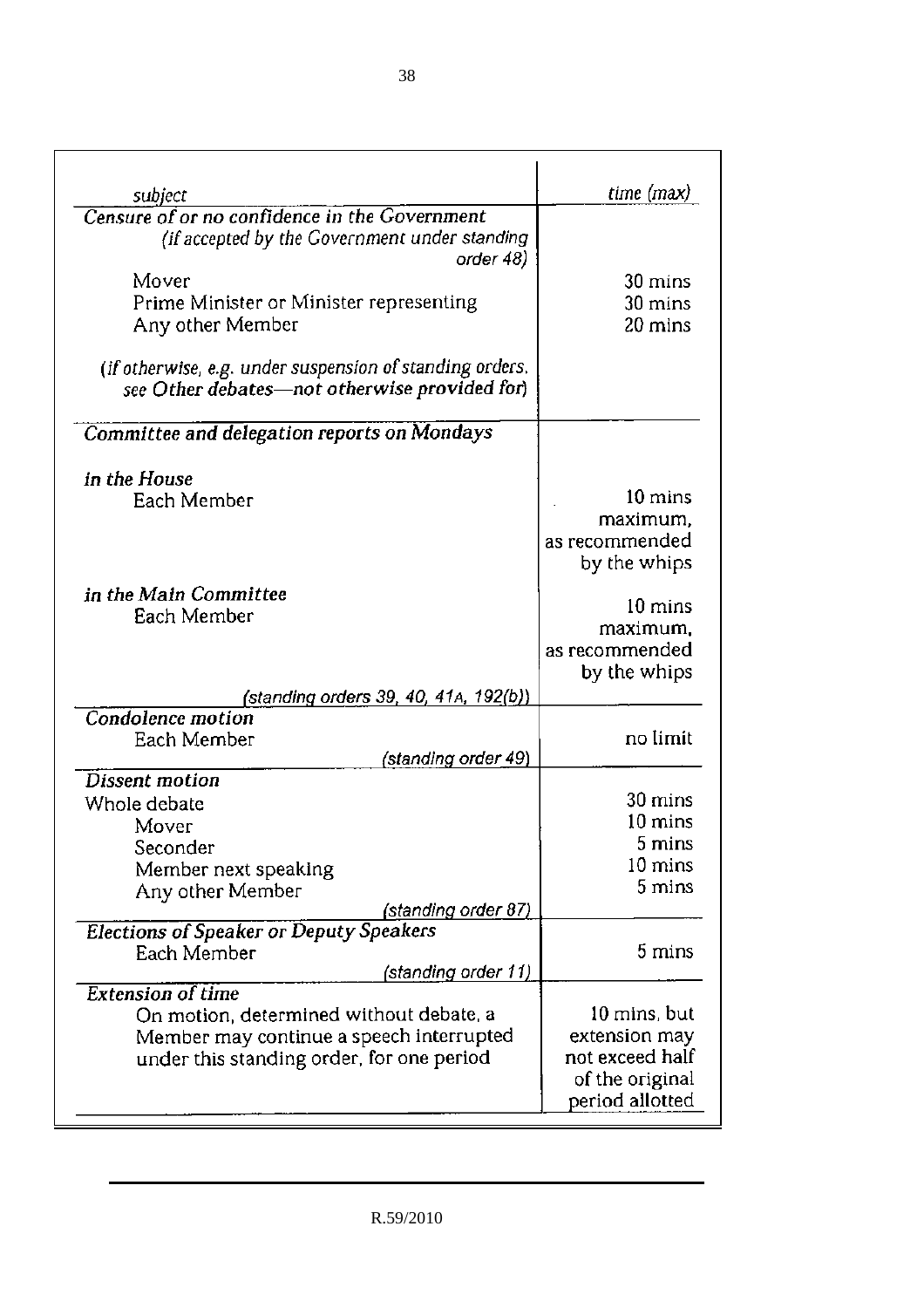| subject                                              | time (max)        |
|------------------------------------------------------|-------------------|
| <b>Grievances</b>                                    |                   |
| Whole debate                                         | 1 hour            |
| Each Member                                          | $10 \text{ mins}$ |
| (standing order 1928)                                |                   |
| Matter of public importance                          |                   |
| Whole discussion                                     | 1 hour<br>15 mins |
| Proposer                                             | 15 mins           |
| Member next speaking<br>Next 2 Members speaking      | 10 mins each      |
| Any other Member                                     | 5 mins            |
| (standing order 46)                                  |                   |
| Members' statements in the Main Committee            |                   |
|                                                      |                   |
| 90 second statements                                 |                   |
| Whole period                                         | 15 mins           |
| Each Member (but not a Minister or                   | 90 seconds        |
| Parliamentary Secretary)                             |                   |
| (standing order 192A)                                |                   |
| 3 minute constituency statements                     |                   |
| Whole period                                         | 30 mins           |
| Each Member                                          | 3 mins            |
| <u>(standing order 193)</u>                          |                   |
| Other debates-not otherwise provided for             |                   |
| (e.g. censure of a Minister, reference to committee, |                   |
| approval of public works)                            |                   |
| Mover of a motion                                    | 20 mins           |
| Any other Member                                     | 15 mins           |
| Other statements-by permission from the Speaker      |                   |
| (e.g. adding to answer, personal explanation,        |                   |
| privilege)                                           |                   |
| Member                                               | at the discretion |
|                                                      | of the Speaker    |
| Other statements-by leave of the House               |                   |
| (e.g. ministerial statements and responses to them,  |                   |
| committee reports)                                   |                   |
| Member                                               | no limit          |
|                                                      |                   |
|                                                      |                   |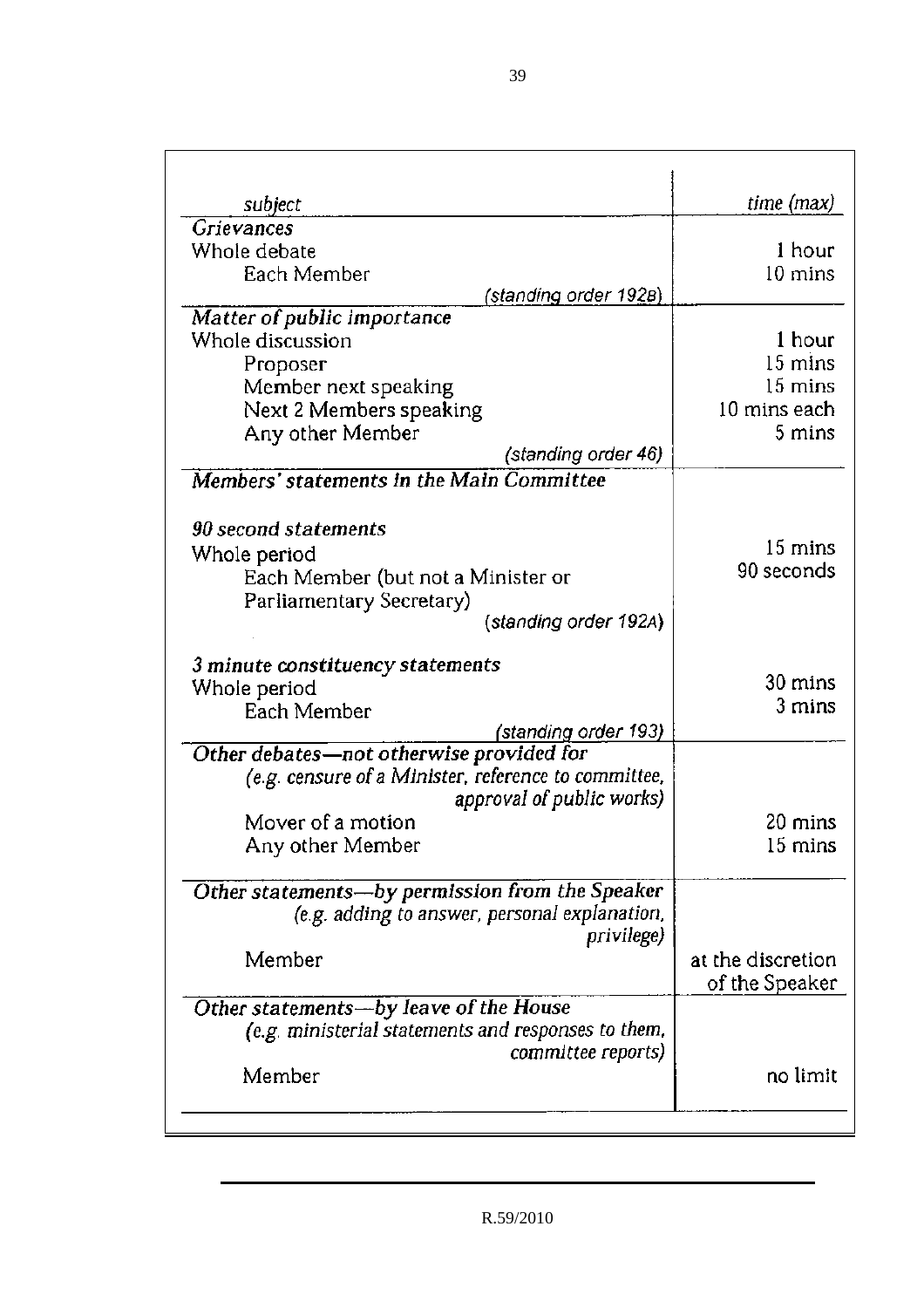| subject                                        | time (max)        |
|------------------------------------------------|-------------------|
| <b>Private Members' business on Mondays</b>    |                   |
| Whole debate                                   | as recommended    |
| Each Member                                    | by the whips      |
| (standing orders 41 and 41A)                   |                   |
| Suspension of standing or other orders without |                   |
| notice                                         |                   |
| Whole debate                                   | 25 mins           |
| Mover                                          | $10 \text{ mins}$ |
| Seconder (if any)                              | 5 mins            |
| Member next speaking                           | 10 mins           |
| Any other Member                               | 5 mins            |
| (standing <u>order 47</u> )                    |                   |
| <b>Taxation or duty proposal</b>               |                   |
| Mover                                          | 20 mins           |
| Leader of Opposition or Member                 | 20 mins           |
| representing                                   |                   |
| Any other Member                               | 10 mins           |
| (standing orders 178 and 179)                  |                   |
| Thanks motion                                  |                   |
| Each Member                                    | no limit          |
| (standing order 49)                            |                   |
| Urgent matters-allotment of time for debate    |                   |
| Whole debate                                   | 20 mins           |
| Each Member                                    | 5 mins            |
| (standing order 84)                            |                   |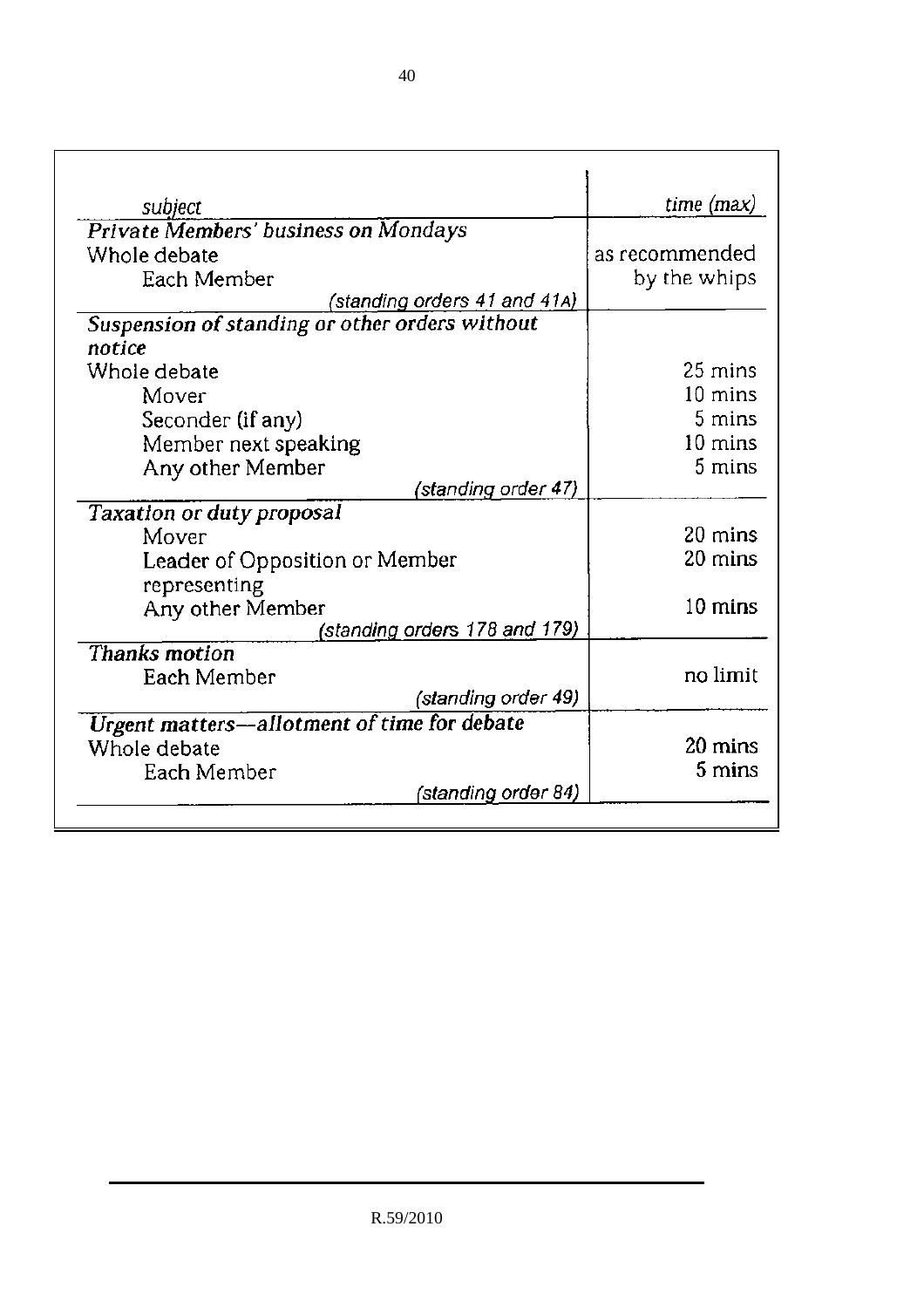# **ITEM 6 – United Kingdom House of Commons**

Private Members' Bills

- 1. Private Members' Bills are Public Bills introduced by MPs and Lords who are not government ministers. As with other Public Bills their purpose is to change the law. A minority of Private Members' Bills become law.
- 2. Like Public Bills, Private Members' Bills can be introduced in either House and must go through the same set stages. However, as less time is allocated to these Bills, it is less likely that they will proceed through all the stages.
- 3. To introduce a Bill a Member needs to provide its short title (by which it is known) and its long title (which describes briefly what it does). Complete texts are not necessary and some Private Members' Bills are never published in full.
- 4. There are three ways of introducing Private Members' Bills in the House of Commons: the Ballot, the Ten Minute Rule and Presentation.

The Ballot (Standing Order 14):

5. Ballot Bills have the best chance of becoming law, as they get priority for the limited amount of debating time available (13 Fridays). The names of Members applying for a Bill are drawn in a ballot held at the beginning of the parliamentary year. Normally, the first seven ballot Bills get a day's debate.

Ten Minute Rule (Standing Order 23):

6. Ten Minute Rule Bills are often an opportunity for Members to voice an opinion on a subject or aspect of existing legislation, rather than a serious attempt to get a Bill passed. Members make speeches of no more than 10 minutes outlining their position, which another Member may oppose in a similar short statement.

Presentation (Standing Order 57):

7. Any Member may introduce a Bill in this way as long as he or she has previously given notice of their intention to do so. Members formally introduce the title of the Bill but do not speak in support of it – they rarely become law.

# Private Members' Bills from the Lords

8. Private Members' Bills introduced in the Lords go through the same stages as any other Public Bill. Once completed, and if an MP supports the Bill, it continues in the Commons. Lords Private Members' Bills are treated like other Private Members' Bills, but do not have priority over Bills introduced in the Commons. They are therefore unlikely to have much, if any, time devoted to them.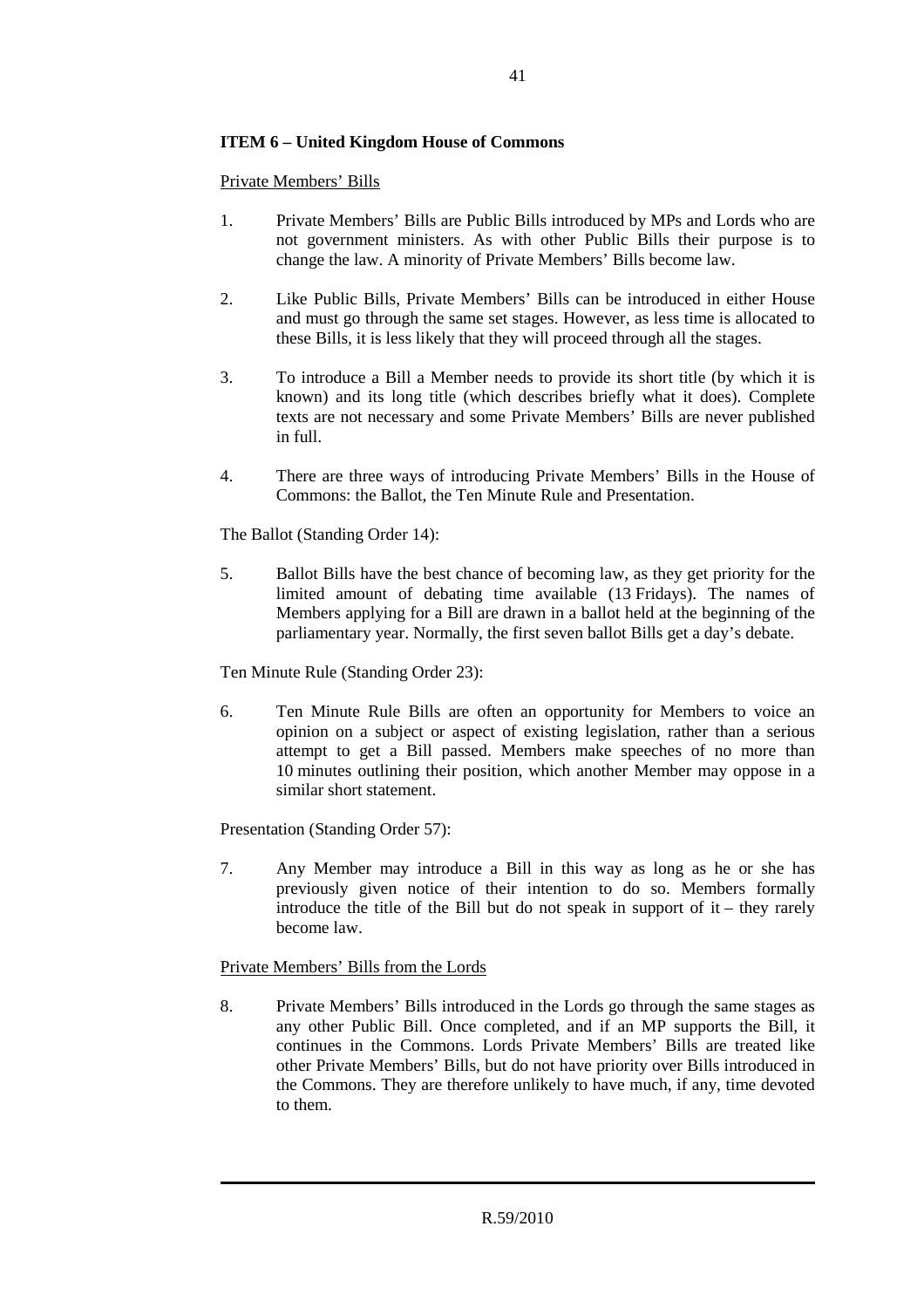- 9. Private Bills are usually promoted by organisations, like local authorities or private companies. Private Bills only change the law as it applies to specific individuals or organisations, rather than the general public.
- 10. Bills can start in either House. The formal stages of Private Bills are broadly the same as Public Bills.
- 11. Parliament requires that Private Bills are publicised through newspaper adverts, official gazettes of local areas, and in writing to all interested parties. People directly affected by a Private Bill should also be informed.

# Hybrid Bills

- 12. These mix the characteristics of Public and Private Bills. The changes to the law proposed by a Hybrid Bill would affect the general public but would also have a significant impact for specific individuals or groups. The Bills passed concerning the construction of the Channel Tunnel are examples of Hybrid Bills.
- 13. The Public Bill Offices decide whether a Bill falls into the Hybrid category. Both Houses debate these Bills and they go through a longer parliamentary process than Public Bills.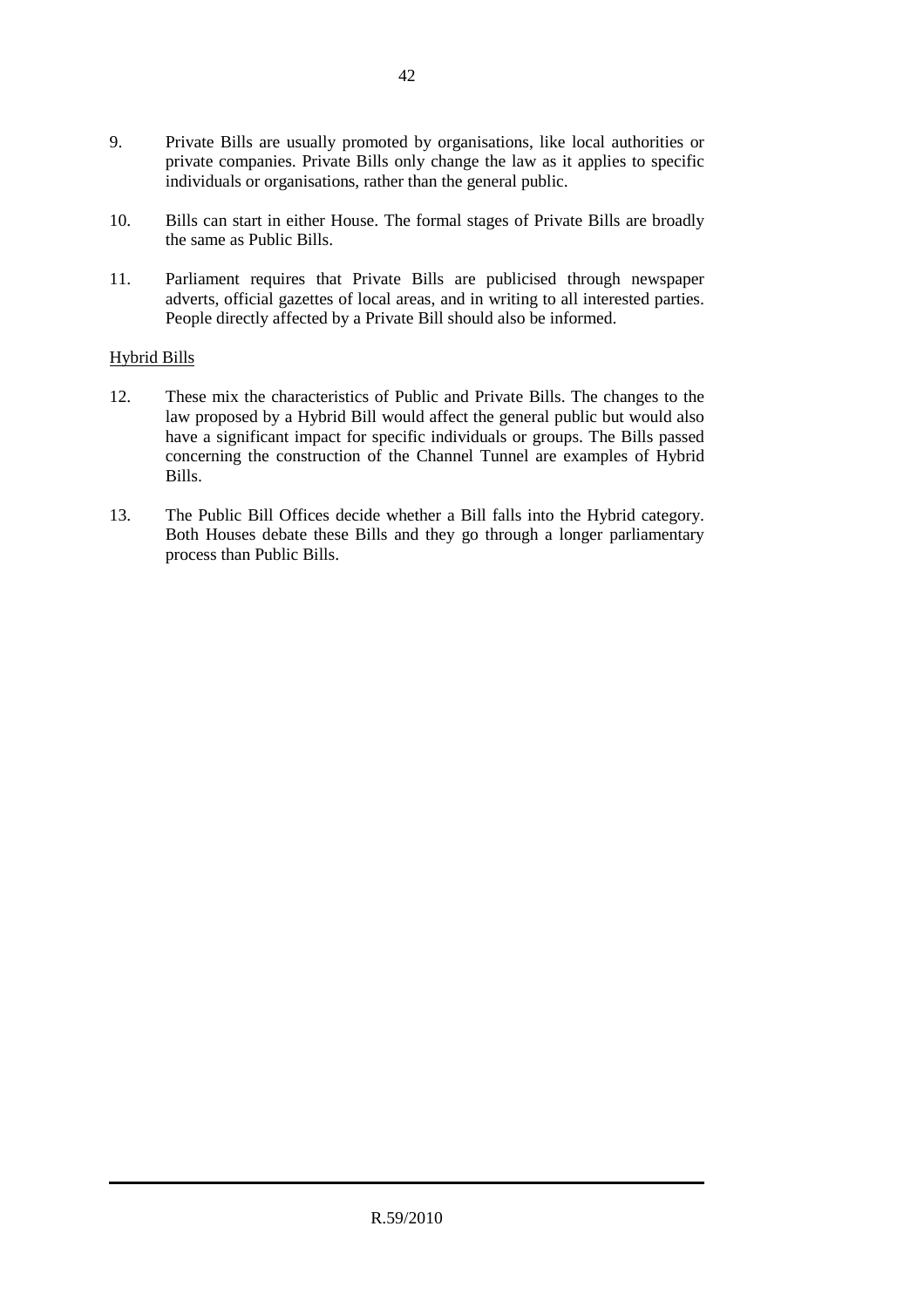# **ITEM 7 – The Scottish Parliament**

Members' Bills

- 1. Any MSP who is not a member of the Executive may seek to introduce a Bill, by one of two ways. The first is by encouraging a committee to make a proposal for a Committee Bill, the other is by proposing a Member's Bill under Rule 9.14. **Members have the right to lodge up to two Members' Bills per session.**
- 2. The first formal step in introducing a Member's Bill is to lodge a draft proposal for a Bill which consists of the proposed short title and a brief explanation of its proposed purposes. With the proposal must also be lodged either a document consulting on the policy objectives of the draft proposal, or a written statement explaining why the member thinks that a case for the Bill has already been established and that consultation is unnecessary.
- 3. Standing Orders require consultation to last 12 weeks or more. Where a member lodges a statement of reasons, the committee to which the Parliamentary Bureau refers the proposal has one month to determine whether the statement is adequate justification for not consulting. If the committee decides it is not satisfied with the statement, the proposal will fall unless the member then lodges a consultation document within two months.
- 4. The next formal step is the member lodging a final proposal for the Bill.

The right to introduce a Member's Bill

- 5. The final proposal is then published in the Business Bulletin for one month, whilst the consultation summary or statement of reasons is made available via the "Proposals for Members' Bills" page of the Parliament website. During this period, any member may notify support for the proposal, this being recorded in the bulletin. If, at the end of the month, at least 18 other members, drawn from at least half the parties or groups represented on the Parliamentary Bureau, have indicated their support, the member has the right to introduce a Member's Bill. This is unless a Minister has indicated either:
- that the Executive will introduce legislation to give effect to the proposal within the same session, or
- that Her Majesty's Government will introduce such legislation within the same or next session.

Introduction of Members' Bills

8. While there is no limit to the number of proposals that each member may lodge (but he or she cannot have more than two – whether draft or final – in progress simultaneously (Rule 9.14.17), the member may only introduce two Members' Bills in any session. This includes any Committee Bills that result from draft proposals submitted by that member (Rule 9.14.2).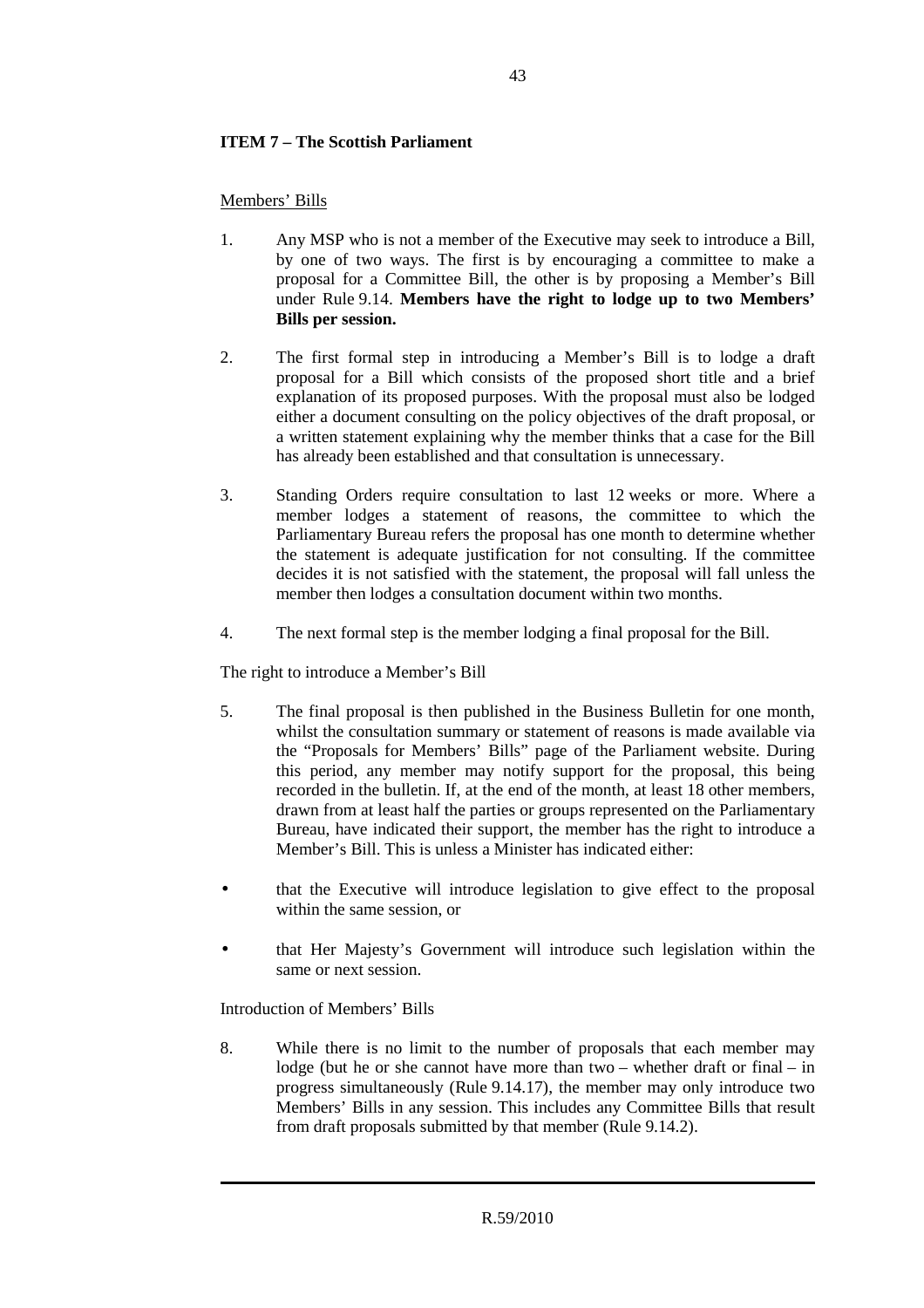# Stage 1 of Members' Bills

- 10. Stage 1 consideration of a Member's Bill is no different to that for an Executive Bill with one important exception. This is that the lead committee has the option, under Rule 9.14.18, of recommending to the Parliament that the general principles be not agreed to, on one of three grounds:
- the consultation on the draft proposal, or the published material referred to in the statement of reasons, does not demonstrate a reasonable case for the policy objectives of the proposal or does not demonstrate that legislation is necessary to realise those objectives;
- the Bill appears to be clearly outside the Parliament's legislative competence and it is unlikely that this could be rectified by amendment;
- the Bill has deficiencies of drafting that make it unfit to be passed and which are so serious that they would be difficult or impractical to resolve by amendment at Stage 2 or 3.

If the motion is agreed to, the Bill falls.

Congruence between draft proposal, final proposal, and Bill

12. The Standing Orders require that a member's final proposal must be broadly similar to, but not necessarily the same as, the draft proposal (Rule 9.14.8). By contrast, by the time a final proposal is lodged, the assumption is that the member's policy will be reasonably well developed.

# Committee Bills

13. Rule 9.15.4, which allows any MSP to submit a draft proposal for a Committee Bill to the Parliamentary Bureau. This is the mechanism used where the MSP concerned is not a member of a committee within whose remit the Bill would fall. A draft proposal is not printed in the Business Bulletin, but is referred by the Bureau to an appropriate committee. The committee is required to consider a draft proposal referred to it in this way (Rule 9.15.4). In doing so, the committee may (but need not) conduct an inquiry on the merits of the draft proposal before reaching a decision on whether to propose a Bill.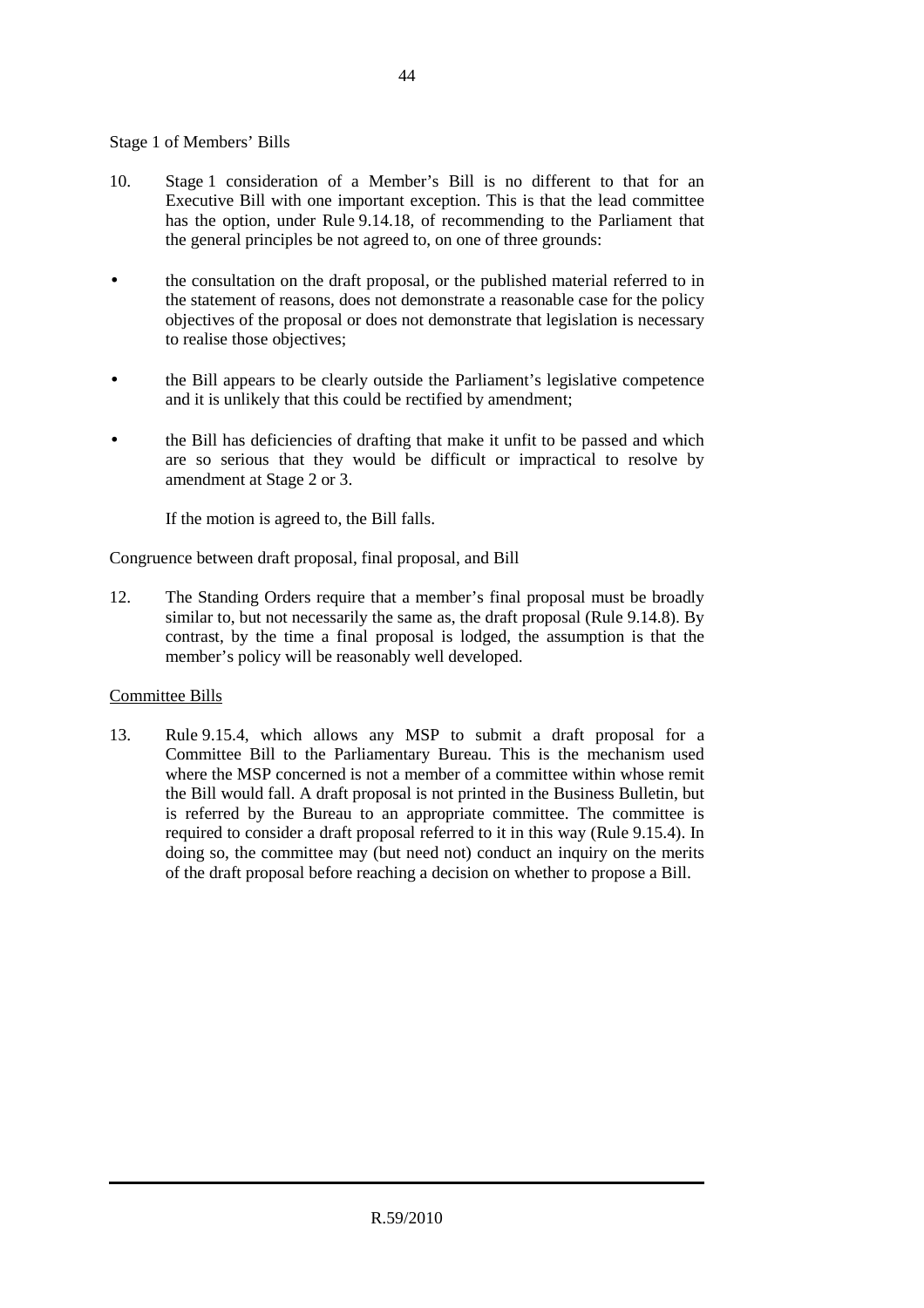# **ITEM 8 – Parliament of Canada**

Private Bills

- 1. Private bills are considered during the time provided for Private Members' Business.
- 2. Private Members are generally defined as Members of the House of Commons who are not part of the Ministry. Each sitting day, one hour is set aside for Private Members' Business, that is, for the consideration of bills and motions presented and sponsored by private Members. Private Members may use the time allotted for the consideration of Private Members' Business to put forth their own legislative and policy proposals, and express their views on a variety of issues. Private Members' proposals can take the form of a bill (either public or private), a motion, or a notice of motion for the production of papers.
- 3. A private Member's bill is the text of a legislative initiative sponsored by a private Member. Based on private Members' own ideas and drafted with the aid of legislative counsel, such bills are brought forward by the sponsoring Member. Like government bills, private Members' bills become statutes once they receive Royal Assent. Most private Members' bills are public bills originating in the Commons, but some public bills, and occasionally private bills, sponsored by private Members come to the Commons from the Senate.
- 4. A private Member's motion typically proposes that the House declare its opinion on some topic or that the House order a certain course of action to be taken, either by the House itself, or by one of its committees or officers.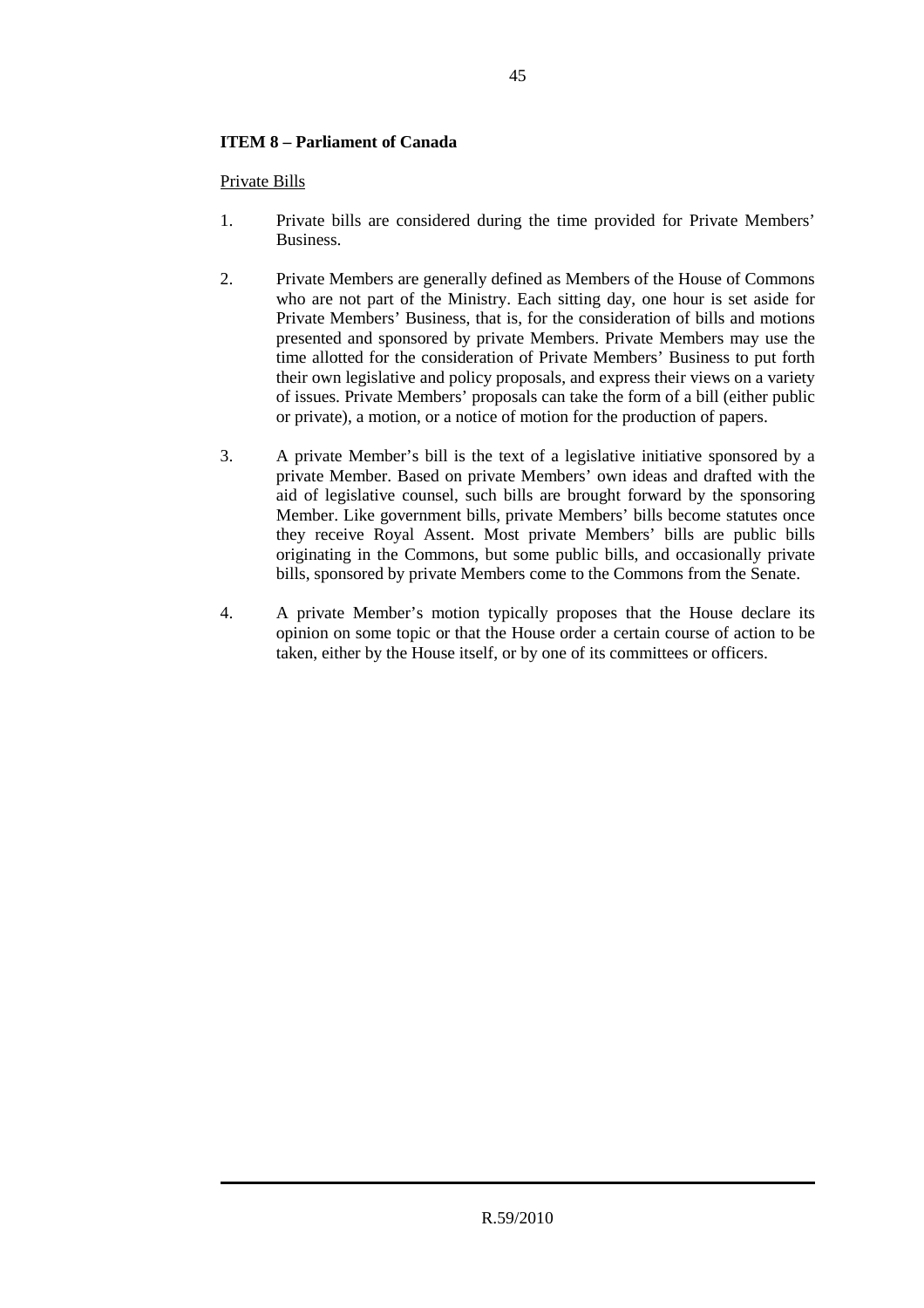# **ITEM 9 – Australia**

- 1. For the purposes of private Members' business in the House of Representatives, a private Member is defined as any Member of the House other than the Prime Minister, the Speaker, a Minister or Parliamentary Secretary.
- 2. About one third of the House's time is spent on matters raised by private Members, parliamentary committee business and other matters not sponsored by the Government.

# Private Members' Mondays

3. Each sitting Monday, time is allocated for non-government business in both the House and Main Committee (the House's second debating chamber). The sequence of business in the House is as follows:

Petitions Committee and delegation reports and Private Members' business (bills and motions).

4. In the Main Committee the sequence is:

90 second statements Committee and delegation reports Private Members' business and Grievance debate.

# Petitions

- 5. Petitions lodged for presentation to the House are presented on Mondays. The announcement gives a brief summary of the action sought and of the number of petitioners. The time taken for this announcement is between about five and ten minutes. Petitions may also be presented by a Member during Members' statements in the Main Committee (Mondays, Wednesdays and Thursdays), adjournment debates in the House (each sitting day) or the Main Committee (Thursdays), and during the grievance debate on Mondays in the Main **Committee**
- 6. Members who present petitions in person may take the opportunity to discuss them in the time allowed for the statement or adjournment debate. The Petitions Committee responds to petitions on behalf of the House whether they are presented during the period allocated for the purpose on Monday or by a Member during statements, adjournment debates or grievance debate.

# Committee and delegation reports

7. The period from 8.40 p.m. to 9.30 p.m. on Mondays is reserved for presentation and debate on reports of parliamentary committees and delegations on which private Members serve. Statements on reports are also made in the Main Committee on Mondays from 6.55 p.m. until 8.30 p.m. and on Wednesdays and Thursdays as arranged by the Whips. The objective of all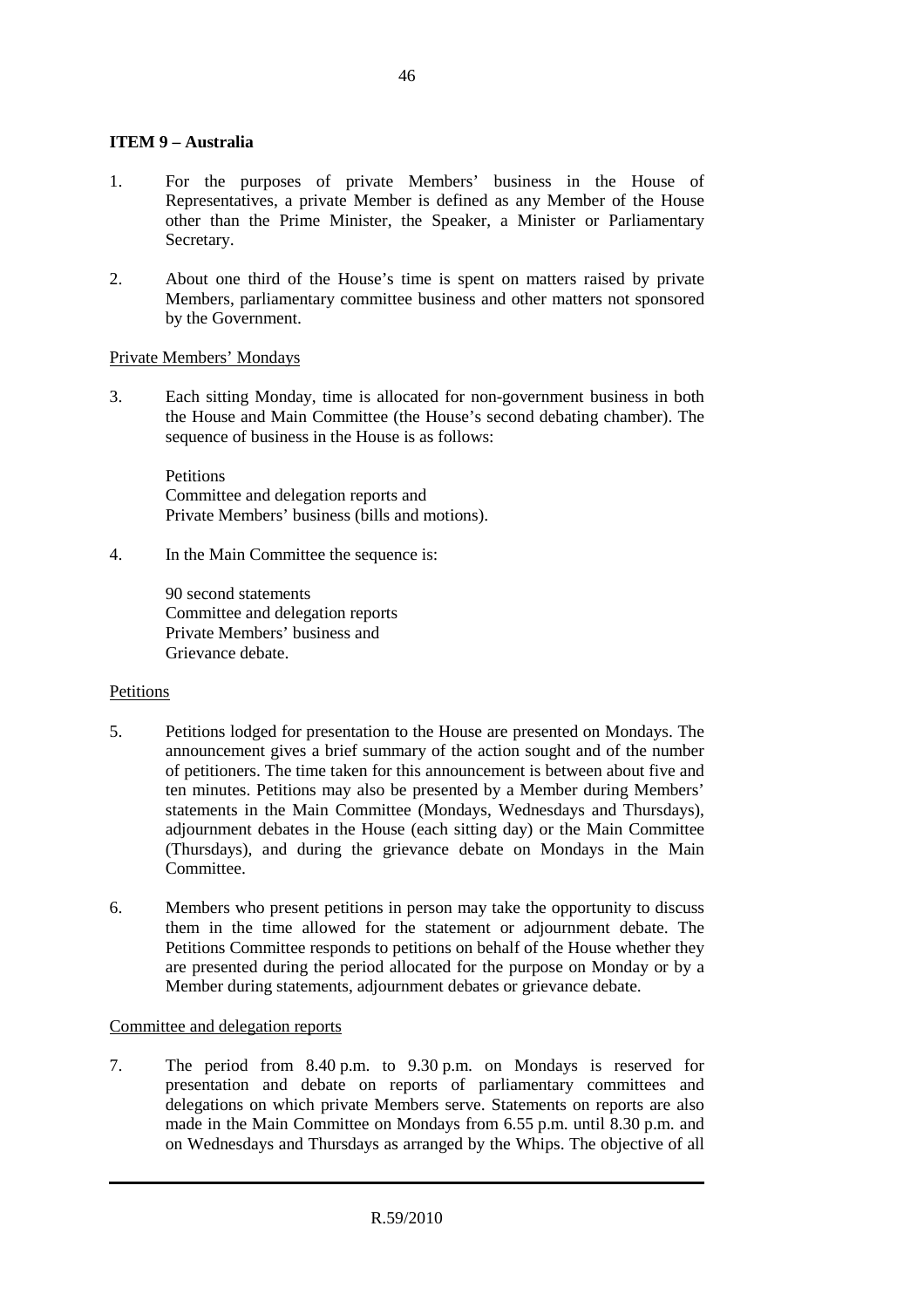committee inquiries is the presentation of a report to the House, setting out the committee's conclusions and recommendations.

- 8. Reports may be presented by a member of the committee or by the Speaker on behalf of the committee. Reports are also presented from delegations of Members who have taken part in fact-finding visits overseas or who have attended parliamentary conferences. The Member presenting a report and other Members may make statements about it. The Member presenting the report may also move a motion in connection with it, for example, 'that the House take note of the report'. Debate on the motion is normally adjourned until a future day and the resumption of debate is usually in the Main Committee. Following the presentation of reports proceedings may be resumed on reports presented on an earlier occasion.
- 9. The Chief Government Whip and the Chief Opposition Whip decide the order of presentation and allot time for the consideration of committee and delegation reports.

# Private Members' business

- 10. After the presentation of committee and delegation reports in the House on Mondays debate takes place on private Members' business, that is, bills and motions sponsored by private Members. Debate on private Members' business also takes place in the Main Committee on Mondays following debate on committee reports.
- 11. A private Member wishing to move a motion or introduce a bill gives notice in writing to the Clerk. Those not selected by the Whips for debate within eight sitting weeks are dropped from the Notice Paper.
- 12. The arrangement of private Members' business is the responsibility of the Whips. When the House is sitting the Whips meet to look at the notices lodged by private Members. They then report to the House, listing the matters recommended for debate on the Monday. The Whips ensure that all Members have a fair chance of having matters debated and also take into account the nature of the subject, for example, its importance and topicality.

# Private Members' motions

13. Private Members' motions are generally used as a vehicle for debating an issue rather than to commit the House to an opinion or bind it to action, so the majority of motions considered as private Members' business are not voted on. At the end of the time allotted they are placed on the Notice Paper for a subsequent private Members' Monday.

# Private Members' bills

14. The introduction of a private Members' bill is given priority over other private Members' business. When the notice for a private Members' bill is called on by the Clerk, the Member presents the bill and may speak in support of it for up to five minutes. It is then read a first time, the second reading of the bill automatically becoming an eligible item of business for the next Monday in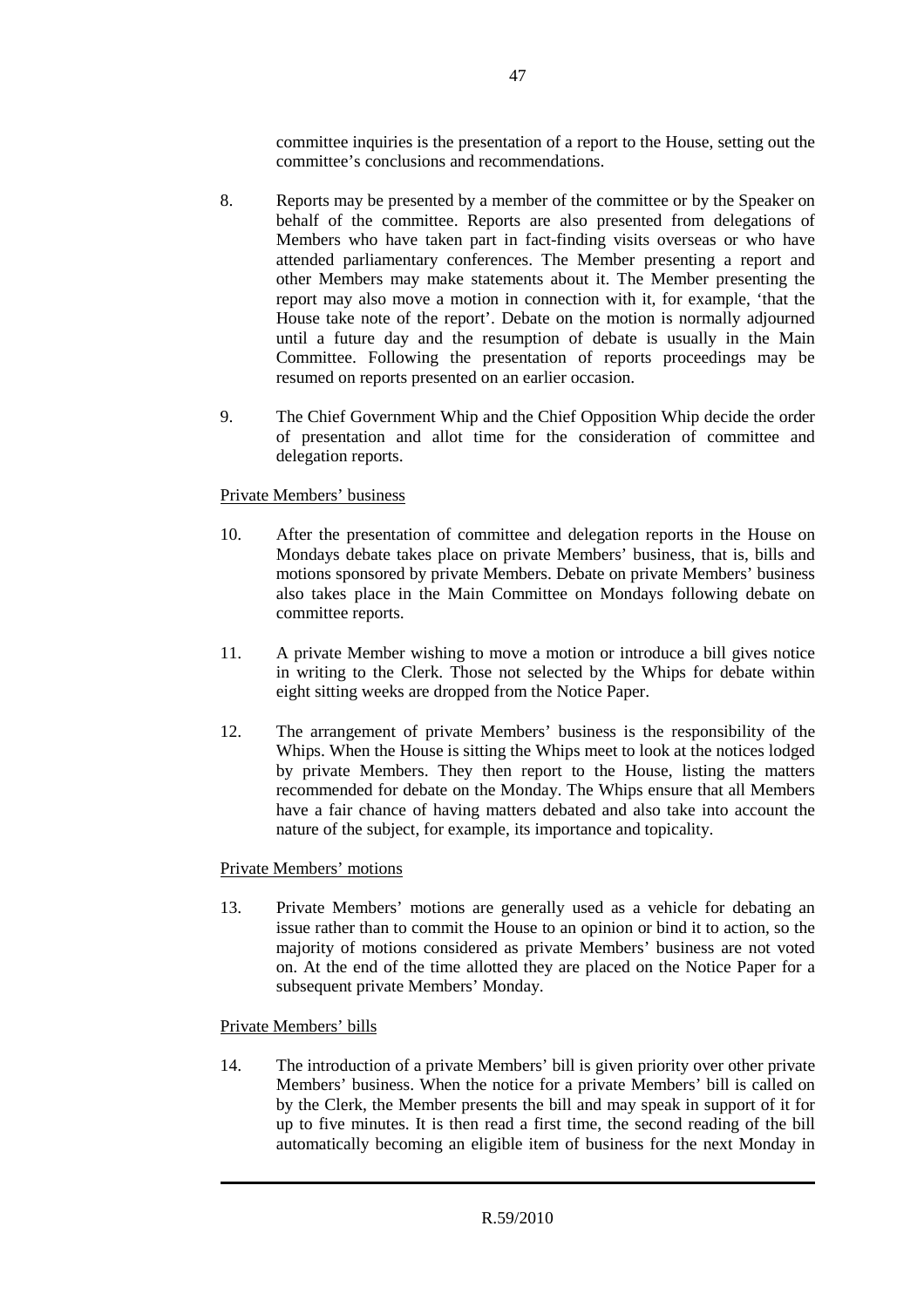the House or Main Committee. The Whips may allocate time for debate on the principles of the bill (second reading debate). If the second reading is agreed to by the House, further consideration of the bill takes precedence over other private Members' business.

- 15. Under the procedures of the House, private Members have great freedom in the introduction of bills, with the important exception that only the Government may initiate a bill imposing or varying a tax or requiring the appropriation of revenue or money. Private Members' bills are unlikely to become law unless they gain the support of the Government. Since they are prepared either by an opposition Member or by a government Member outside the party's formalised approval mechanisms this does not happen often.
- 16. Procedures in operation since 1988 have seen an increase in the number of private Members' bills although bills initiated by private Members are still a small proportion of legislation dealt with by the House. Between 1901 and 1988, 103 private Members' bills were introduced into the House – by September 2007 this figure had risen to 313. Since Federation only 19 nongovernment bills have passed into law – 15 introduced by private Members or private Senators and four by the Speaker.

# Members' statements in the Main Committee

- 17. Members may make short statements in the Main Committee on Mondays, Wednesdays and Thursdays. On Mondays, 15 minutes are allocated (6.40 p.m. to 6.55 p.m.) for any Member other than a Minister or a Parliamentary Secretary to seek the call of the Chair to make a statement of up to 90 seconds in duration. The call is alternated between non-government and government Members. If no other Member seeks to speak, a Member who has already spoken may make up to two additional statements. Members may make statements on any topic of concern to them. They may also use the occasion to present a petition.
- 18. A similar opportunity occurs on Tuesdays (if the Main Committee is sitting), Wednesdays and Thursdays except that the period for constituency statements is 30 minutes, individual statements may be up to three minutes long and all Members are able to participate. 30 minutes is allocated irrespective of any interruptions caused by suspensions or by divisions in the House.

# Grievance debate

19. At 8.30 p.m. in the Main Committee on Mondays the Chair proposes the question 'That grievances be noted'. Debate on the question is practically unlimited in scope, giving Members the opportunity, in 10 minute speeches, to raise matters in which they have a particular interest or to discuss complaints of constituents. It would be unusual for two or more Members participating in the debate to speak on the same subject. Members may present petitions during the grievance debate and may also speak about the petition for all or part of their 10 minute speech.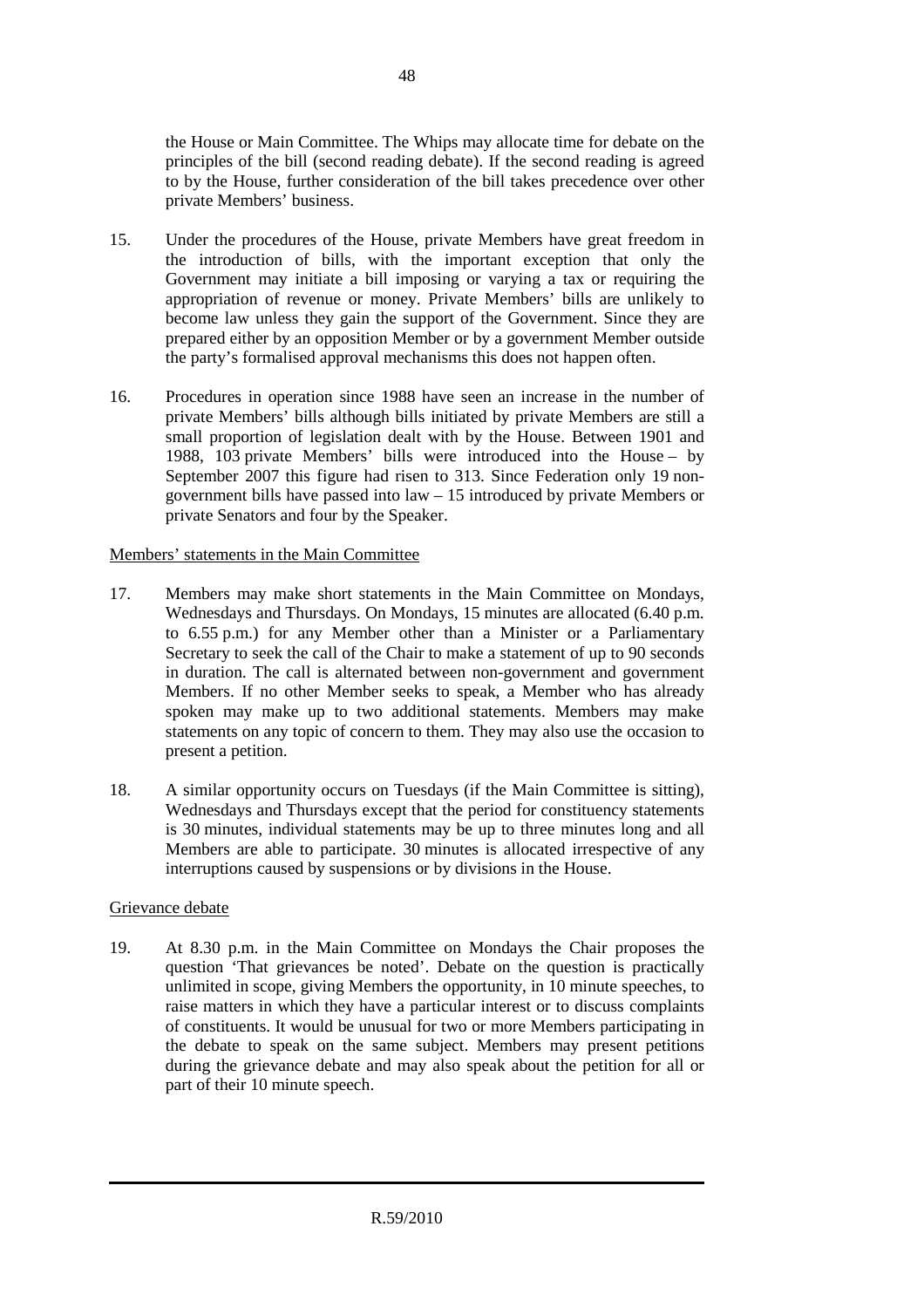# **APPENDIX D**



Etats de Jersey Assemblée des États

# **MEMORANDUM**

| TO: | Chairman and members of the FROM: Greffier of the States<br><b>States Business Organisation Sub-</b><br>Group |                       |
|-----|---------------------------------------------------------------------------------------------------------------|-----------------------|
| cc: | Deputy Greffier of the States<br>Assistant Greffier of the States<br>Anna Heuston, Committee Clerk            | Our Ref: $465/1(136)$ |

# **SCHEDULE OF STATES MEETINGS**

22nd February 2010

It may appear somewhat unusual for me to be making a submission to your Sub-Group as I have attended your meetings and assisted your review but I have a suggestion for your consideration that I believe it is appropriate to bring to your attention. I do hope that I do not inadvertently tread on any matters that are more properly for political consideration in making this suggestion.

I note that your review has already identified that many of the issues you are considering are interrelated and there is clearly no easy solution to the matters you are dealing with that will be acceptable to all States members. I would offer the view that what everyone is seeking is a way to improve the efficiency of what might be described as the overall 'government machine' in Jersey. I would include in that definition the meetings of the States Assembly itself, the meetings and operation of the Council of Ministers, work undertaken by Ministers, the work of Scrutiny Panels and the Public Accounts Committee and just as importantly the work that individual members do in their own right. This could include their constituency work, general research and other matters such as lodging propositions for debate. I believe it is therefore important that any proposals to 'increase efficiency' in the Assembly are designed so that they lead to an improvement in the performance of the whole operation of the 'government machine' in Jersey. I appreciate that your Sub-Group is only looking at the efficiency of the work of the Assembly itself and cannot consider wider machinery of government issues and I am simply drawing attention to the many other responsibilities that members have in order to point out that a correct balance needs to be found between members' work in the Assembly and their other duties.

I am aware that your Sub-Group has received some submissions to the effect that time limits should be put on speeches or on debates, that there should perhaps be limits on the number of propositions that could be lodged by any one member or that propositions should have a certain degree of support before being able to be lodged. I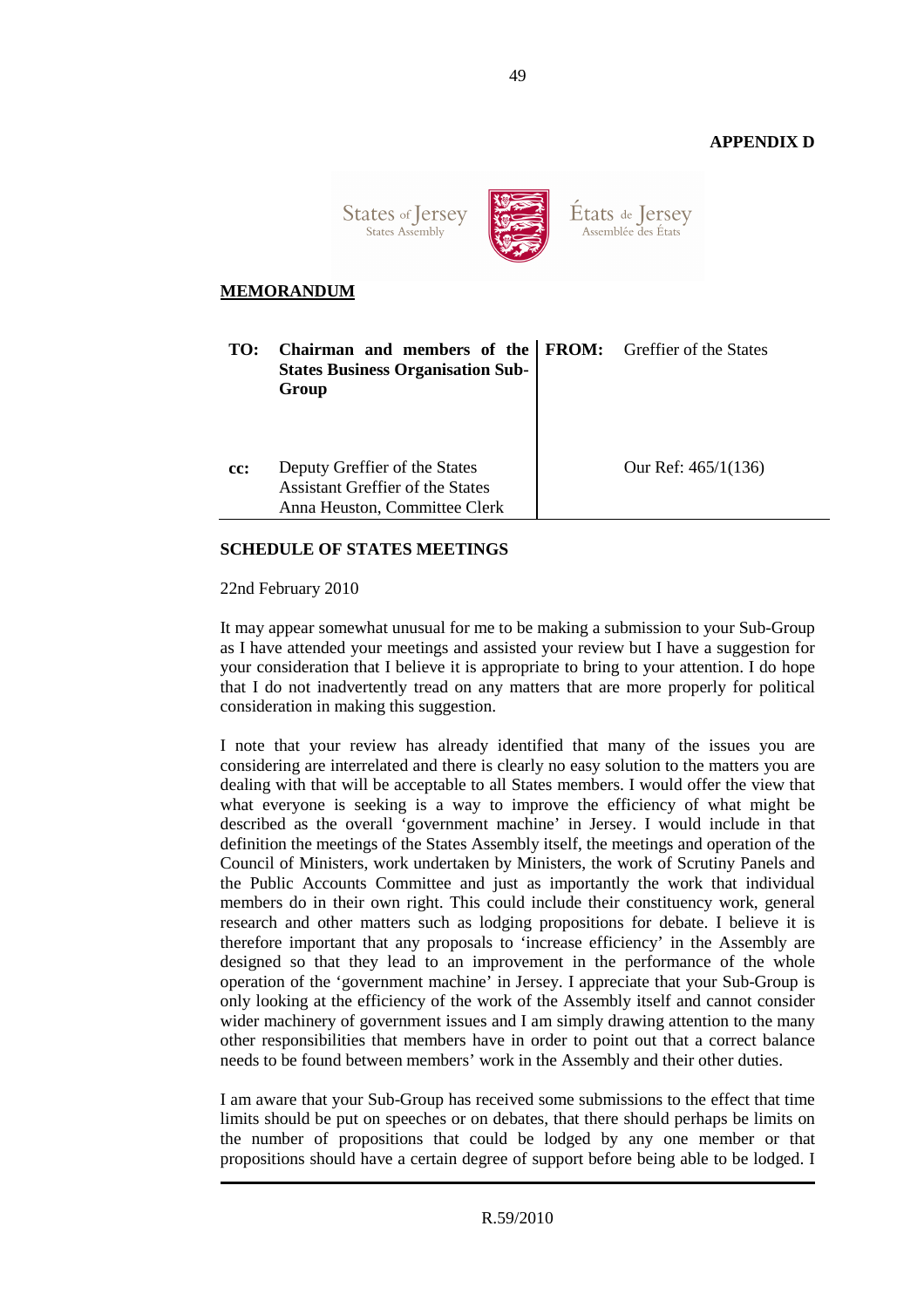do not think it would be appropriate for me to enter the debate on whether or not any of these suggestions are desirable as I believe that it should be a matter for political decision alone. I am nevertheless sure that your Sub-Group is alert to the need not to aggravate any perceived split between executive and non executive members and I am sure that your recommendations will take account of that.

The matter that I wish to raise with you concerns the scheduling of States meetings during the year. As you know the States currently meet on what is generally a fortnightly cycle throughout certain periods of the year working around school holidays and other matters such as Bank Holidays which sometimes mean that there is a longer or shorter gap between meetings than the standard two week cycle. In 2010 there are 20 scheduled meetings within this cycle.

The perception I have had during the last few months is that members and officers have found themselves on what could be described as a 'treadmill' during each parliamentary session. By coincidence I began preparing this submission during a period which was part of a three week gap between the Sittings of 2nd February and 23rd February caused by the half term break last week. I have found that the last 2 weeks have had a very different 'feel' to them when compared to a normal gap between States Sittings and members and officers have also commented on this to me too. Members are normally on a constant two week cycle with one week spent in the States for a two or three day meeting and the next week catching up with Scrutiny meetings, Council of Ministers meetings, constituency matters, etc. As officers here in the States Greffe we find the week between States meetings taken up with finalising the Minutes and Hansard from the previous week whilst spending Monday dealing with written questions and Thursday with oral questions and the Order Paper for the following week, not to mention the ongoing work of dealing with propositions, reports, etc.

I am constantly hearing from many members that they are so busy that they feel they are neglecting some aspects of their duties. This has led me to consider whether a different cycle of States meetings would be of benefit to all. Moving to a monthly cycle as happens in Guernsey would almost certainly be too great a change to suggest and there would not be enough days to meet the expected Sitting days if recent trends are continued. I therefore considered whether a three week cycle of meetings would be a possibility.

If the States were to meet on a three-weekly cycle rather than a fortnightly cycle the Sittings would be concentrated in a certain week and members would have to accept that they would sit for at least three, or possibly four, days in that particular week. There would nevertheless then be a full two week gap between Sittings which would give time to plan other meetings, Scrutiny hearings, etc. during this period. In addition, the Council of Ministers could meet in the first week which would mean that matters such as comments on propositions could be presented much earlier before debates than happens at present when the Council meets only two or three days before the scheduled Sitting. It is also the case at present that meetings are concentrated in the one week between Sittings which can become very congested with numerous Scrutiny hearings, etc. day after day. I think it is probably also fair to say that because of the pressure members are under at present there is a temptation to book meetings or make other commitments for the continuation Thursday in a States week which can then lead to absence from the Assembly and problems in maintaining a quorum.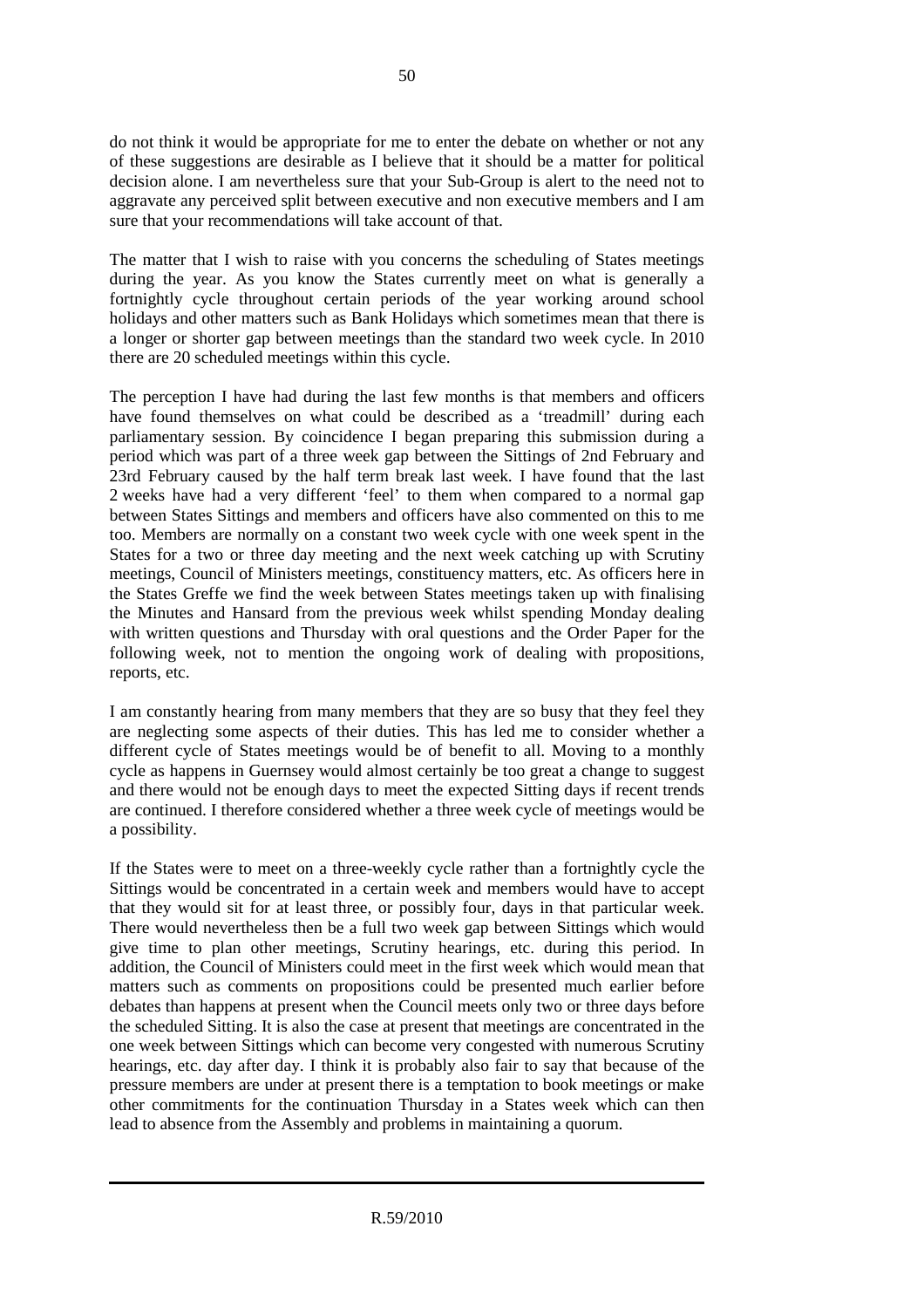I fully accept that no suggestion is without disadvantages and it is only fair to point out some of the disadvantages that would arise from moving to a three week cycle. I attach a possible scheduled for 2010 to illustrate how a three-weekly cycle could operate although I accept that it is probably too late to make the change for this year even if the suggestion were adopted. The schedule attached at the appendix shows that some 16 Sittings could be fitted into the year on a three week cycle with, occasionally, a fortnightly gap to work around holiday periods such as Easter and Christmas.

It is clearly important that all members should have a regular opportunity to question Ministers, for Ministers to make statements and for occasional urgent debates to take place at a relatively short notice. It is nevertheless worth setting this need against the current annual schedule where the first Sitting of 2010 on 19th January was six weeks after the last meeting of 2009. The forthcoming Easter recess will be four weeks long and there is a planned summer recess from July 20th to September 14th, a period of eight weeks. There will then be a further period of six weeks after the last December Sitting before the start of the 2011 meetings under the current system. As a result it could be said that the current system provides regular fortnightly occasions for questions and other business during the sessions but there are long periods of the year with no opportunity for members to hold Ministers to account in the Assembly unless a meeting of the States is requisitioned for a particular item of business. Although the current periods of recess are no doubt appreciated by all it could be argued that they are somewhat unduly long. There are few other fields of employment or activity with such long breaks and it is interesting to compare the length of States recesses with, for example, the normal school holidays.

In order to offset the slightly longer gap between meetings with a three week schedule the attached list shows a slightly earlier start in January, a one week reduction in the summer recess (by starting earlier in September) and a slightly later finish in December. The schedule still manages to avoid school holiday periods when it has become accepted that the States do not usually meet.

One legitimate concern that could be raised with a revised schedule is the loss of four scheduled meetings each year with the move from 20 Sittings (plus continuation days) to only 16 Sittings (plus continuation days). This could, theoretically, without further changes, lead to a reduction in the number of opportunities for questions to Ministers and it may therefore be necessary to look at some mechanism to offset this such as offering more opportunities for questions during the 16 meetings. It could be argued that it would be useful for the Chief Minister, for example, to answer questions without notice at every single meeting so that he or she was available to do this on a three-weekly cycle rather than the current monthly cycle. I would suggest that if this change were made it would be sensible to add this as an additional question session thereby allowing the questions without notice rota to involve two other Ministers at every Sitting in addition to the Chief Minister.

I put forward this suggestion without going into particular detail on how a revised system could actually work. If your Sub-Group believes the suggestion is worthy of further consideration the actual schedule would need to be discussed and finalised. Due account would need to be given, for example, to the possible need for an extra meeting in September for the Annual Business Plan. The draft suggestion attached at the appendix shows the possibility of four-day Sittings in every States week which would give a potential maximum of 64 Sitting days in the year. (Although in the 2010 example one of these days is lost for Good Friday). In light of past experience this is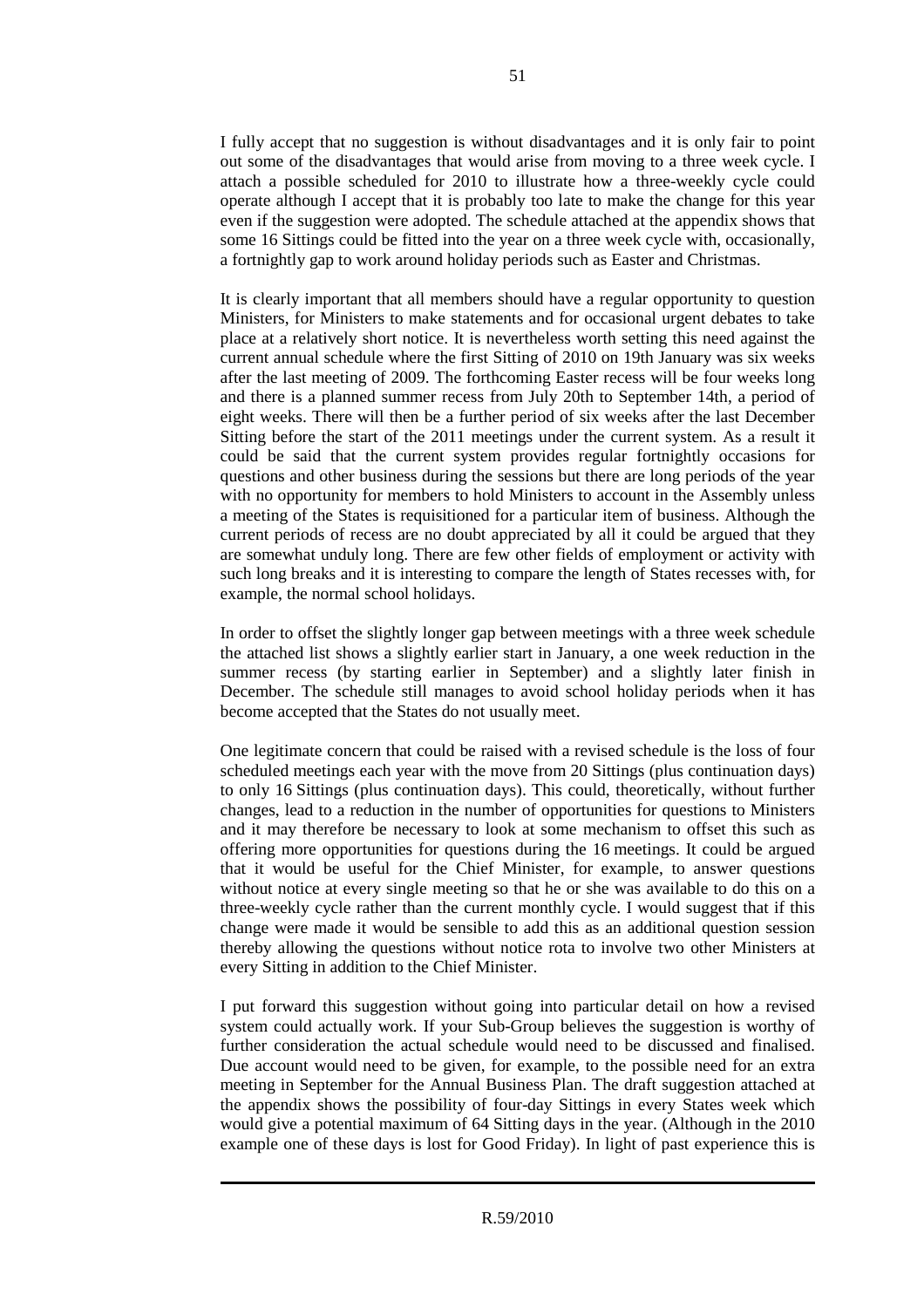probably too many, although restricting the schedule to only three days for each of the 16 Sittings would only give a maximum of 48 days per year. There may be compromise solutions such as starting each meeting at lunchtime on, say, a Monday for questions and statements with three days then following for other business. This would give an equivalent of 56 full days per year.

I believe it would be important if the structure were revised to expect a total commitment from Ministers and other members to keep the States meeting week free of all other meetings and commitments and this would presumably be easier for all concerned if it was known that there was a full fortnight for such meetings before the next Sitting.

Meetings of the Assembly are often quite rightly described as the most important part of the responsibilities of all members and I am sure that no-one would deny that this is in fact the case. I believe it is nevertheless important to recognise that members have many other very important duties as part of their role and I believe that a three week cycle might just assist all members to find an appropriate balance between, meetings of the Assembly and other responsibilities.

I do not believe that it would be appropriate for me as Greffier to make this submission to your Sub-Group without making this submission more widely available to other members and I am therefore circulating it to all members at the same time as making the submission to you. I would reiterate that this is nothing more than a suggestion in an attempt to stimulate discussion and I fully appreciate that the suggestion may be politically unacceptable to some members. I do trust that I have not inadvertently entered political territory in bringing forward this suggestion.